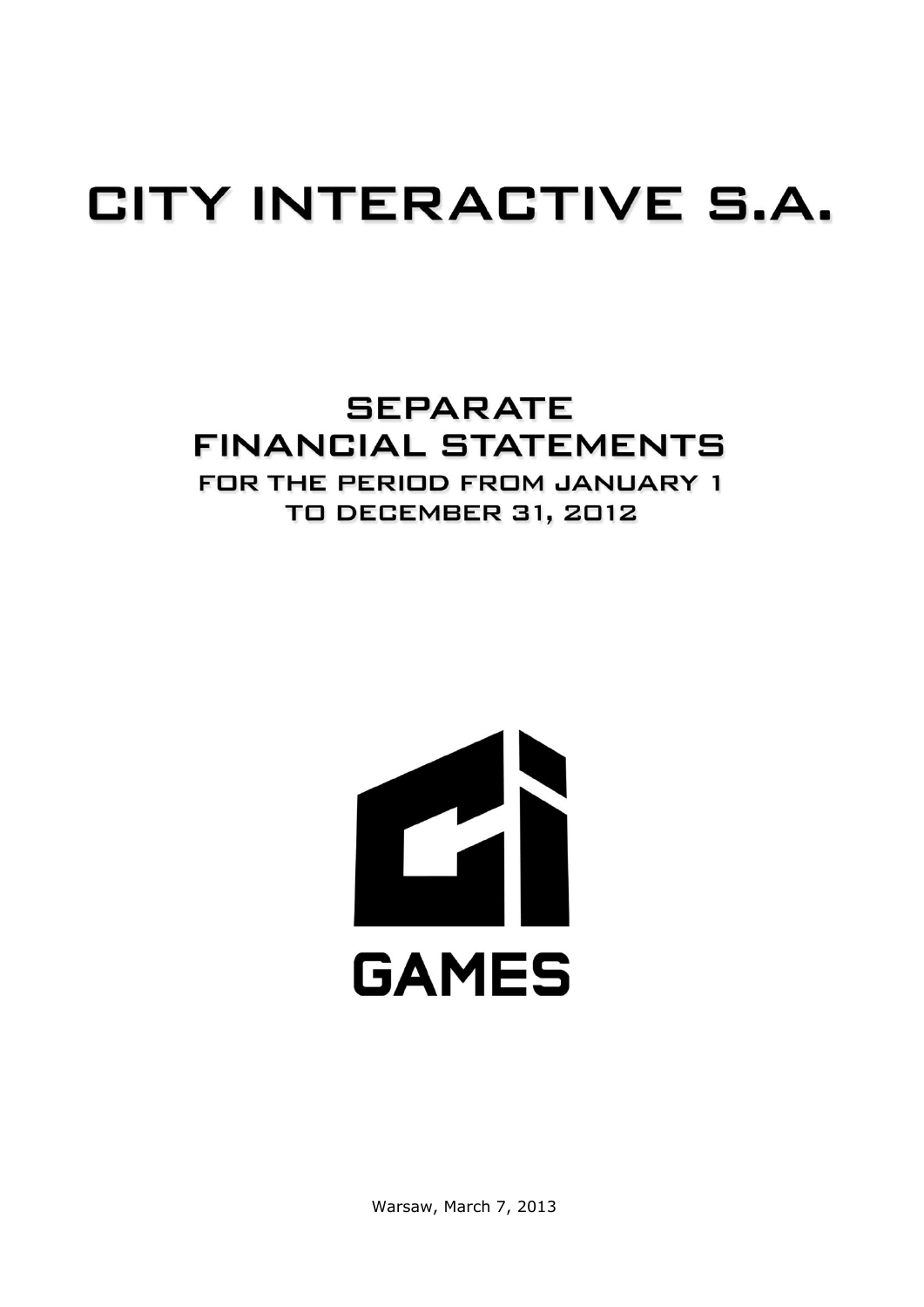### **Contents**

| I. Introduction to the financial statements for the period from January 1 to December 31,      |
|------------------------------------------------------------------------------------------------|
|                                                                                                |
|                                                                                                |
|                                                                                                |
|                                                                                                |
| 4. Changes in the accounting principles (restatement of financial statements)  15              |
|                                                                                                |
| III. City Interactive S.A. financial data for the period from January 1 to December 31, 201218 |
| IV. Notes to City Interactive S.A. financial statements for the period from January 1 to       |
|                                                                                                |

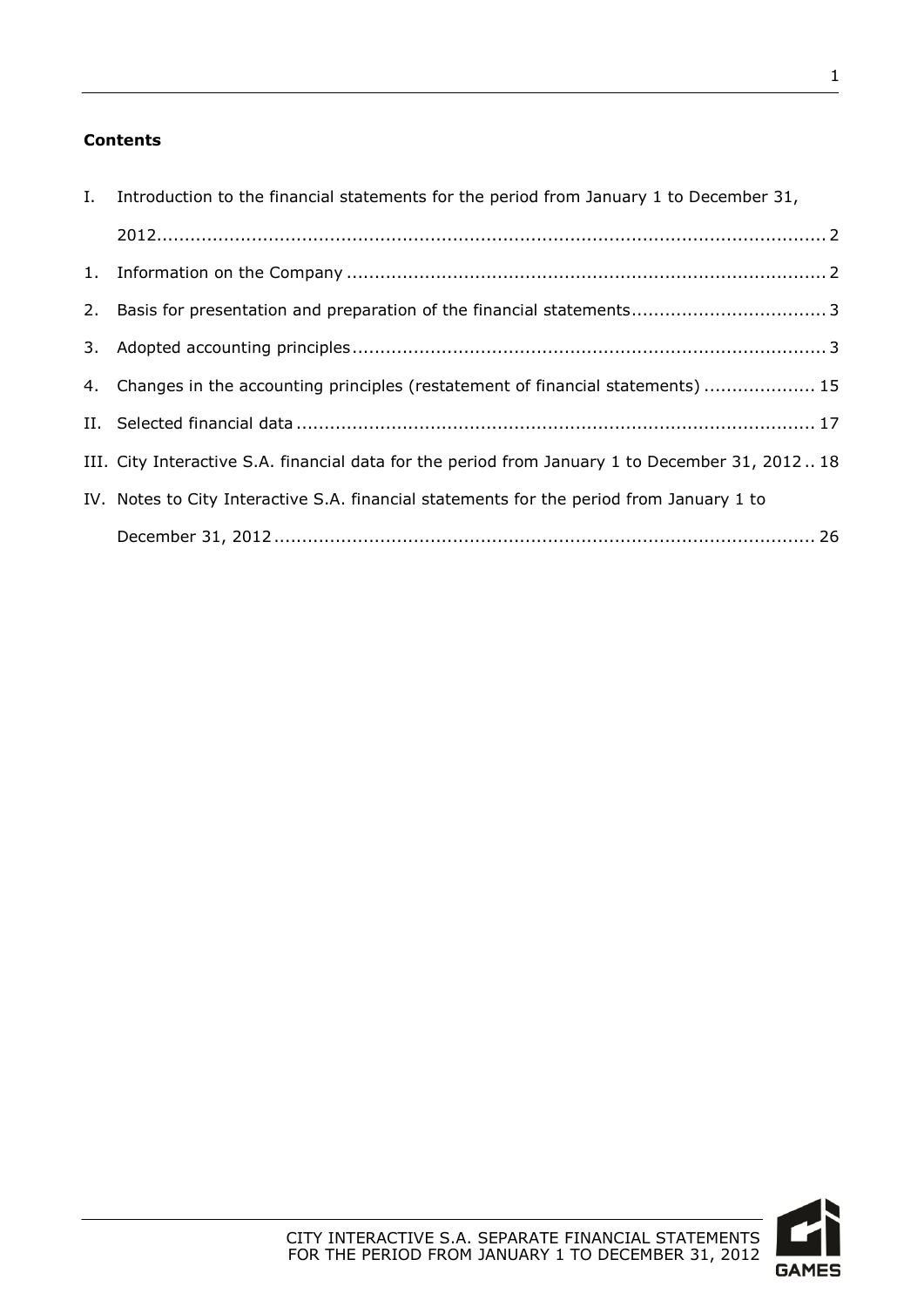#### <span id="page-2-0"></span>**I. Introduction to the financial statements for the period from January 1 to December 31, 2012**

- <span id="page-2-1"></span>1. Information on the Company
	- a) City Interactive S.A. was registered on June 1, 2007 as a result of transforming City Interactive Sp. z o.o. through a notarial deed, Notary's Register A 2682/2007, dated May 16, 2007. The Company's registered office is located in Warsaw at ul. Żupnicza 17.
	- b) The Company is entered into the Register of Companies under entry no. KRS 0000282076. The entry was made by the District Court for the Capital City of Warsaw in Warsaw, 13th Commercial Division of the National Court Register.
	- c) The main subject of the Company's and Group's operations is the development, release and distribution of computer games.
	- d) In accordance with the articles of association, the duration of the Company's operations is unlimited.
	- e) During 2012 the Company's Management Board comprised:

|  | Marek Tymiński |  | President from January 1 to December 31, 2012 |  |  |  |  |
|--|----------------|--|-----------------------------------------------|--|--|--|--|
|--|----------------|--|-----------------------------------------------|--|--|--|--|

- Andreas Jaeger Member from March 14 to December 31, 2012<br>• Michał Sokolski Member from January 1 to March 14, 2012
- Member from January 1 to March 14, 2012
- f) During 2012 the composition of the Company's Supervisory Board remained unchanged:
	- Krzysztof Sroczyński Chairman from January 1 to December 31, 2012
	- Lech Tymiński Member from January 1 to December 31, 2012
	- Marek Dworak Member from January 1 to December 31, 2012
	- Grzegorz Leszczyński Member from January 1 to December 31, 2012<br>• Tomasz Litwiniuk Member from October 1 to December 31, 2012
	- Member from October 1 to December 31, 2012
- g) City Interactive is the Company of the Company and draws up financial statements. The following subsidiaries belong to the Company:

City Interactive S.A. subsidiaries as at December 31, 2012:

- City Interactive S.A., having its registered office in Warsaw. Share capital of PLN 1 265 000. Group parent.
- City Interactive Germany GmbH a company having its registered office in Frankfurt am Main, Germany. Share capital of EUR 25 000. 100% of shares held by City Interactive S.A.
- City Interactive USA Inc. a company having its registered office in Delaware, USA. Share capital USD 50 000. 100% of shares held by City Interactive S.A.
- Business Area Spółka z o.o. a company with registered office in Warsaw, subject to consolidation as of Q3 2010. Share capital of PLN 5 000. 100% interest held by City Interactive S.A.
- City Interactive Studio S.R.L. a company having its registered office in Bucharest, Romania. 100% of shares held by City Interactive S.A. Share capital of RON 200.

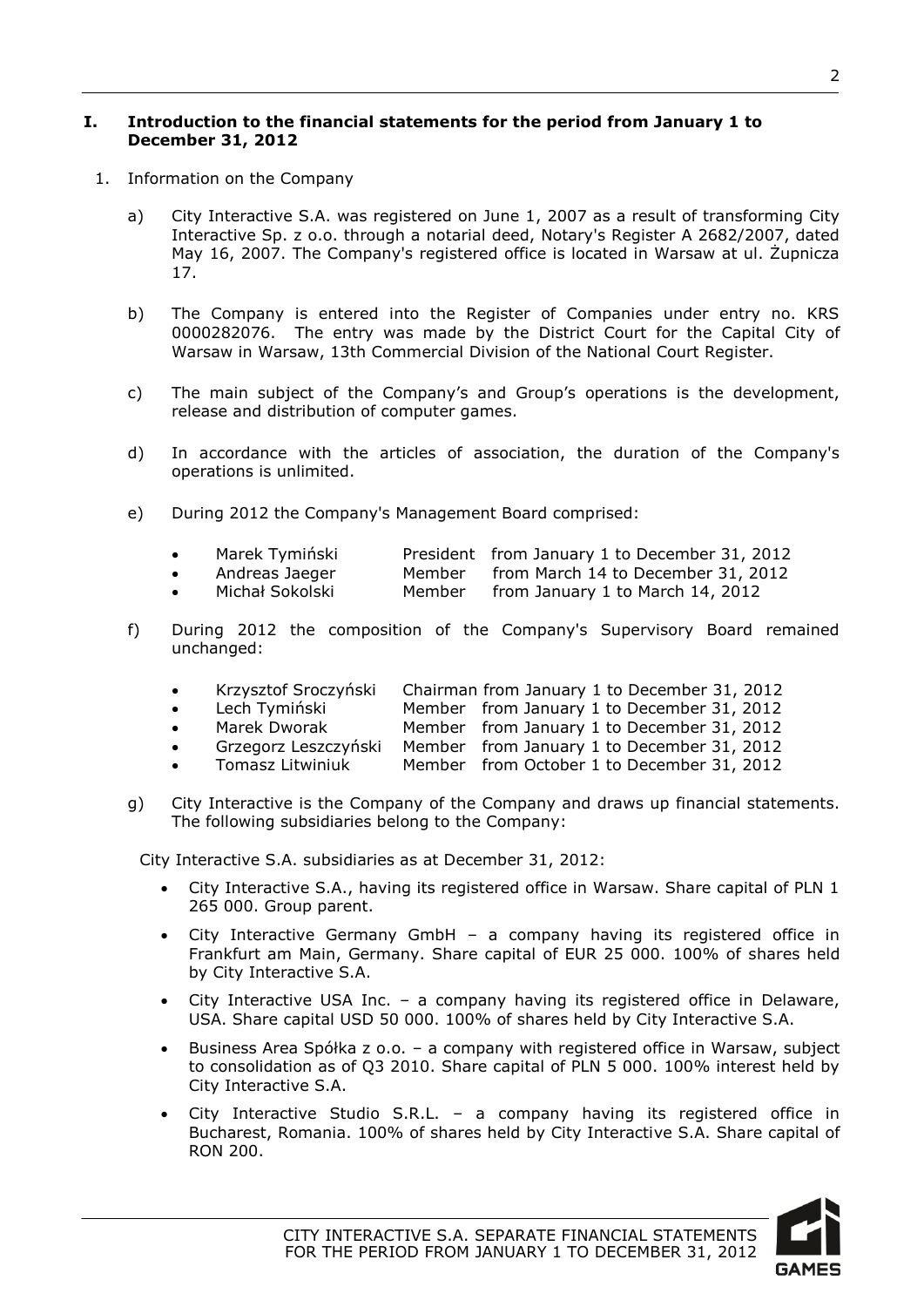- City Interactive Canada Inc. a company based in Ontario, Canada, established in October 2010. Share capital of CAD 10.00. 100% of shares held by City Interactive S.A.
- City Interactive Spain S.L. company having its registered office in Madrid, Spain. Share capital of EUR 3 600. 100% of shares held by City Interactive S.A. The Issuer sold its interest in the company on February 6, 2013.

On August 21, 2012 the Issuer disposed of 100% of shares (share capital amounted to GBP 100) in subsidiary City Interactive Studio Ltd, headquartered in London, UK. The company was formed in December 2010.

On February 4, 2013 City Interactive S.A. (general partner) acquired shares in Business Area Sp. z o.o. S.K.A. in Warsaw. Its share capital is PLN 50 000 (nominal value per share is PLN 1). The sole general partner is a subsidiary of the Issuer - Business Area Sp. z o.o.

Furthermore, throughout 2008 the Company acquired shares in the following entities operating in South America and subsequently in 2009 opted out of their further development.

- City Interactive Peru SAC (formerly UCRONICS SAC) a company having its registered office in Lima, Peru. 99% interest. Share capital of 2 436 650 Sol.
- City Interactive Jogos Electronicos LTDA a company having its registered office in Sao Paulo, Brazil. Founding capital of BRL 100 000. 90% interest, remaining 10% held by City Interactive USA, Inc.
- City Interactive Mexico S.A. de C.V. company having its registered office in Mexico City, Mexico. Founding capital of MXN 50 000. 95% interest, remaining 5% held by City Interactive USA, Inc.
- <span id="page-3-0"></span>2. Basis for presentation and preparation of the financial statements
	- a) These financial statements cover the period from January 1 to December 31, 2012. Comparative data covers the period from January 1 to December 31, 2011
	- b) The financial statements were drawn up in accordance with the International Accounting Standards and International Financial Reporting Standards (IAS/IFRS).
	- c) The financial statements were drawn up on the assumption that the business will continue as a going concern in the foreseeable future and that no events will occur posing a threat to its status as a going concern.

The Company generates positive cash flows from operating activities. Protection against customer insolvency risk is ensured through analyzing their financial condition and constantly monitoring payment of receivables. It should additionally be emphasized that the Company is able to raise capital through bank debt or the issue of bonds on highly favorable terms.

According to the Company's management, despite a net loss of PLN 19.0 million and a PLN 2.9 million surplus of current liabilities over current assets reported in 2012, no circumstances exist which could indicate a threat to the Company's continuing as a going concern or a threat of losing liquidity and thus not being able to service assets and meet liabilities in a normal course of doing business. In connection with the release of Sniper: Ghost Warrior, scheduled for March 12, 2013, the Company expects to post unprecedented financial results and a surplus allowing it to cover all of the Company's liabilities.

- <span id="page-3-1"></span>3. Adopted accounting principles
	- a) Application of the International Accounting Standards

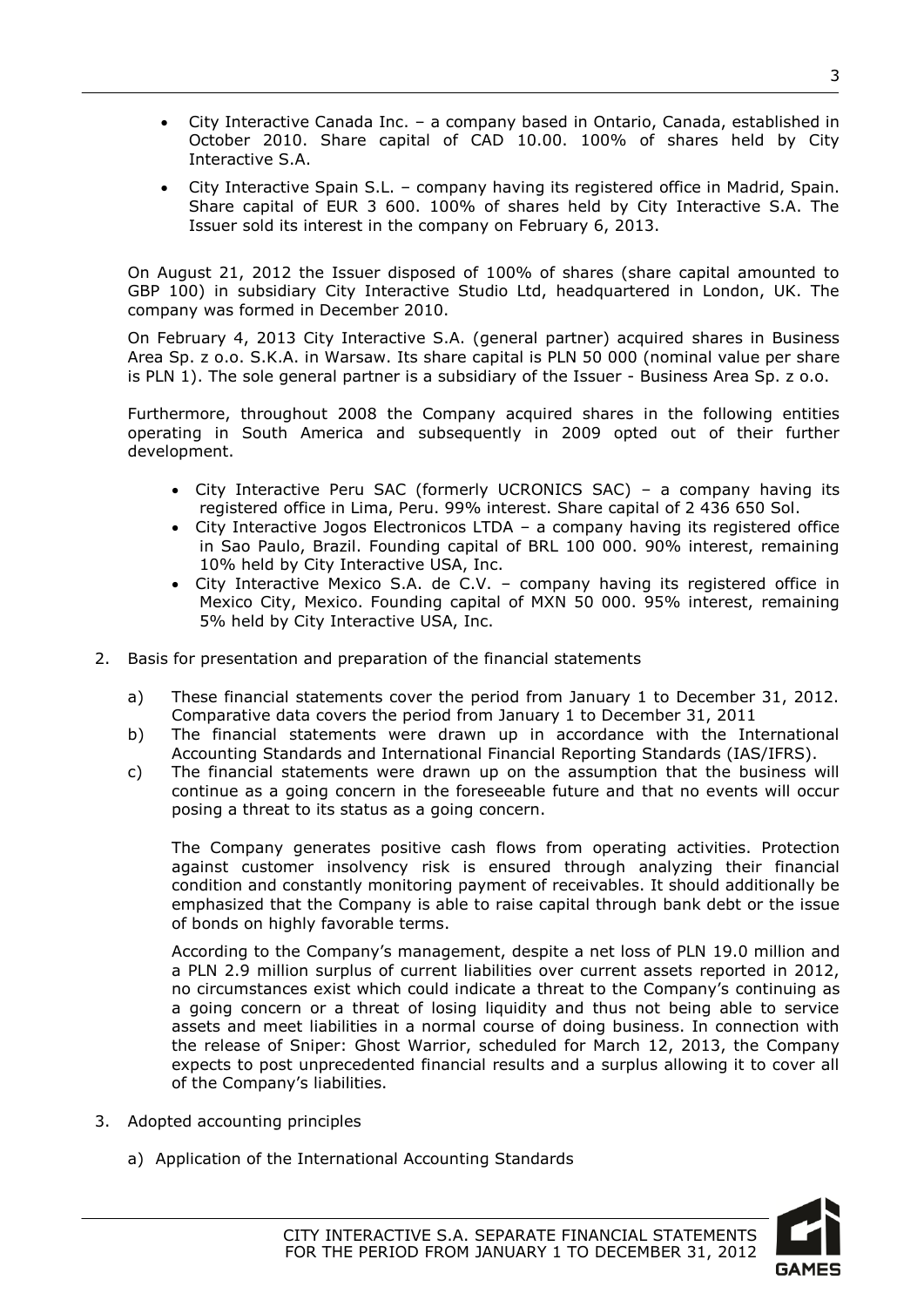The annual financial statements are drawn up in accordance with the International Accounting Standards (IAS) and International Financial Reporting Standards (IFRS) adopted by the European Union and interpretations adopted by the International Accounting Standards Board (IASB) and the International Financial Reporting Interpretations Committee (IFRIC) applicable in the business conducted by the Company and binding in annual reporting periods commencing January 1, 2007, together with the requirements of the Ordinance of the Minister of Finance of February 19, 2009 concerning current and periodical information provided by issuers of securities and the terms and conditions for information required by the provisions of law of a non-member state being recognized as equivalent (Polish Journal of Laws no. 33, item 259).

The financial statements for the period from January 1 to December 31, 2012 are subsequent financial statements prepared in accordance with IAS/IFRS. Comparative data covers the period from January 1 to December 31, 2011 and is sourced from the financial statements prepared in accordance with IAS/IFRS. IAS/IFRS were adopted on January 1, 2007.

b) Basis for preparing the financial statements

Figures in the financial statements are given in PLN thousands. Figures in the notes to the financial statements are given in full PLN. Figures of less than PLN 499 and 49 groszy respectively were rounded down, while in other instances figures were rounded up.

The financial statements were drawn up on historical cost basis. Preparation of financial statements in accordance with IAS/IFRS requires that the Management Board provide professional judgments, estimates and assumptions which have an impact on the adopted principles and the value of assets, liabilities, revenues and costs presented. Estimates and associated assumptions are based on previous experience and other factors which are acknowledged as rational in given circumstances and their results provide a basis for professional judgment concerning the carrying amount of assets and liabilities which does not directly result from their sources. Actual values may differ from estimates.

Estimates and associated assumptions are subject to systematic verification. Changes in assumptions are recognized in the period in which these were made.

The principles of the accounting policy presented below were applied in relation to all periods presented in the submitted financial statements as well as in drawing up an opening balance sheet in accordance with IAS/IFRS as at January 1, 2007 for the purposes of implementing the transition from Polish accounting standards to IAS/IFRScompliant reporting.

- c) Property, plant and equipment
- (i) Own property, plant and equipment

Costs borne at a later time are included in the carrying amount of an asset or are indicated as a separate asset only if it is probable that the Company will achieve future economic benefit connected with such asset and the purchase price for a given item may be measured reliably. Expenses for repair and maintenance are recognized in the statement of profit and loss in the period in which they were borne. The cost of production is augmented by fees and for defined assets by the costs of external finance capitalized in accordance with the principles defined in the Company's accounting policy.

Depreciation concerning such property, plant and equipment commences at the moment they are commissioned. Each new fixed asset must, in as far as possible, be broken down into separate components and depreciated as a separate asset.

Property, plant and equipment under construction intended for production, lease or administrative purposes, as well as for undefined purposes, are presented in the balance sheet at cost of manufacture less impairment.

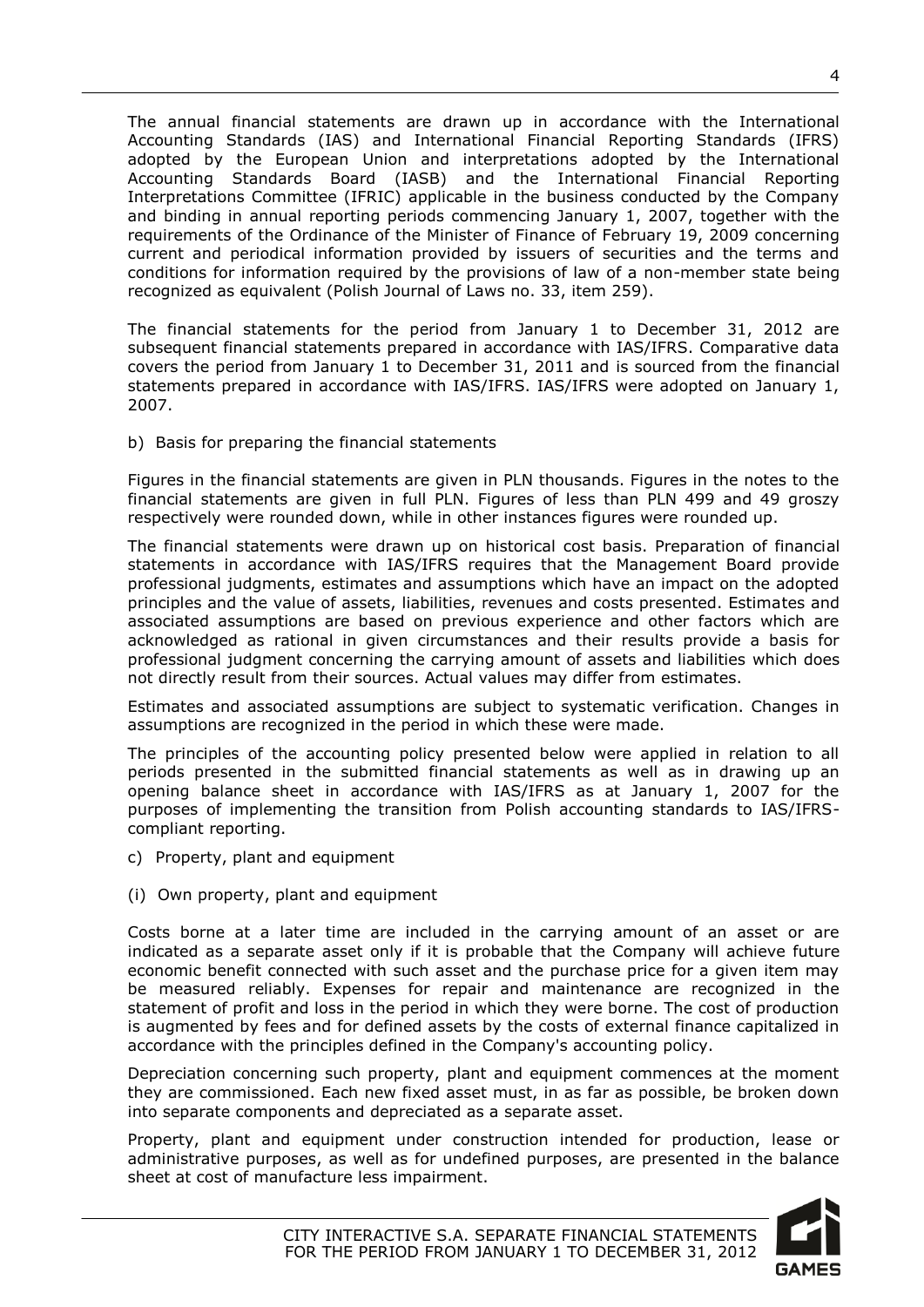Profit or loss arising from disposal / liquidation or suspension of the use of fixed assets is defined as the difference between revenues from disposal and the net value of such fixed assets and are included in the statement of profit and loss.

Land – the right of perpetual usufruct of plots of land is presented at purchase price.

The Company does not amortize rights to perpetual usufruct of land. Depreciation rates were established with consideration to the period of economic usefulness of fixed assets.

Property, plant and equipment items are depreciated using the straight-line method with the following rates:

- technical equipment and machinery: 20-60%
- other fixed assets: 20%

(ii) Property, plant and equipment used pursuant to lease agreements

Leases are classified as finance leases if in principle the terms and conditions of the agreement transfer all potential ownership benefits and risk to the lessee. All other types of leases are treated as operating leases.

Assets used pursuant to a finance lease agreement are treated as the Company's assets and are measured at fair value as of the moment of their acquisition, although at a level not exceeding the value of their current minimum lease payments.

Lessor liabilities arising on this account are recognized in the balance sheet under finance lease liabilities.

Lease payments are divided into interest and principal. Finance costs are recognized in the statement of profit and loss.

(iii) Deferred expenses

Costs aimed at exchange of separate components of an element of property, plant and equipment borne in a subsequent period are capitalized. Other costs are capitalized only if they can reliably be measured and increase future economic benefits connected with a fixed asset. Other expenses are systematically recognized in the statement of profit and loss.

- d) Intangible assets
- (i) Intangible assets

The Company recognizes intangible assets only when:

- a) it is probable that the future economic benefits that are attributable to the assets will flow to the Company, and
- b) the purchase price or cost of production of a given asset may be measured reliably.

An intangible asset is initially valued at purchase price or cost of production. Intangible assets are subject to amortization. Amortization rates were established with consideration to the period of economic usefulness of intangible assets.

Intangible assets are amortized using the straight-line method with the following rates:

- licenses: 20%-90%
- ─ computer software: 50%

Development expenditures are recognized as costs at the moment they are borne.

Costs of development work borne before the commencement of production or application of new technological solutions are classified as intangible assets if the Company can prove the following:

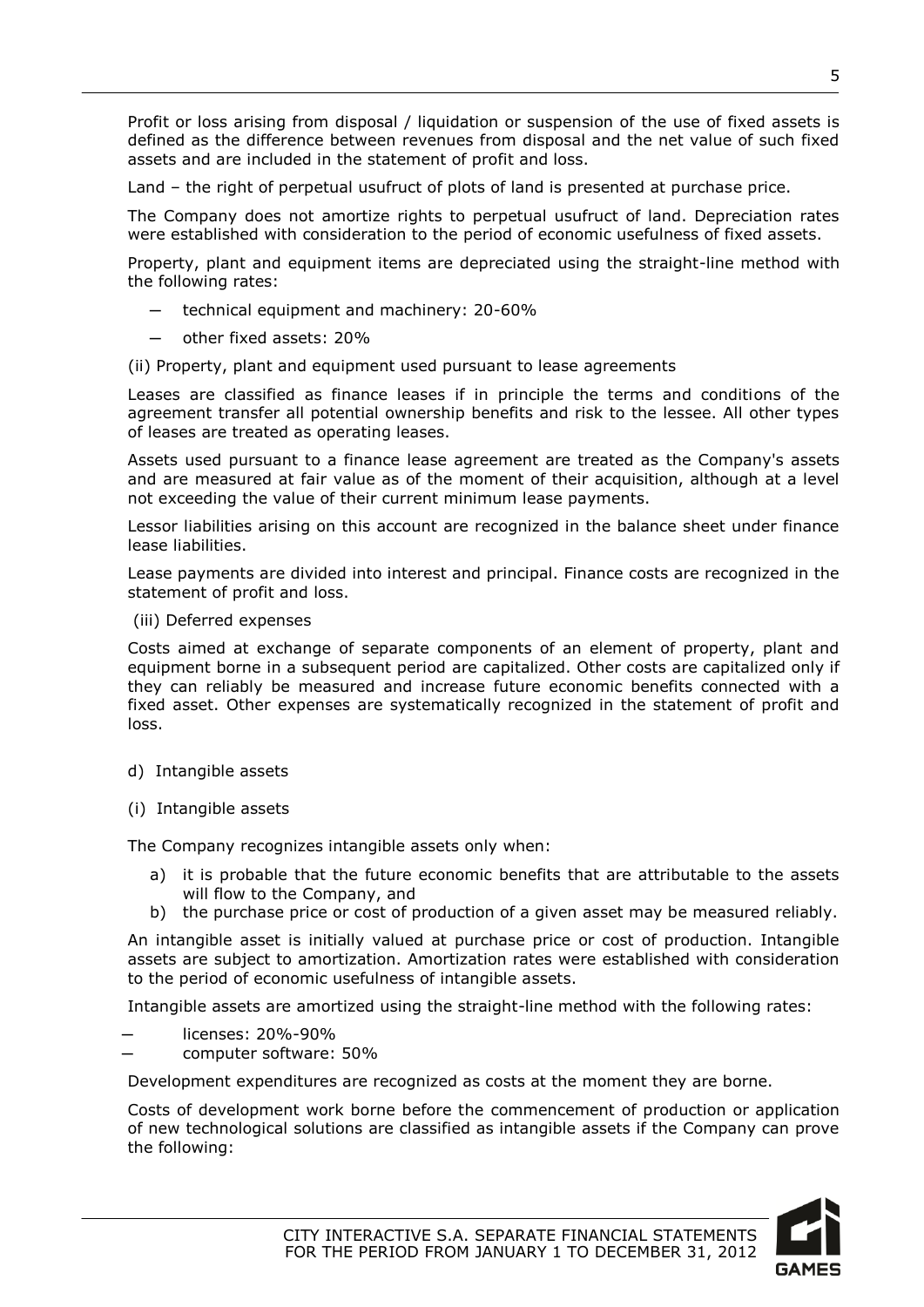- the possibility, from a technical point of view, to complete an intangible asset so that it is suitable for use or sale,
- the intent to complete an intangible asset and to use or sell it,
- the capacity to use or sell an intangible asset,
- the means in which an intangible asset will create potential economic benefits. Amongst others, the Company should prove the existence of a market for products arising due to the intangible asset or the asset itself or  $-$  if the asset is to be used by the entity – the usefulness of the intangible asset,
- ─ the availability of appropriate technical, financial and other resources which are to serve completion of development work and the use or sale of the intangible asset,
- the possibility to establish outlays borne during development work which may be assigned to such intangible asset.

The costs of development work with a useful life assumed in advance are subject to amortization. Amortization write-offs commence as of the date when a given asset is ready for use, whereas they end at the moment when a given asset is allocated for sale or ceases to be included in the accounts.

The amortization period is equal to the period of economic usefulness of a resource held. The adopted amortization period and method for the costs of development work are verified at least as at the end of the financial year. The costs of development work are amortized during the anticipated period of achieving revenues from sale of a product, however not longer than three years.

The Company does not amortize the costs of development work with an undefined useful life. Intangible assets with undefined useful life are subject to an annual impairment test, in application of the guidelines of IAS 36 "Impairment of Assets".

External financing costs (e.g. interest on loans and borrowings and exchange differences on loans and borrowings denominated in foreign currencies) which may be directly assigned to the purchase or production of assets increase the purchase or production cost of such item. Net financing costs include interest payable on debt established based on the effective interest rate, interest receivables on funds invested by the Company, due dividends, gains and losses on foreign exchange differences and gains and losses on hedging instruments, which are recognized in the statement of profit and loss.

(ii) Impairment

At the end of each reporting period the Company reviews assets in order to confirm that there were no circumstances indicating the possibility of their impairment.

In the event of such circumstance existing, the recoverable amount of a given asset is estimated in order to establish a potential write-down.

In a situation where an asset does not generate cash flows which are to a large extent independent of cash flows generated by other assets, analysis is carried out for the Company of assets generating cash flows to which a given asset belongs.

In the case of intangible assets with a defined useful life, the impairment test is carried out both annually and in the event of circumstances indicating the possibility of impairment. The recoverable amount is established as the higher of two values: fair value less costs to sell, or its value in use. This final amount corresponds to the current value of estimated future discounted cash flows using a discount rate taking into consideration the present value of money and asset-specific risk.

If the recoverable amount is lower than the net book value of an asset (or group of assets), the book value is decreased to the recoverable amount.

Impairment loss is recognized as a cost in the period it occurred, with the exception of a situation where an asset was recognized at restated value (in this case the impairment is treated as a decrease in the previous restatement).



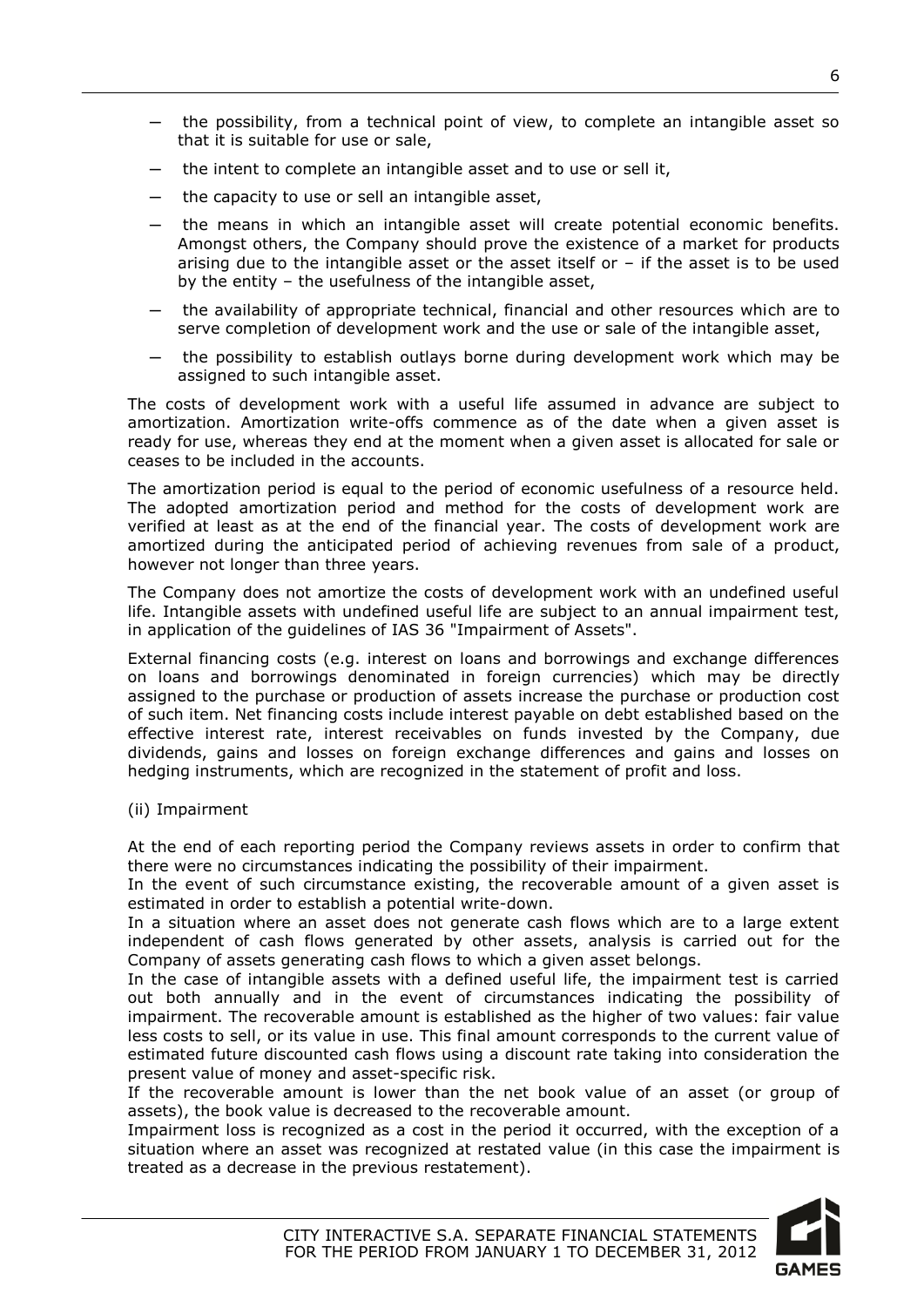At the moment where the impairment is subject to subsequent reversal, the net value of the asset (or group of assets) is increased to the new estimated recoverable amount, however not higher than the net value of such asset as it would have been established had impairment not been identified in previous years.

Reversal of impairment is recognized in revenues in as far as the asset was not subject to prior estimation – in this event reversal of impairment is recorded in the revaluation reserve.

e) Investments

Investments other than property, intangible and financial assets are recognized at purchase price, less impairment.

Investments recognized at historical cost expressed in a foreign currency as at the end of the reporting period are valued using the average exchange rate announced by the National Bank of Poland as at the end of the reporting period.

f) Financial instruments

Financial assets and liabilities are recognized in the balance sheet at the moment when the Company becomes a party to a binding agreement.

The Company classifies each agreement which results in simultaneous occurrence of a financial asset with one party and a financial liability or equity instrument with the other party as a financial instrument, on condition that unambiguous economic effects result from a contract executed between two or more parties.

In accordance with IAS 39, the Company classifies financial instruments as:

- instruments held for trading (at fair value through profit or loss) financial assets or liabilities which were acquired or arose in order to generate profit achieved due to short-time price fluctuations,
- financial instruments held to maturity financial assets with fixed or determinable payments or fixed maturity dates, which the Company has the intent and capability to hold to maturity, carried at amortized cost with application of the effective interest rate method, with the exception of loans granted by associates and own debt claims, valued using the effective interest method,
- available-for-sale financial instruments financial assets other than loans granted and own receivables, assets held to maturity or financial assets not held for trading. Carried at fair value,
- borrowings and receivables non-derivative financial assets with fixed or determinable payments which are not quoted in an active market. At initial recognition, the Company values financial assets and liabilities at purchase cost (price), i.e. according to the fair value of the payment made in the case of assets, or the amount received in the case of liabilities.

The Company includes transaction costs in the initial value of all financial assets and liabilities.

Differences in restatement and revenues achieved or costs borne appropriate to classification of a financial asset are recognized in profit or loss or the revaluation reserve as available-for-sale financial assets, respectively.

Principles for measurement of financial instruments as at the end of the reporting period. The Company measures financial assets at amortized costs, with consideration of the effective interest rate of:

- assets held to maturity,
- borrowings granted and receivables, and
- other financial liabilities not classified as held for trading.

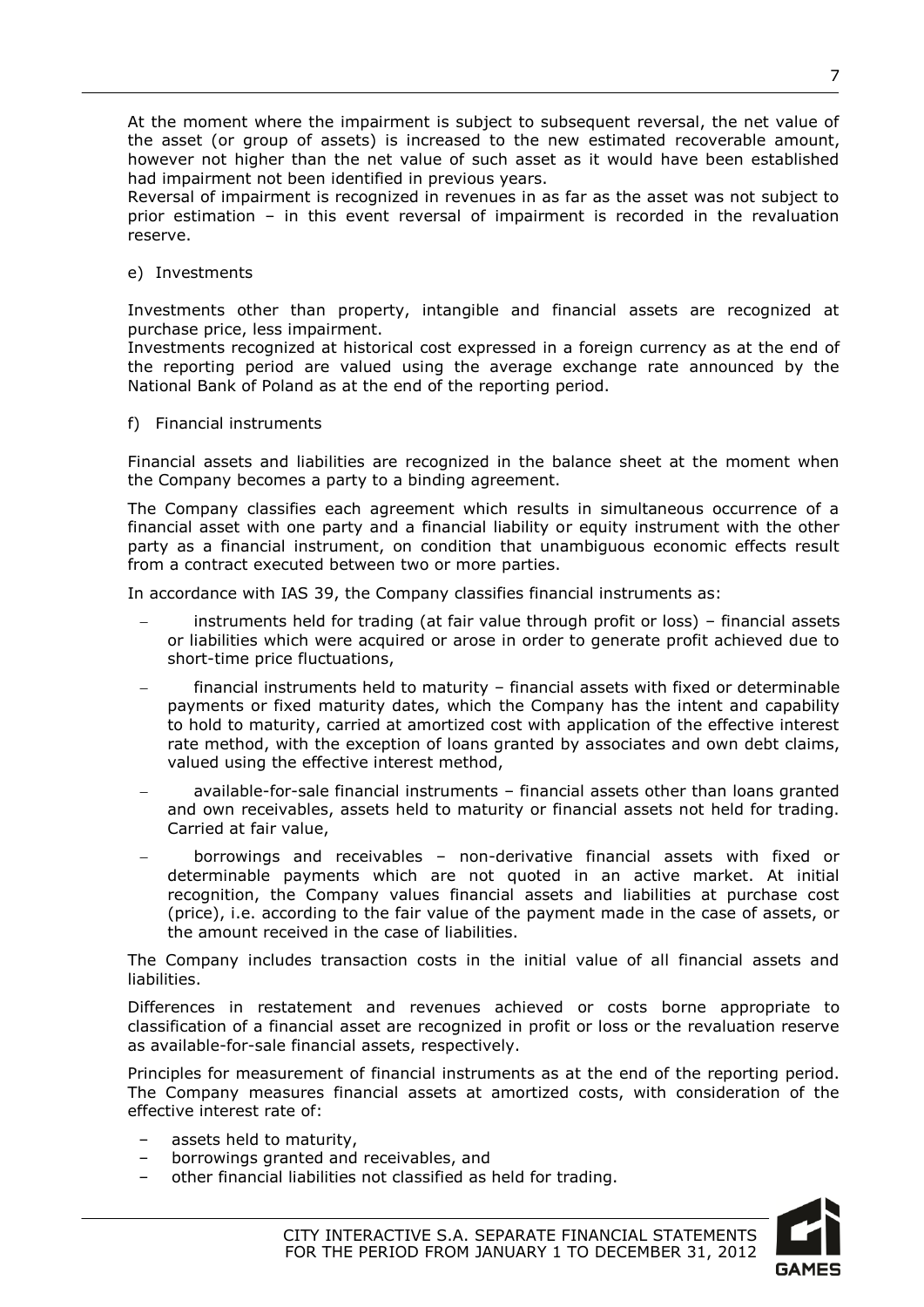Measurement may also take place:

- at the amount requiring payment if the discount effect is not significant;
- at the amount requiring payment: receivables and liabilities with short maturity period;
- at fair value: financial assets and liabilities held for trading and available-for-sale financial assets.

Changes in the fair value of financial assets held for trading not being part of hedges are recognized as finance income or costs when they arise.

Interests in other entities are valued at purchase price less impairment.

g) Trade and other receivables

Current trade and other receivables are valued at repayment value in as far as the effect of charging interest is not significant. Otherwise receivables are initially recognized at fair value and subsequently valued at amortized cost in application of the effective interest rate. In accordance with the principle adopted by the Company, receivables with maturity of longer than 180 days are subject to discounting.

h) Financial liabilities

Financial liabilities held for trading, including in particular derivatives with negative fair value, which are not classified as hedging instruments are recognized at fair value, whereas gains and losses from their measurement are recognized directly through profit or loss.

Other financial liabilities are measured at amortized costs with application of the effective interest rate.

All financial liabilities are included in the accounts under the contract execution date.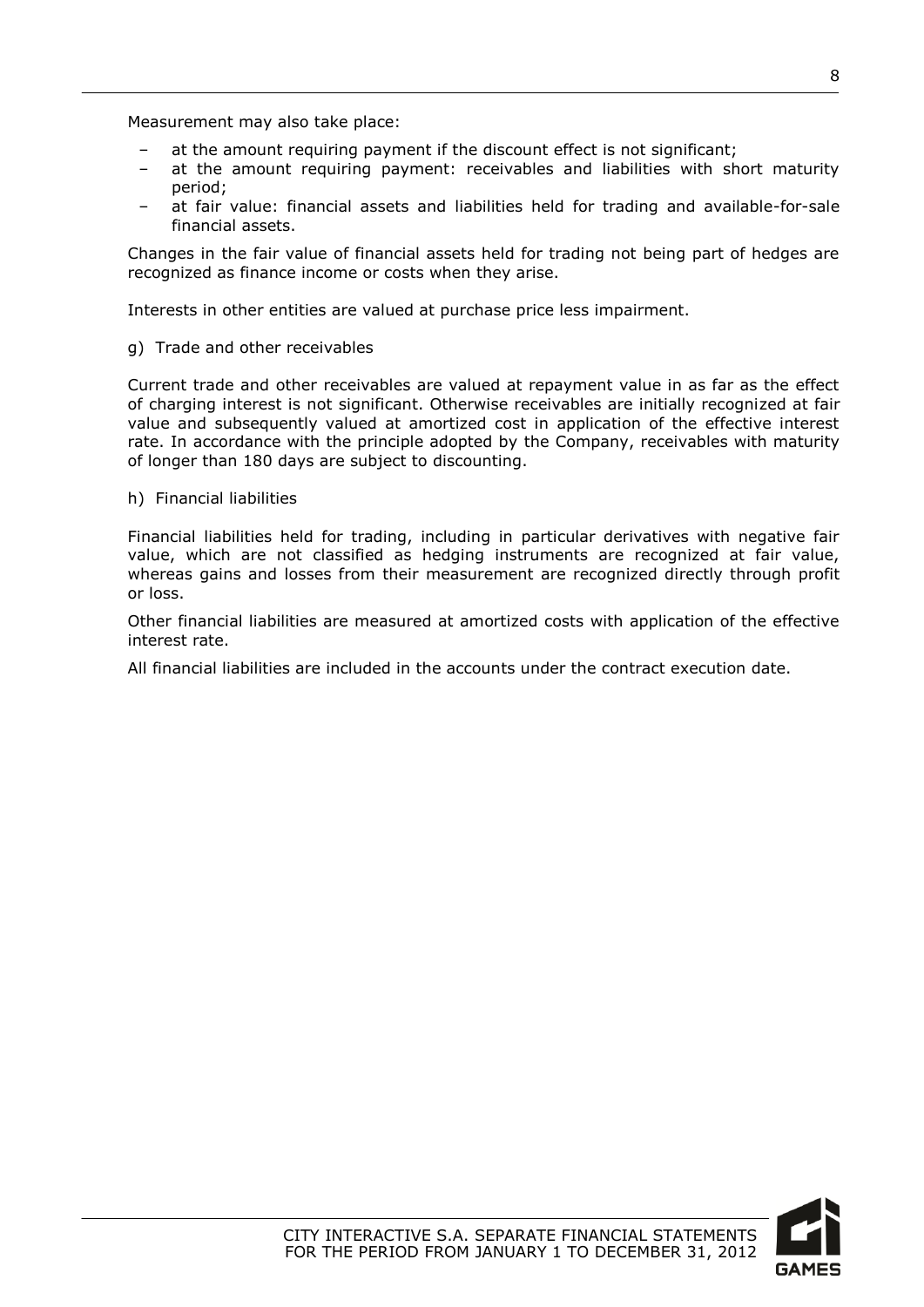| Asset or liability group                                                                                                                               | Measurement principles                                                                                                                                                                                                                              | Principles for recognition in<br>the financial statements                                                                                                                                       |
|--------------------------------------------------------------------------------------------------------------------------------------------------------|-----------------------------------------------------------------------------------------------------------------------------------------------------------------------------------------------------------------------------------------------------|-------------------------------------------------------------------------------------------------------------------------------------------------------------------------------------------------|
| Assets carried at fair value<br>through profit or loss                                                                                                 | At fair value (with the exception<br>of assets for which fair value<br>cannot be established)                                                                                                                                                       | Measurement difference<br>recognized in profit or loss for the<br>current reporting period in the<br>finance income or finance costs<br>item.                                                   |
| Liabilities held for trading                                                                                                                           | At fair value (with the exception<br>of assets for which fair value<br>cannot be established)                                                                                                                                                       | Measurement difference<br>recognized in profit or loss for the<br>current reporting period in the<br>finance income or finance costs<br>item.                                                   |
| Other financial liabilities                                                                                                                            | At amortized purchase cost in<br>application of the internal rate of<br>return                                                                                                                                                                      | The measurement difference<br>adjusts the value of the asset and<br>is recognized in profit or loss for<br>the current reporting period.                                                        |
| Borrowings granted and own<br>receivables                                                                                                              | At amortized purchase price in<br>application of the internal rate of<br>return, and in a situation where<br>the payment deadline is not<br>known then at purchase price<br>(e.g. in the case of loans<br>without an established<br>repayment date) | The measurement difference<br>adjusts the value of the asset and<br>is recognized in profit or loss for<br>the current reporting period.                                                        |
| Assets held to maturity                                                                                                                                | At amortized purchase cost in<br>application of the internal rate of<br>return                                                                                                                                                                      | The measurement difference<br>adjusts the value of the asset and<br>is recognized in profit or loss for<br>the current reporting period.                                                        |
| Available-for-sale financial<br>assets                                                                                                                 | At fair value (with the exception<br>of assets for which fair value<br>cannot be established)                                                                                                                                                       | The difference between<br>measurement and fair value is<br>included in the revaluation<br>reserve. In the case of debt<br>instruments, interest is<br>recognized directly in profit or<br>loss. |
| Financial assets and liabilities<br>held for trading and available-<br>for-sale financial assets, the<br>fair value of which cannot be<br>established. | At purchase price less<br>impairment.                                                                                                                                                                                                               | An asset or liability item is<br>recognized at purchase price until<br>the moment such item is used<br>(e.g. sold). Impairment is<br>recognized in finance costs.                               |

The principles for measurement and presentation of financial instruments in the financial statements are as follows:

#### i) Inventory

The initial value (cost) of inventories includes all costs (acquisition, production, etc.) borne in connection with bringing inventories to their current location and condition.

The purchase price of inventories includes the purchase price increased by import duty and other taxes (not subject to subsequent refund from tax authorities), costs of transport, loading, unloading and other costs directly connected with the acquisition of inventories, decreased by discounts, rebates and other similar reductions.

Inventories are measured at initial value (purchase price or cost of production) or at net sale price depending on which is lower.



| CITY INTERACTIVE S.A. SEPARATE FINANCIAL STATEMENTS |  |
|-----------------------------------------------------|--|
| FOR THE PERIOD FROM JANUARY 1 TO DECEMBER 31, 2012  |  |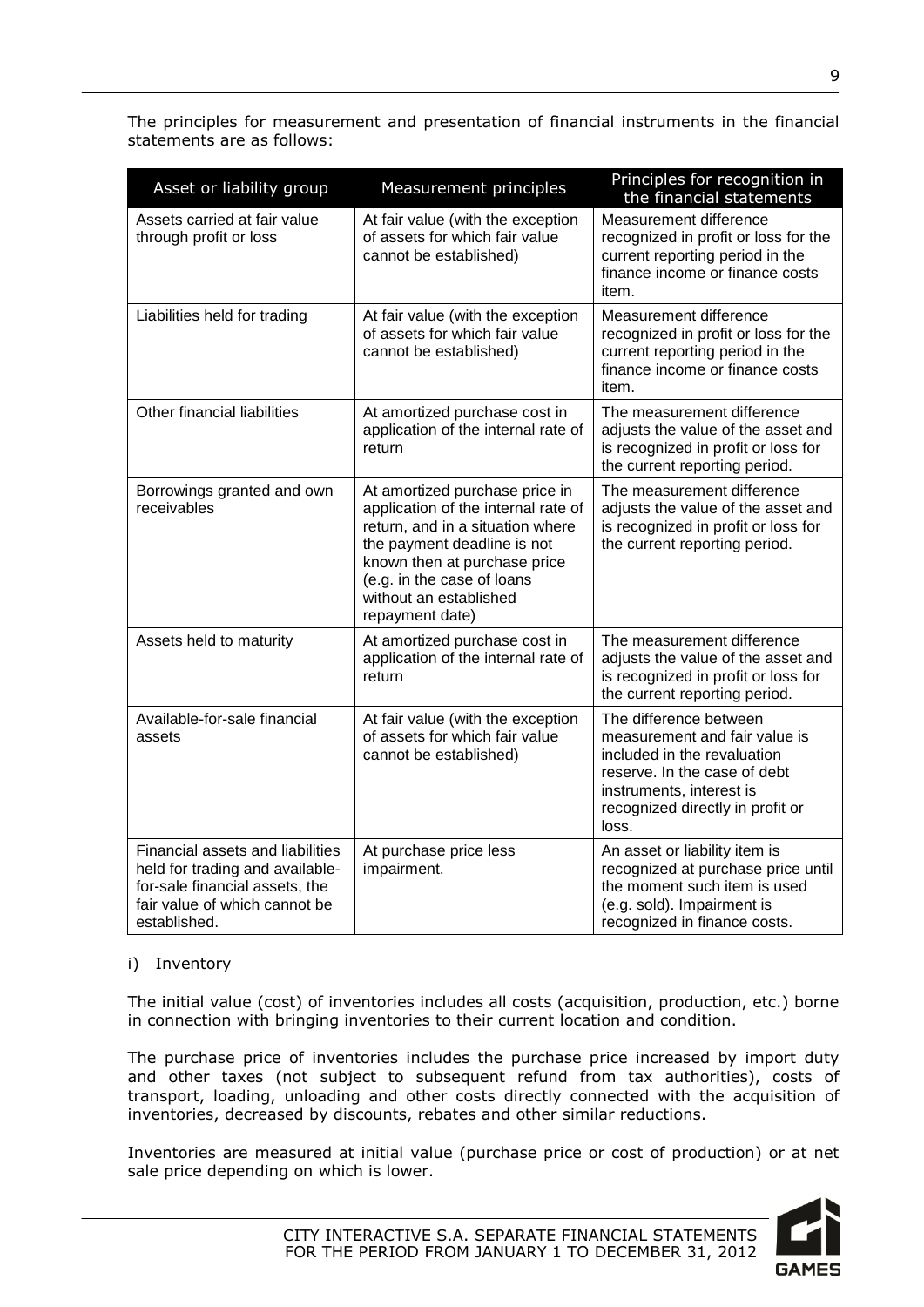In relation to other inventories, costs are established using the first in, first out (FIFO) method.

#### Impairment losses on inventory

Impairment losses on current property, plant and equipment connected with their impairment or measurement as at the end of the reporting period correspond to their own cost of purchase (IAS 2).

The Company creates impairment losses equal to net recoverable values of inventory. The net recoverable value is the sale price established in normal operations less finishing costs and estimated costs necessary for sale to be effected.

Reversal of an impairment loss on inventory resulting from an increase in the net recoverable value is recognized as a decrease in inventory recognized as cost of sales which the impairment reversal concerns.

As at the end of the reporting period inventory is valued at acquisition or purchase price, while such price may not exceed the net sales price for a given inventory item.

Foreign-currency advance payments are recognized at the ask rate of the bank used by the company.

The Company measures advance payments for inventory at nominal value and presents these in the financial statements at the historic rate less impairment. The Company inventories prepayments through the provision by contracting parties of confirmation that prepayments included in auxiliary ledgers to general ledger "supplier accounts", and provides explanations and settlement of potential variance.

j) Cash and cash equivalents

Cash and cash equivalents include cash on hand and demand deposits. Current investments which are not subject to significant change in value, which may be easily exchanged for a defined amount of cash and which constitute a part of the Company's liquidity management policy are recognized as cash and cash equivalents for the purposes of the statement of cash flows.

k) Share capital

Share capital is recognized at the nominal value of issued and registered shares.

(i) Buy-back

In a purchase of own shares, the payment amount, together with direct transaction costs, is recognized as a change in equity. Purchased shares are recorded as a decrease in equity.

(ii) Dividends

Dividends are recognized as a liability in the period in which they are authorized.

l) Provisions

Provisions are liabilities of uncertain time and amount. Group companies create provisions when all of the following conditions are met simultaneously:

 the companies are burdened with an existing obligation (legal or constructive) resulting from future events,

10

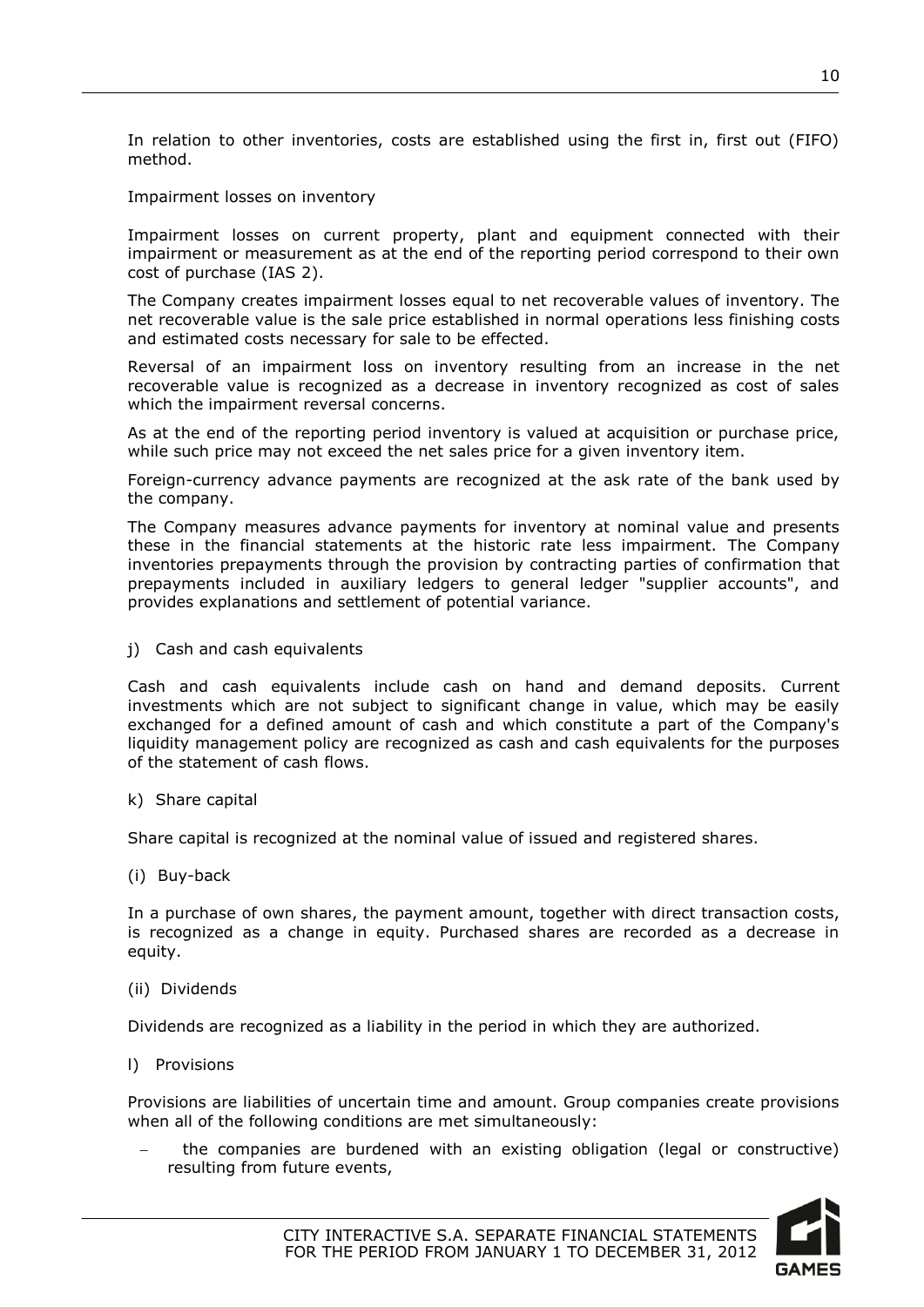it is probable that fulfillment of an obligation will result in necessary outflow of resources (payment),

the amount of such obligation can be reliably estimated.

The Company creates the following provisions for liabilities:

- deferred income tax provision created in connection with the occurrence of positive differences between the book value of assets and liabilities and their tax value,
- provisions for employee benefits provisions for pension gratuities are calculated based on own estimates, however with regard to the low average age of employees and the insignificant value of the provision resulting from this, there is currently no provision created,
- other provisions.

Release of unused provisions occurs as at the date on which they are acknowledged as unnecessary.

m) Trade and other payables

Trade and other payables are divided into current and non-current payables through application of the following criteria:

- maturing in under 12 months from the end of the reporting period  $-$  classified as current payables,
- payables not classified as trade payables and which do not fulfill the criteria for classification as current constitute non-current payables.

Trade payables with maturity of up to 180 days are valued as at the end of the reporting period at repayment value increased by potential interest for delay due as at the valuation date.

Trade payables within maturity of over 180 days are valued as at the end of the reporting period at amortized cost (i.e. discounted in application of the effective interest rate).

All trade and account balances should be reconciled, and potential adjustments should be included in the accounts, including in the financial statements of the entity. In the event of disagreements in agreeing a balance between the entity and the contracting party, the seller's position prevails and, after closing the year, potential adjustments are entered in the accounts for the current year.

Payables denominated in foreign currencies are valued at the current average exchange rate for a given currency on a given date established by the National Bank of Poland.

Interest for late payment of payables is not charged if the authorized entity submits a written declaration on opt-out of such interest. In other instances interest is calculated and recorded as per the principles below:

- systematically, pursuant to interest notes received,
- at estimated value, where estimation is based on historical data reflecting the amount of interest charged by specific contracting parties in relation to the level of debt.

In each instance other significant risks meaning that such interest may be charged should be taken into consideration when calculating interest.

The notes to the financial statements should include this fact, the occurrence of due payables and the associated risk that interest will be charged by a creditor.

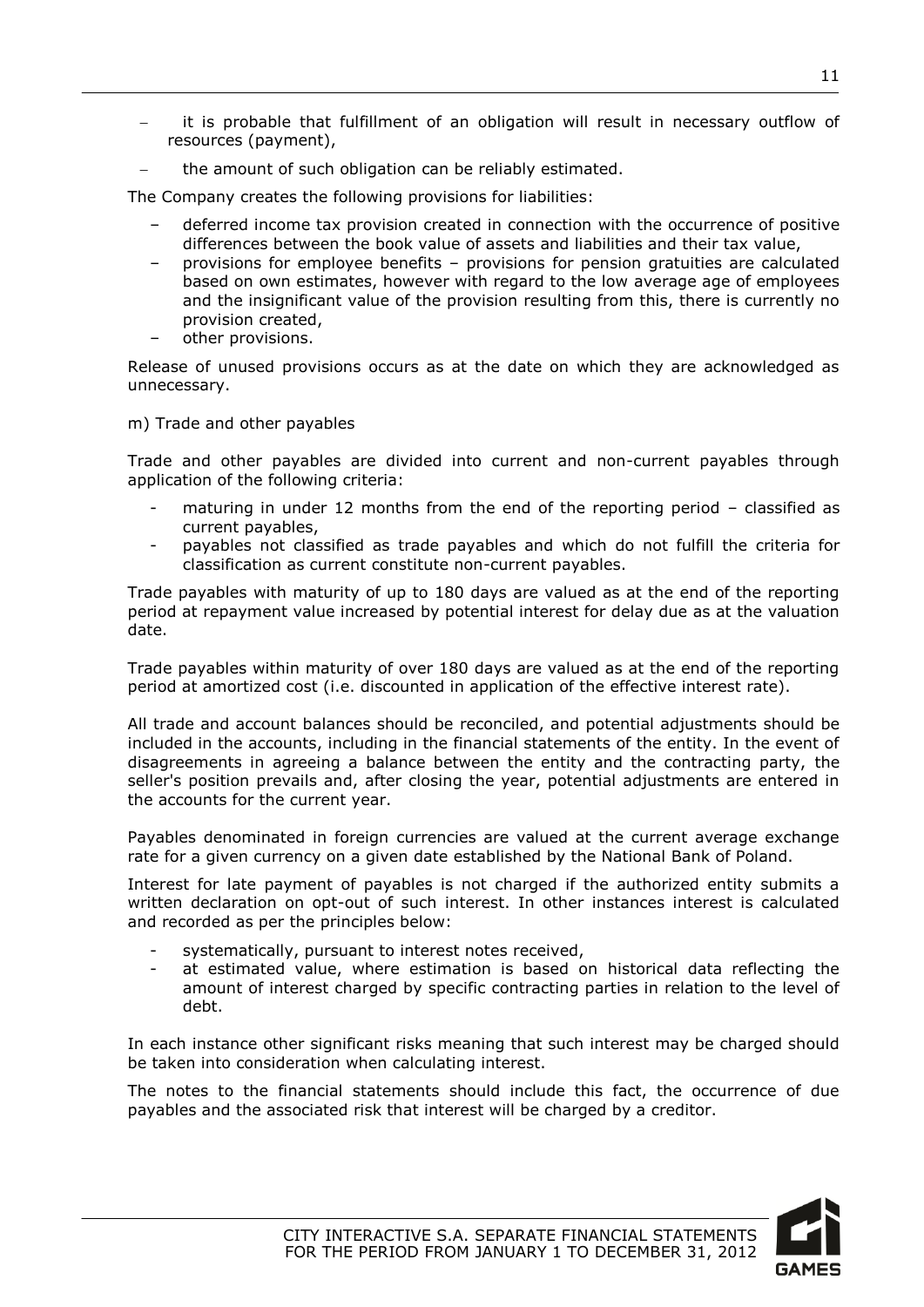#### n) Revenue

Revenue from sale of products and services includes sale of products manufactured by the Company to which it has exclusive license rights for their production or it purchased a license for release and distribution, together with services provided by the Company to other entities.

Revenue from sale of goods for resale and materials includes sale of products which were purchased and are held for further sale in a non-processed form, together with sale of materials for manufacture.

Revenue from sale of products and goods for resale is recognized if the following conditions are met:

- the Company has transferred significant risk and benefits resulting from the right of ownership of goods for resale and products to the purchaser,
- the Company ceases to be permanently involved in managing the sale of goods for resale or products to the extent that such function is usually exercised in relation to goods for resale and products to which there is right of ownership, and it does not exercise effective control over them,
- the revenue amounts may be measured reliably,
- it is probable that the Company will achieve economic benefits from the transaction,
- costs borne and those which will be borne by the Company in connection with the transaction may be valued in a reliable manner.

Revenue is recognized if achievement by the Company of economic benefits connected with the executed transaction is probable.

If there is uncertainty regarding the collectability of an amount due which is already counted as revenue, then the uncollectible amount in relation to which achievement ceased to be probable is recognized as costs and not as a correction of the initially recognized revenue amount.

Revenue from sale is recognized at the fair value of payments received or due and represents receivables for products, goods for resale and services supplied under normal business activity after decrease by discounts, VAT and other sales-related taxes.

Revenue from interest is recognized cumulatively in relation to the principal amount, in accordance with the effective interest rate method on lease.

#### o) Costs

The Company draws up a statement of profit and loss in multiple-step format. Costs are classified in accordance with their function.

#### (i) Finance lease payments

Lease payments are divided into a part constituting the cost of finance and a part decreasing the liability. The part constituting the cost of finance is allocated to specific periods during the term of the lease applying the effective interest rate method.

#### (ii) Net financing costs

Net financing costs include interest payable on debt, established on the basis of the effective interest rate, interest due on funds invested by the Company, dividends due, foreign exchange gains and losses and profit and loss concerning collateralized instruments which are recognized in the statement of profit and loss.

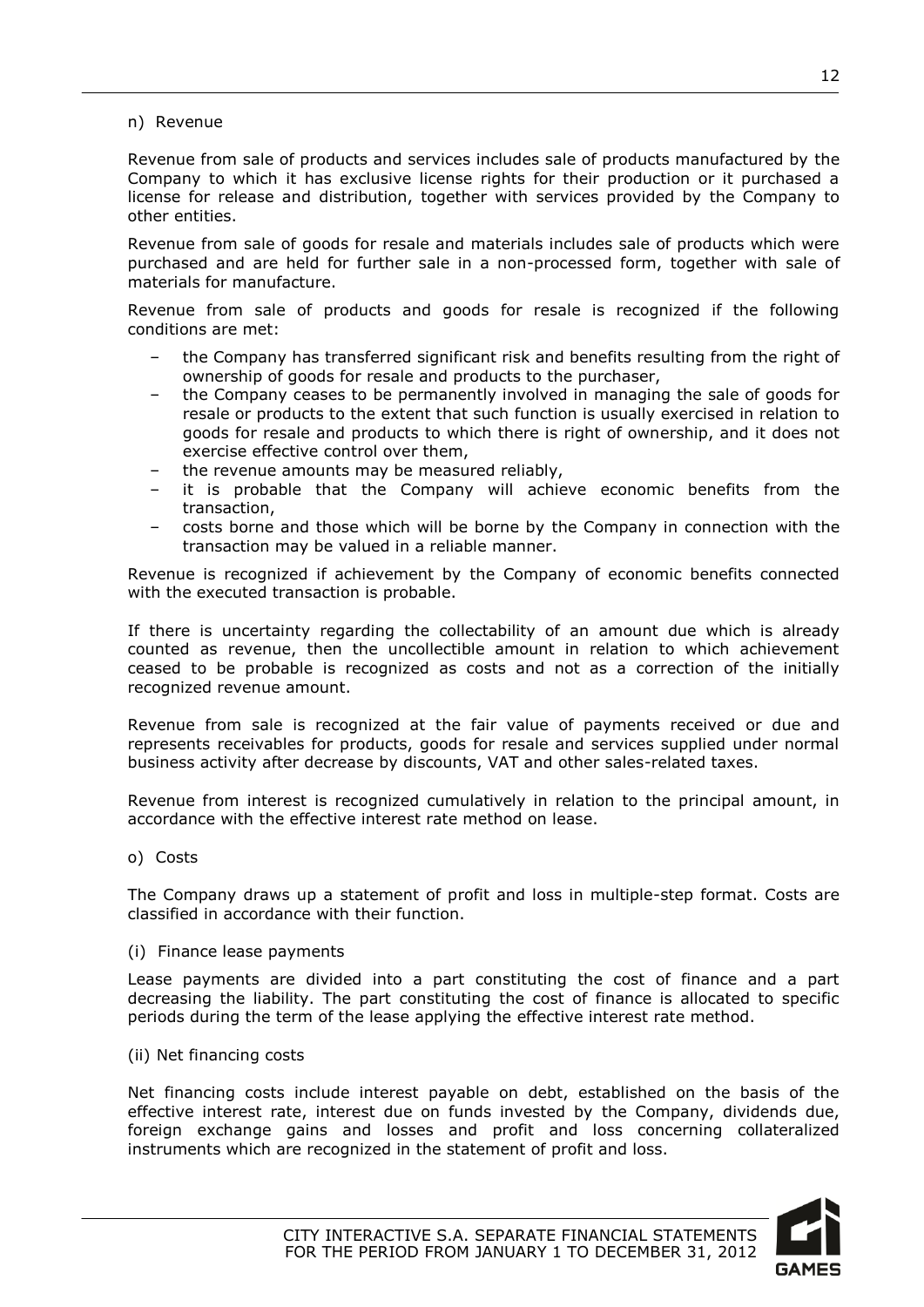Interest income is recognized in the statement of profit and loss on an accrual basis applying the effective interest rate. Income from dividends is recognized in the statement of profit and loss at the moment when the Company acquires the right to receipt thereof. The part constituting the cost of finance arising in connection with finance lease fees is indicated in the statement of profit and loss applying the effective interest rate method.

p) Tax

Obligatory encumbrances on the result include current tax and deferred tax.

The current tax obligation is calculated on the basis of the tax result (basis for taxation) for a given financial year. Tax for the current and previous periods is recognized as a liability in the amount which had not been paid.

Tax profit (loss) differs from net book profit (loss) in connection with the exclusion of revenues subject to taxation and tax-deductible expenses in subsequent years and items of cost and revenue which will never be subject to taxation.

Deferred tax is calculated using the balance sheet method as tax subject to payment or refund in the future on the difference between the carrying amounts of assets and liabilities and the corresponding tax values used to calculate the basis for taxation.

Deferred income tax assets and provisions for deferred income tax are valued with application of tax rates which will be applied, according to predictions, if an asset is realized or a provision liquidated, adopting the basis as the tax rates (and tax regulations) legally in force or actually binding as at the end of the reporting period.

A deferred tax asset is subject to analysis as at the end of the reporting period, and in the event of it being expected that future tax profits will be insufficient to realize an asset or part thereof, it is written off. Deferred income tax assets and provisions for deferred income tax are not discounted.

Deferred tax is recognized in the statement of profit and loss, aside from a situation where it concerns items directly recognized in equity. In this last instance deferred tax is also settled directly in equity. The Company offsets deferred income tax assets with provisions for deferred income tax exclusively when it has an enforceable legal title to offset deferred income tax assets with provisions for deferred income tax.

q) Transactions expressed in foreign currencies

Transactions executed in foreign currencies are translated into the functional currency in application of exchange rates in force on the date of executing such transactions, in the following manner:

- in the case of selling foreign currencies and receivable repayment transactions using the bid rate applied by the bank used by the Company;
- in the case of purchasing foreign currencies and liability repayment transactions  $$ using the ask rate applied by the bank used by the Company;
- in the case of other transactions  $-$  according to the average exchange rate announced for a given currency by the National Bank of Poland in as far as customs documents do not give another exchange rate.

Cash items recognized at historical cost expressed in a foreign currency are recorded at the end of the reporting period using the average exchange rate announced by the National Bank of Poland as at the end of the reporting period. Non-monetary balance sheet items recorded at historical cost expressed in a foreign currency are recorded in application of the exchange rate as at the date the transaction is executed. Non-monetary balance sheet items recorded at fair value in a foreign currency are recorded in application of the exchange rate in force during establishment of fair value.

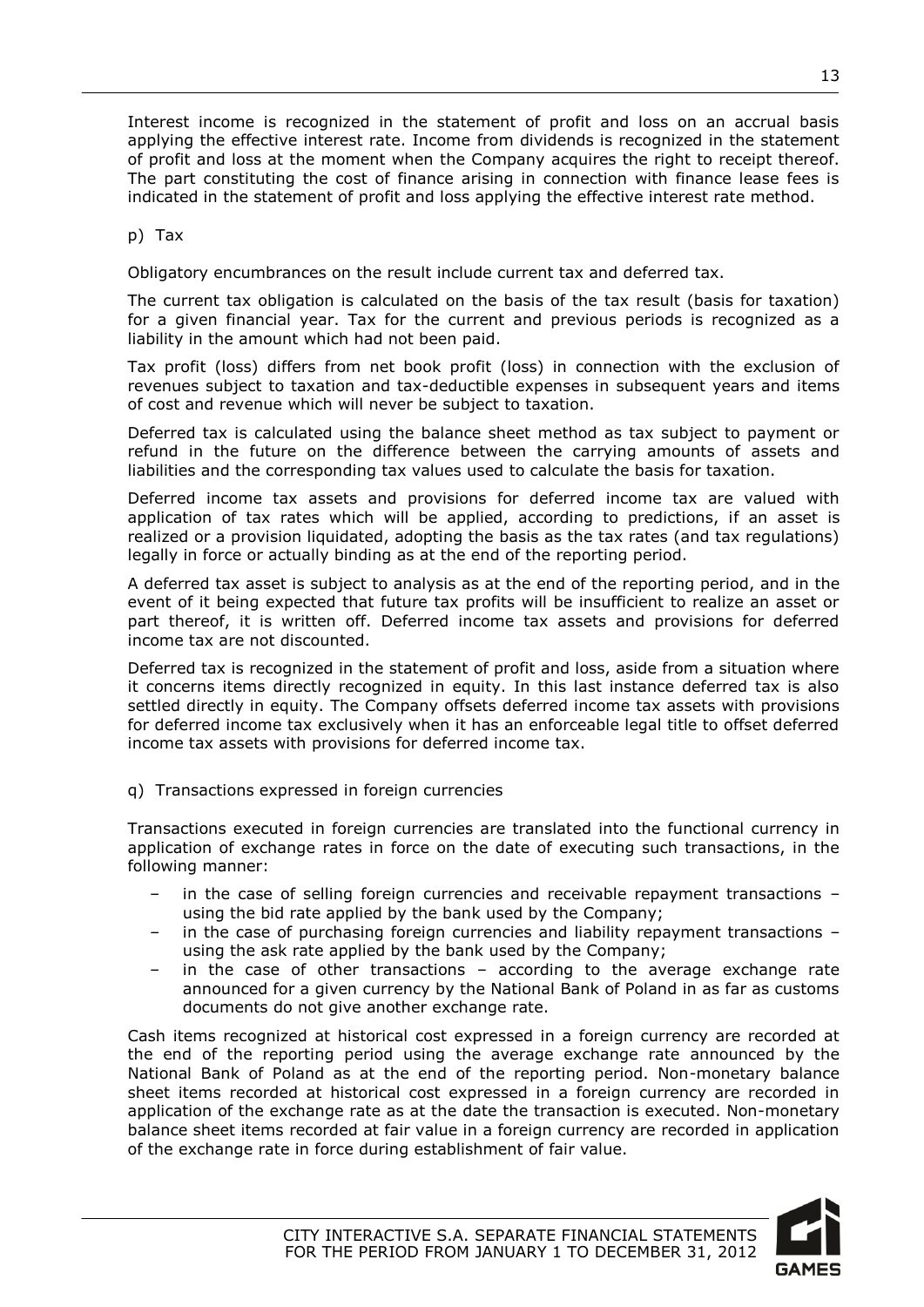Foreign exchange gains and losses resulting from settlement of transactions in foreign currencies and from translation of cash assets and liabilities according to average National Bank of Poland exchange rates as at the end of the year are indicated in the statement of profit and loss, with the exception of settlement in equity fulfilling the criteria for recognition of cash flow hedges.

#### r) Segment reporting

A business segment is a separate part of the Company which deals with the supply of defined products or services (business segment) or supply of products or services in a defined economic environment (geographical segment), which is subject to risks and derives benefits differently to other segments.

City Interactive S.A. presents revenue from sales broken down into the following segments:

- business covering sales divided into products, goods for resale and services,
- geographical covering sales divided into the following areas: Europe, America and Asia and Australia.

Revenue from sale of products covers sale of products manufactured by the Company to which it has exclusive licensing rights for their production or it purchased a license for release and distribution.

Revenue from sale of services covers revenues for services provided by the Company to other entities.

Revenue from sale of goods for resale covers sale of products were purchased and are held for further sale in a non-processed form, together with sale of materials for manufacture.

Operating costs are divided as follows:

- direct costs, which may be assigned to a given product or service, or the value of goods for resale or materials sold at purchase price,
- indirect costs, i.e. costs which cannot be directly assigned to a defined product, e.g. administrative, sales and other operating costs.

Segmentation – assignment to specific business segments – concerns direct costs and such part of indirect costs as can be assigned to a given segment. The Company has one business segment.

s) Operations being discontinued and fixed assets held for sale

Immediately before reclassification to assets held for sale, valuation of assets (or all assets and liabilities constituting an asset group held for sale) is updated in accordance with the appropriate IFRS. Subsequently, as at the day of initial recognition as held for sale, fixed assets or the Company held for disposal are recognized according to the lower value: carrying amount or fair value less cost to sell.

Impairment identified at initial classification as held for sale is recognized in the statement of profit and loss even in the event of value restatement. This also concerns profit and loss resulting from subsequent change in value.

Discontinued operation is a part of the Company's activity which constitutes a separate main business line or geographic segment or is a subsidiary acquired exclusively for further sale.

Classification as discontinued operation takes place as a result of disposal or at the moment when the operation fulfills the criteria for classification to the asset group held for sale.

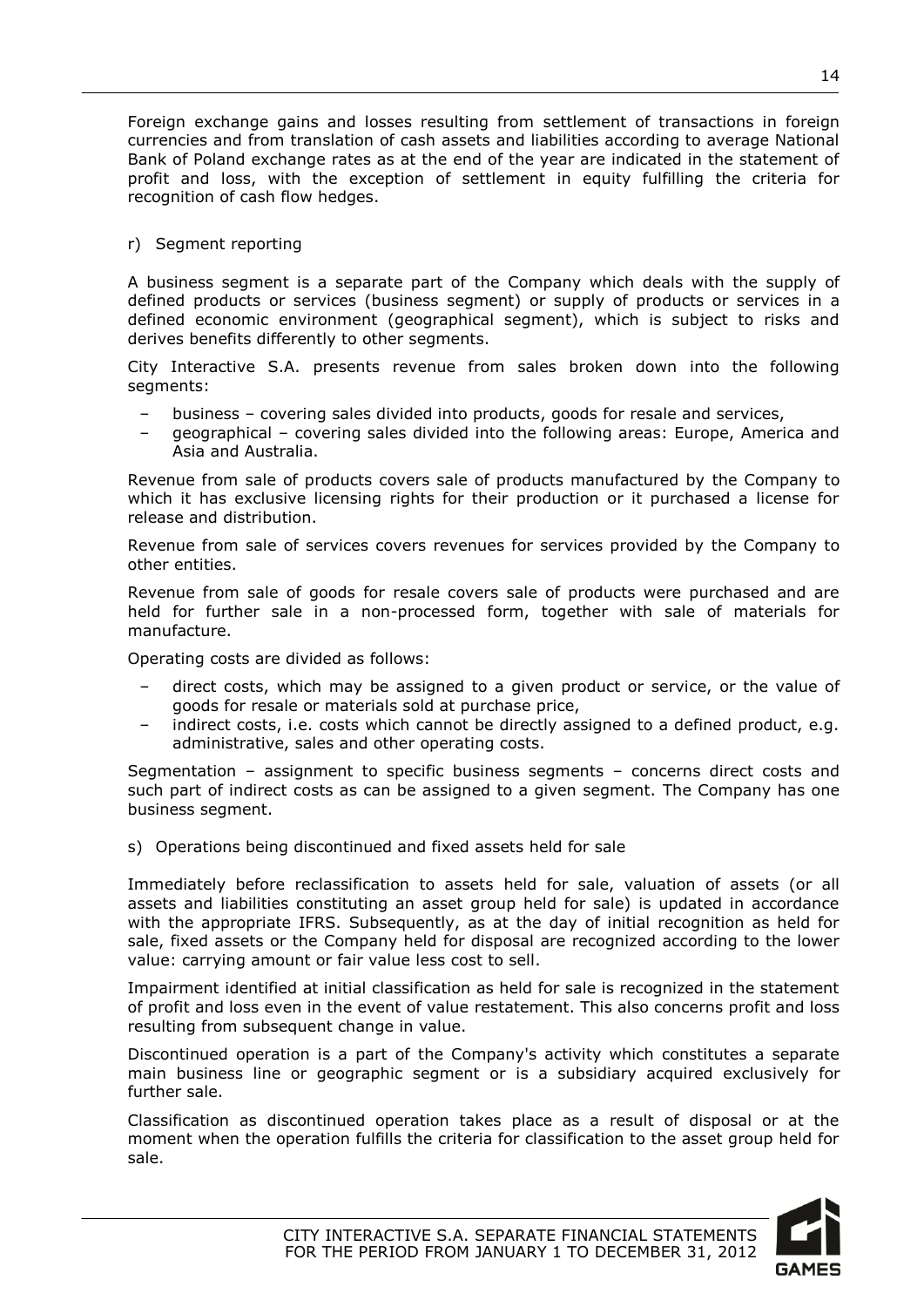<span id="page-15-0"></span>4. Changes in the accounting principles (restatement of financial statements)

In the event that the Company's accounting principles are altered, the solutions included in IAS 8 "Accounting Policies, Changes in Accounting Estimates and Errors" are applied.

The City Interactive Group financial statements for the period from January 1 to December 31, 2012 retain comparability to data from the financial statements for the period from January 1 to December 31, 2011, which were drawn up in accordance with IAS/IFRS.

New standards, interpretations and changes to the standards in force.

During the reporting period the following new or altered standards and interpretations were issued by the International Accounting Standards Board or the IFRS Interpretations Committee:

• First phase of standard IFRS 9 Financial Instruments: Classification and Measurement applicable to annual periods beginning on or after January 1, 2015 – not yet endorsed by the EU at the date that the financial statements are approved. In subsequent phases the International Accounting Standards Board is addressing hedge accounting and impairment methodology. The application of IFRS 9 phase 1 will have an effect on the classification and measurement of financial assets. The effect will be evaluated in connection with the other phases, once they are published, in order to present a consistent picture,

• Amendments to IAS 19 Employee benefits - applicable to annual periods beginning on or after January 1, 2013,

• Amendments to IAS 1 Presentation of Financial Statements: Presentation of other comprehensive income - applicable to annual periods beginning on or after July 1, 2012,

• Amendments to IAS 12 Income taxes: Deferred Tax: Recovery of Underlying Assets applicable to annual periods beginning on or after January 1, 2012, and in the EU applicable to annual periods beginning at the latest on or after January 1, 2013,

• Amendments to IFRS 1 First-time Adoption of International Financial Reporting Standards: Severe Hyperinflation and Removal of Fixed Dates for First-time Adopters applicable to annual periods beginning on or after July 1, 2011, and in the EU applicable to annual periods beginning at the latest on or after January 1, 2013,

• IFRS 10 Consolidated financial statements - applicable to annual reporting periods beginning on or after January 1, 2013, and in the EU applicable to annual periods beginning at the latest on or after January 1, 2014,

• IRS 11 Joint ventures - applicable to annual reporting periods beginning on or after January 1, 2013, and in the EU applicable to annual periods beginning at the latest on or after January 1, 2014,

• IFRS 12 Disclosure of Interests in Other Entities - applicable to annual reporting periods beginning on or after January 1, 2013, and in the EU applicable to annual periods beginning at the latest on or after January 1, 2014,

• Amendments to IFRS 10, IFRS 11 and IFRS 12 Other Entities: Transition Guidance applicable to annual reporting periods beginning on or after January 1, 2013 - not yet endorsed by the EU at the date that the financial statements are approved,

• IFRS 13 Fair Value Measurement - applicable to annual reporting periods beginning on or after January 1, 2013,

• IAS 27 Separate Financial Statements - applicable to annual reporting periods beginning on or after January 1, 2013, and in the EU applicable to annual periods beginning at the latest on or after January 1, 2014,

• IAS 28 Investments in Associates and Joint Ventures - applicable to annual reporting periods beginning on or after January 1, 2013, and in the EU applicable to annual periods beginning at the latest on or after January 1, 2014,

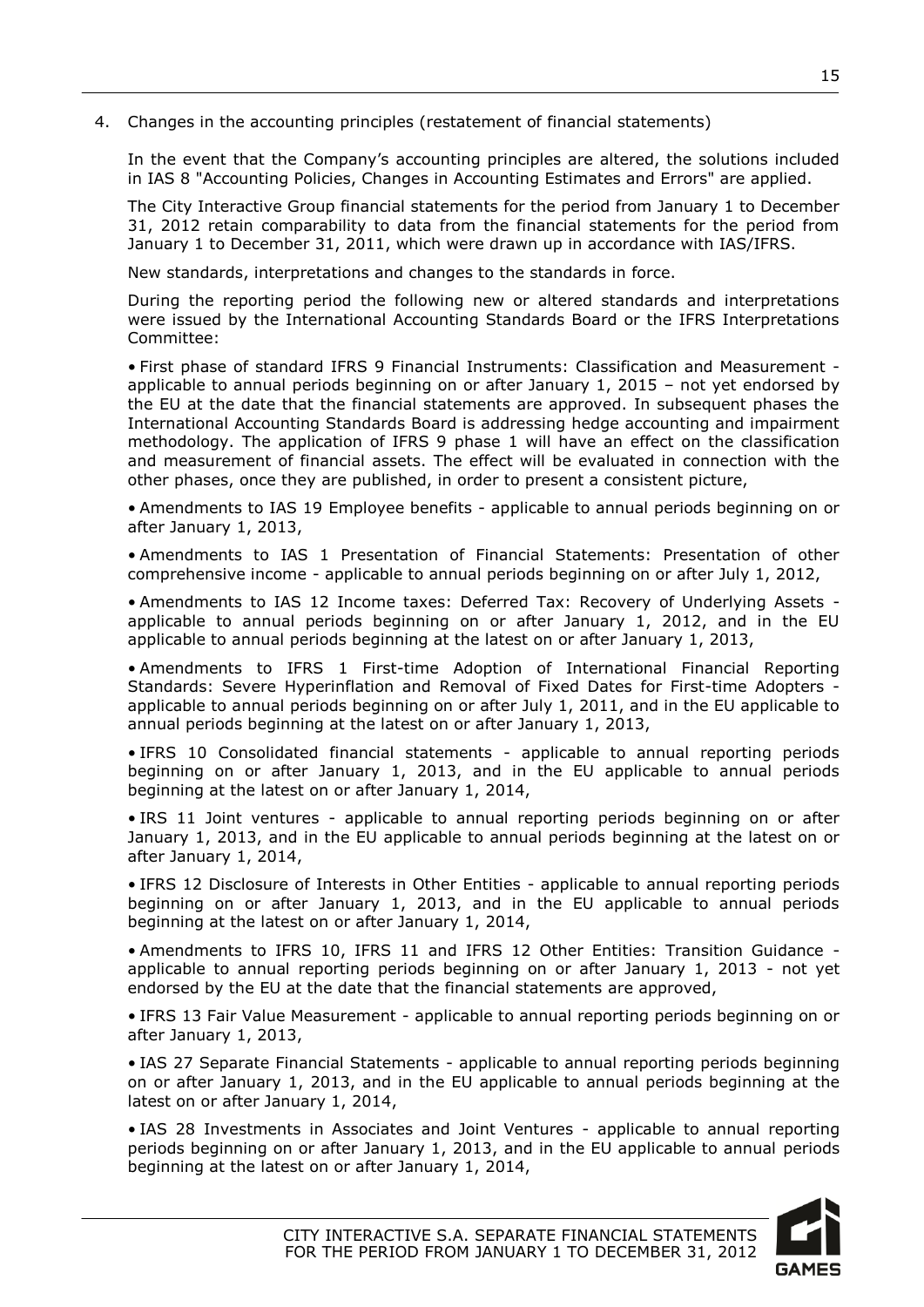• IFRIC 20 Stripping Costs in the Production Phase of a Surface Mine - applicable to annual reporting periods beginning on or after January 1, 2013,

• Amendments to IFRS 7 Financial Instruments: Disclosures: Offsetting Financial Assets and Financial Liabilities - applicable to annual reporting periods beginning on or after January 1, 2013,

• Amendments to IAS 32 Financial instruments: Presentation: Offsetting Financial Assets and Financial Liabilities - applicable to annual reporting periods beginning on or after January 1, 2014,

• Amendments to IFRS 1 First-time Adoption of International Financial Reporting Standards: Government Loans - applicable to annual reporting periods beginning on or after January 1, 2013, not yet endorsed by the EU at the date that the financial statements are approved,

• Amendments resulting from annual improvements to IFRS (issued in May 2012) applicable to annual reporting periods beginning on or after January 1, 2013, not yet endorsed by the EU at the date that the financial statements are approved,

• Amendments to IFRS 10, IFRS 12 and IAS 27 Investment entities (issued on October 31, 2012) - applicable to annual reporting periods beginning on or after January 1, 2014, not yet endorsed by the EU at the date that the financial statements are approved,

The Management does not expect the introduction of the above standards and interpretations to have a significant impact on the adopted accounting principles.

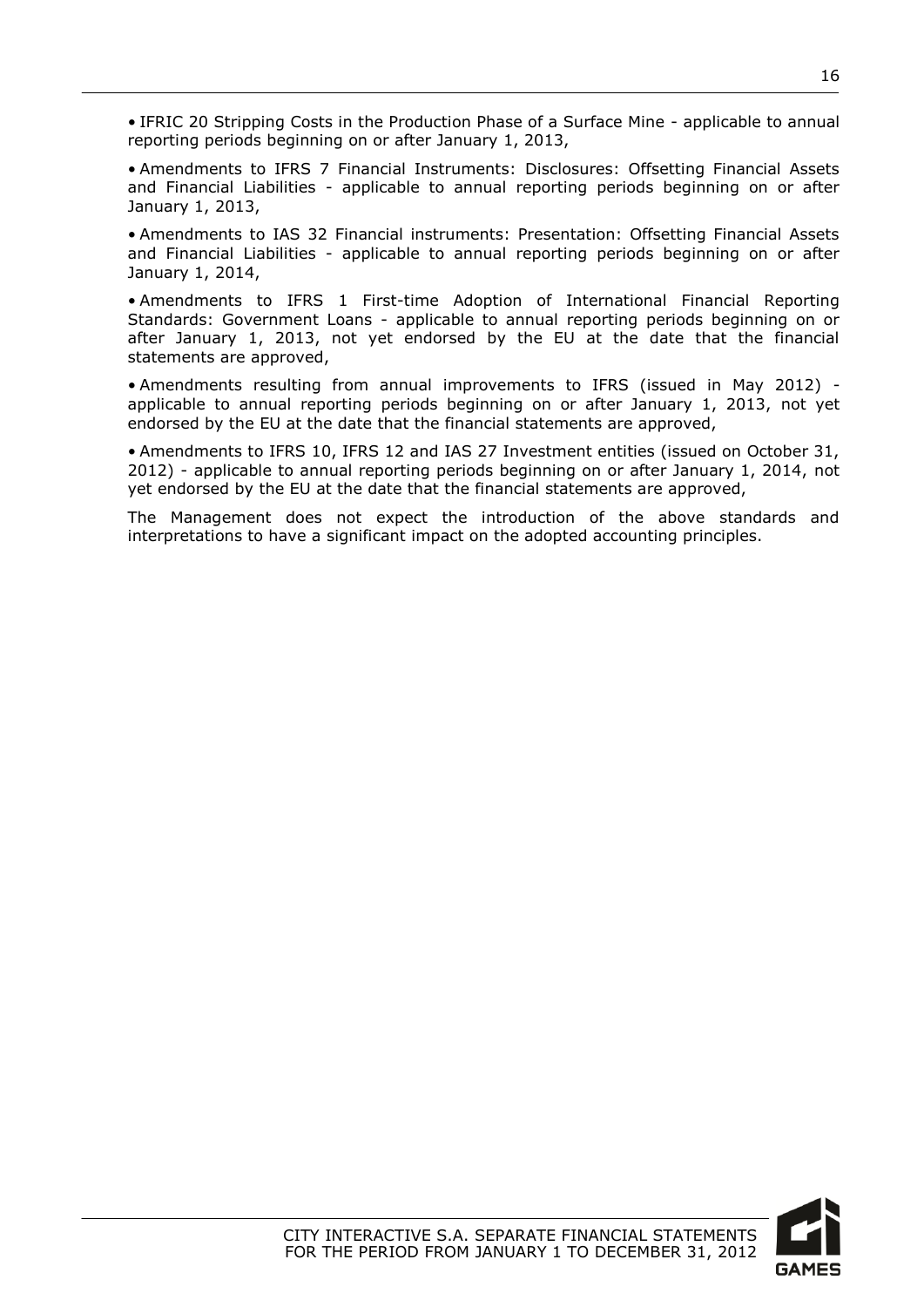#### <span id="page-17-0"></span>**II. Selected financial data**

Balance sheet data was converted according to the average exchange rate published by the National Bank of Poland as at the date of drawing up the financial statements, which as at the end of the reporting period amounted to:

as at December 31, 2012 – 4.0882 as at December 31, 2011 – 4.4168

Data in the profit and loss statement and statement of cash flows was converted into EUR according to the exchange rate established as an average of the exchange rates published by the National Bank of Poland as at the last day of each month of the year:

for 2012 EURPLN - 4.1736 for 2011 EURPLN - 4.1401

| <b>STATEMENT OF PROFIT AND LOSS</b> | 2012      |         | 2011                                                    |         |  |
|-------------------------------------|-----------|---------|---------------------------------------------------------|---------|--|
|                                     |           |         | PLN thousands EUR thousand SPLN thousands EUR thousands |         |  |
| Net revenue from sales              | 30 982    | 7423    | 69 933                                                  | 16891   |  |
| Gain (loss) on operating activities | $-20.807$ | $-4985$ | 20 585                                                  | 4 9 7 2 |  |
| Gross profit (loss)                 | $-22608$  | $-5417$ | 21 806                                                  | 5 2 6 7 |  |
| Net profit (loss)                   | $-18996$  | $-4551$ | 17 103                                                  | 4 1 3 1 |  |
| Number of shares (in thousands)     | 12 650    | 12 650  | 12 650                                                  | 12 650  |  |
| Profit (loss) per ordinary share    | $-1.50$   | $-0.36$ | 1.35                                                    | 0.33    |  |

| <b>STATEMENT OF CASH FLOWS</b>       | 2012                                                    |           | 2011     |         |  |
|--------------------------------------|---------------------------------------------------------|-----------|----------|---------|--|
|                                      | PLN thousands EUR thousands PLN thousands EUR thousands |           |          |         |  |
| Cash flows from operating activities | 6956                                                    | 1667      | 26 228   | 6 3 3 5 |  |
| Cash flows from investing activities | 26 284                                                  | 6 2 9 8 1 | $-21558$ | $-5207$ |  |
| Cash flows from financing activities | 19 6 69                                                 | 4 7 1 3   | -5 2481  | $-1268$ |  |
| Net cash flows                       | 342                                                     | 82        | $-578$   | $-140$  |  |

| <b>BALANCE SHEET</b>                |                                                        | Dec 31, 2012 | Dec 31, 2011 |         |
|-------------------------------------|--------------------------------------------------------|--------------|--------------|---------|
|                                     | PLN thousands EUR thousands PLN thousandsEUR thousands |              |              |         |
| Non-current assets                  | 44 607                                                 | 10 911       | 27 661       | 6 2 6 3 |
| lCurrent assets                     | 29 046                                                 | 7 1 0 5      | 43 469       | 9842    |
| <b>Total assets</b>                 | 73 653                                                 | 18 016       | 71 130       | 16 105  |
| Equity                              | 41 622                                                 | 10 181       | 58 596       | 13 267  |
| Share capital                       | 1 2 6 5                                                | 309          | 1 2 6 5      | 286     |
| <b>Liabilities</b>                  | 32 031                                                 | 7835         | 12 534       | 2838    |
| INon-current liabilities            | 114                                                    | 28           | 334          | 76      |
| lCurrent liabilities                | 31 917                                                 | 7807         | 12 200       | 2 7 6 2 |
| <b>Total equity and liabilities</b> | 73 653                                                 | 18 016       | 71 130       | 16 105  |

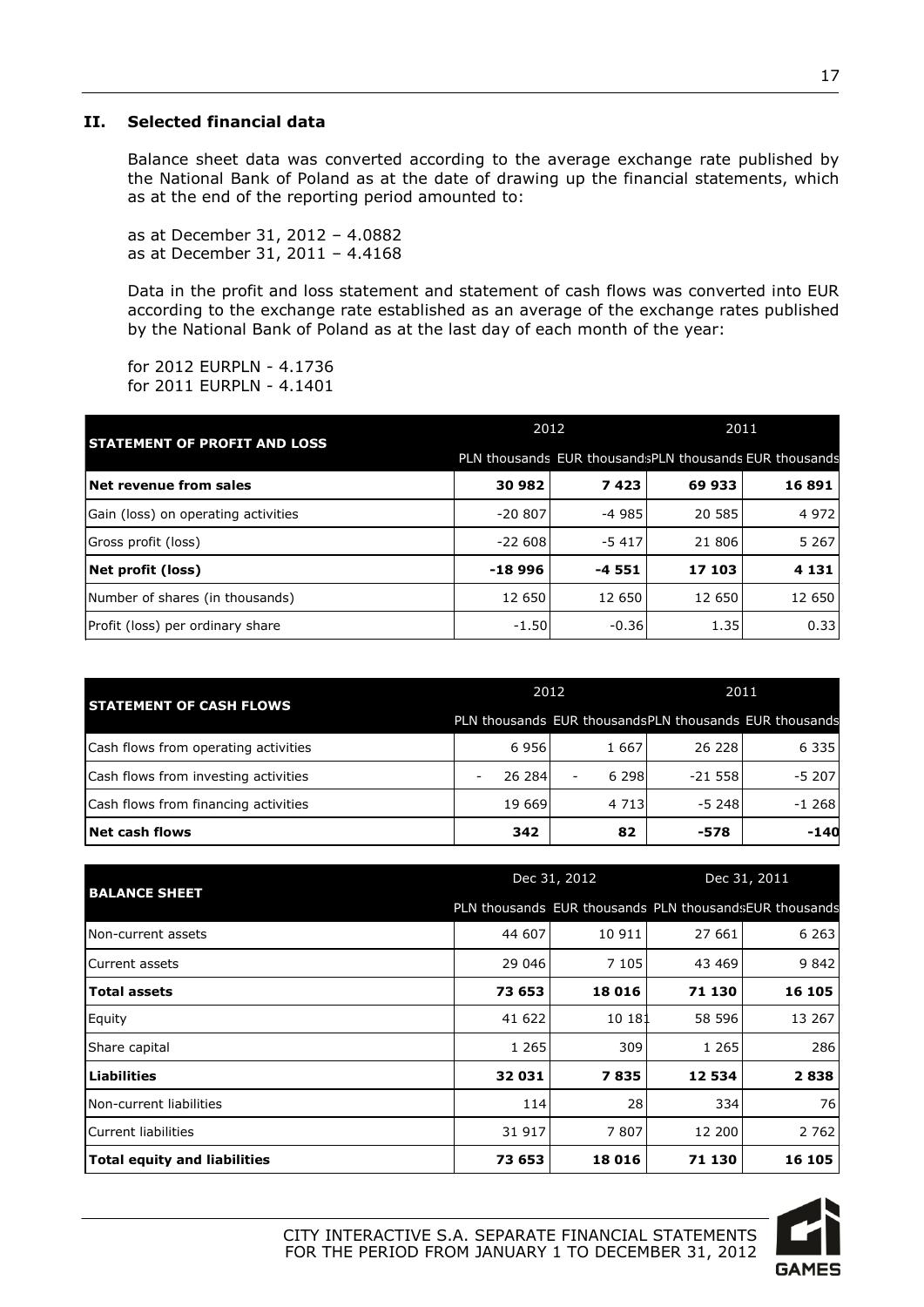### <span id="page-18-0"></span>**III. City Interactive S.A. financial data for the period from January 1 to December 31, 2012**

as at 31 December 2012 PLN

| <b>ASSETS</b>                                                         | note           | As at<br>Dec 31, 2012    | As at<br>Dec 31, 2011 |
|-----------------------------------------------------------------------|----------------|--------------------------|-----------------------|
| A. INON-CURRENT ASSETS                                                |                | 44 607                   | 27 661                |
| Property, plant and equipment                                         | 1              | 1 0 4 8                  | 957                   |
| Intangible assets                                                     | $\mathcal{P}$  | 38 214                   | 24 149                |
| Interests in subsidiaries, associates and jointly controlled entities | 3              | 223                      | 308                   |
| Deferred tax assets                                                   | 4              | 5 1 2 2                  | 2 2 4 6               |
| <b>B. CURRENT ASSETS</b>                                              |                | 29 046                   | 43 469                |
| Inventory                                                             | 5              | 2 0 2 4                  | 3 9 0 9               |
| Current investments                                                   | 6              | 1 7 1 7                  | 4 0 7 8               |
| Advance payments                                                      | $\overline{7}$ | 78                       | 1 0 4 9               |
| Trade receivables                                                     | $\overline{7}$ | 8 7 7 8                  | 16 857                |
| Income tax receivables                                                | 8              | $\overline{\phantom{0}}$ | 855                   |
| Cash and cash equivalents                                             | 9              | 14 398                   | 14 062                |
| Other current assets                                                  | 10             | 2 0 5 1                  | 2 6 6 0               |
| <b>TOTAL ASSETS</b>                                                   |                | 73 653                   | 71 130                |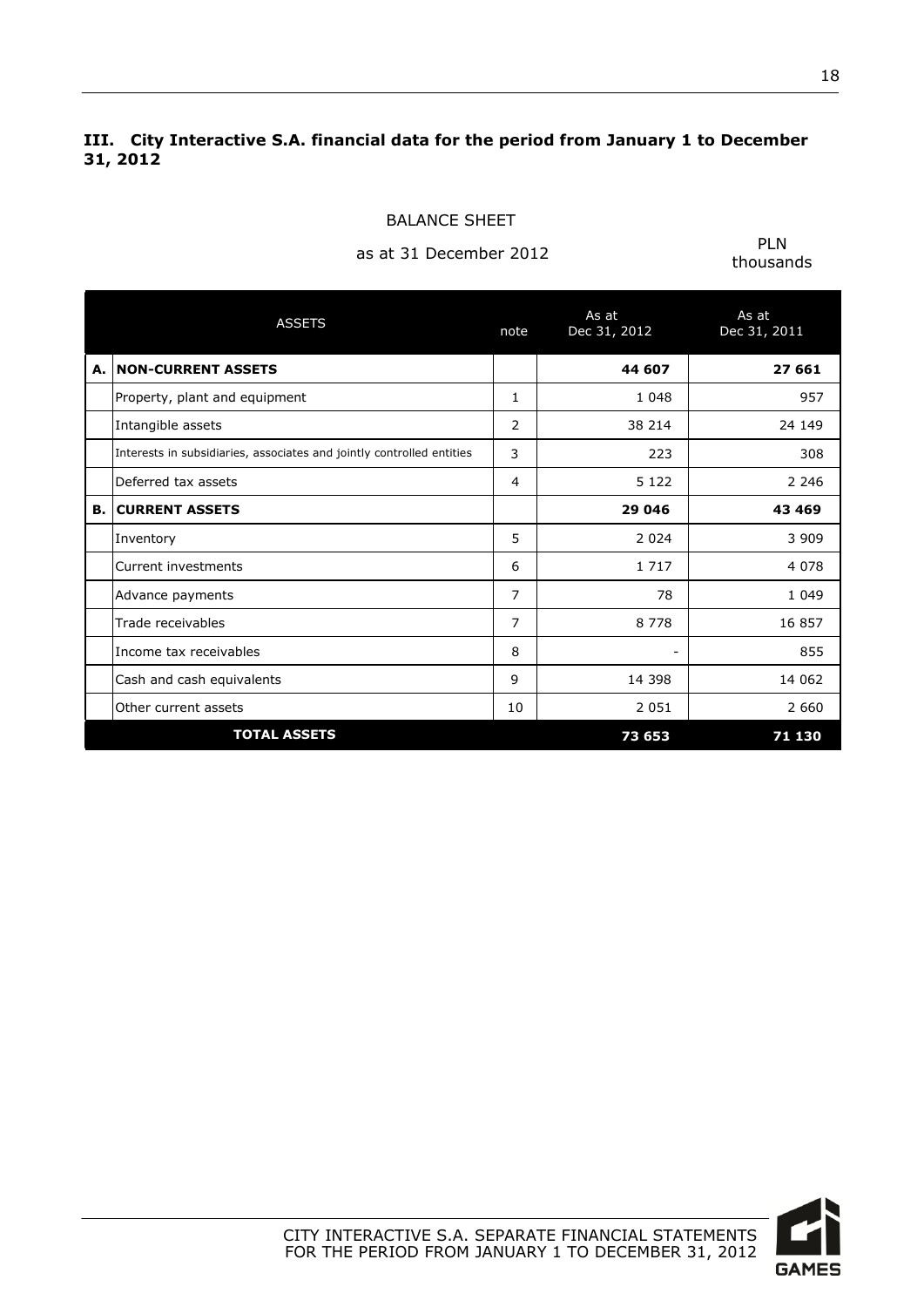#### BALANCE SHEET

## as at 31 December 2012 continued **PLN**

|    | EQUITY AND LIABILITIES                                                                            | note           | As at<br>Dec 31, 2012    | As at<br>Dec 31, 2011    |
|----|---------------------------------------------------------------------------------------------------|----------------|--------------------------|--------------------------|
| А. | <b>EQUITY</b>                                                                                     |                | 41 622                   | 58 596                   |
|    | Share capital                                                                                     | 11             | 1 2 6 5                  | 1 2 6 5                  |
|    | Share premium                                                                                     | 12             | 4 5 5 6                  | 4 5 5 6                  |
|    | Revaluation reserve                                                                               | 14             | ÷                        | $-2021$                  |
|    | Buy-back provision                                                                                | 13             | 16 000                   | 16 000                   |
|    | Retained earnings                                                                                 |                | 19 801                   | 38 797                   |
|    | including profit (loss) for the period                                                            |                | $-18996$                 | 17 103                   |
| в. | <b>LIABILITIES</b>                                                                                |                | 32 031                   | 12 534                   |
|    | <b>Non-current liabilities</b>                                                                    |                | 114                      | 334                      |
|    | Employee benefit provisions                                                                       | 18             | 32                       | 15                       |
|    | Finance lease liabilities                                                                         | 16             | 39                       | 29                       |
|    | Deferred income tax liabilities                                                                   | $\overline{4}$ | 43                       | 290                      |
|    | <b>Current liabilities</b>                                                                        |                | 31917                    | 12 200                   |
|    | Borrowings, including credits, loan and debt instruments                                          | 15,17          | 20 602                   |                          |
|    | Trade payables                                                                                    | 19,20          | 7 2 6 6                  | 8 0 3 3                  |
|    | Finance lease liabilities                                                                         | 16             | 51                       | 26                       |
|    | <b>Financial liabilities</b>                                                                      |                | $\overline{a}$           | 2 9 5 4                  |
|    | Other liabilities                                                                                 | 21             | 285                      | 298                      |
|    | Other current provisions                                                                          | 22             | 984                      | 889                      |
|    | Deferred revenue                                                                                  | 22a            | 2 7 2 8                  |                          |
|    | TOTAL EQUITY AND LIABILITIES                                                                      |                | 73 653                   | 71 130                   |
|    | Book value (in PLN thousands)<br>Number of shares (in thousands)<br>Book value per share (in PLN) |                | 41 622<br>12 650<br>3.29 | 58 596<br>12 650<br>4.63 |

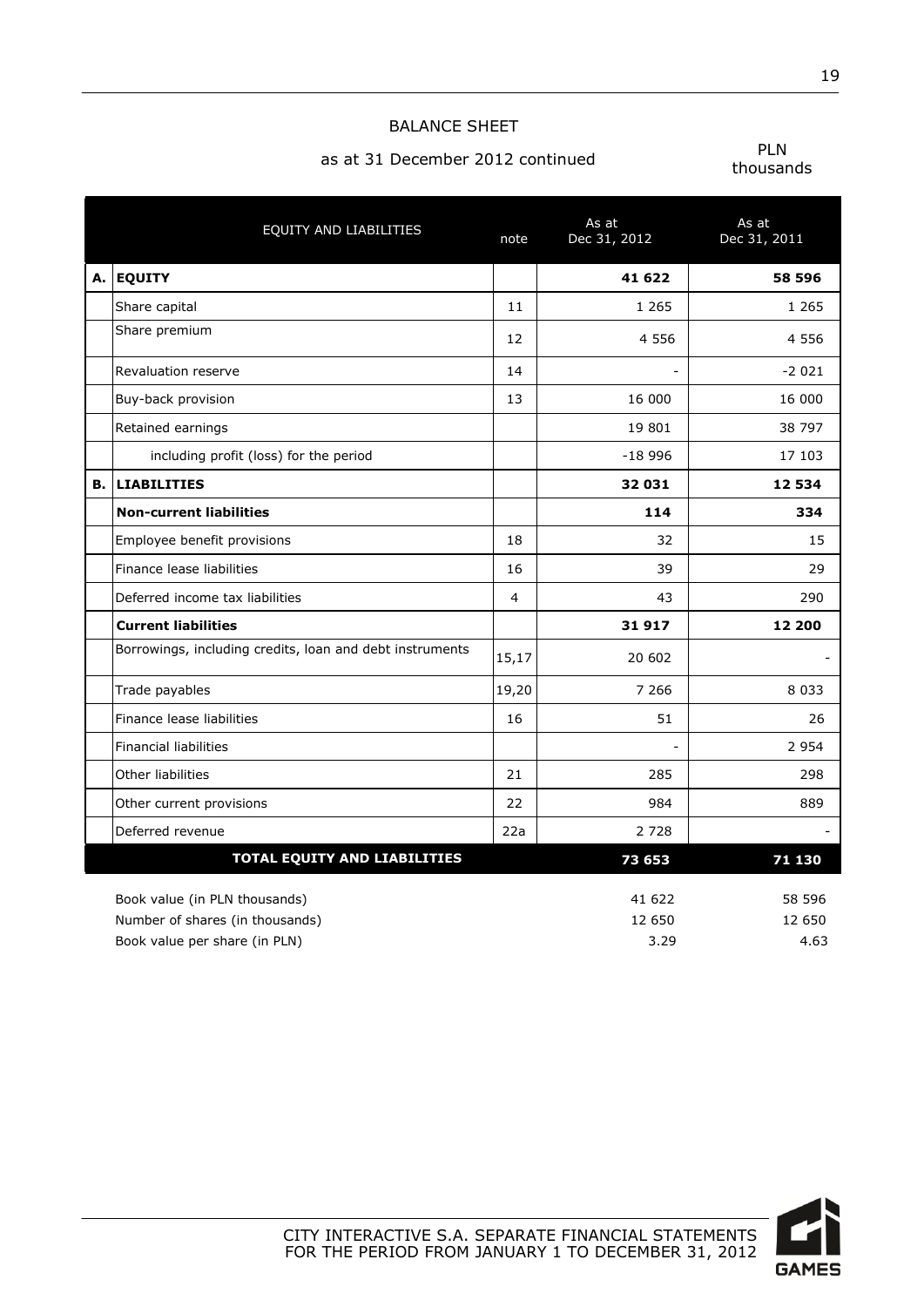### PROFIT AND LOSS STATEMENT for the period from January 1 to December 31, 2012

## (multiple-step format) PLN

|                                                      | note | For the period<br>Jan 1 - Dec 31, 2012 | For the period<br>Jan 1 - Dec 31, 2011 |
|------------------------------------------------------|------|----------------------------------------|----------------------------------------|
| <b>Continuing operations</b>                         |      |                                        |                                        |
| <b>Revenue from sales</b>                            | 23   | 30 982                                 | 69 933                                 |
| Revenue from sale of products and services           |      | 29 9 27                                | 68 566                                 |
| Revenue from sale of goods for resale and materials  |      | 1 0 5 5                                | 1 3 6 7                                |
| Cost of products, goods for resale and services sold | 24   | 24 915                                 | 37 449                                 |
| Cost of manufacture of products sold                 |      | 24 274                                 | 36 446                                 |
| Value of goods for resale and materials sold         |      | 641                                    | 1 0 0 3                                |
| Gross profit (loss) on sales                         |      | 6067                                   | 32 483                                 |
| Other operating revenues                             | 26   | 329                                    | 670                                    |
| Distribution costs                                   | 24   | 5 8 4 9                                | 6 5 5 4                                |
| Administrative expenses                              | 24   | 4 8 9 8                                | 4 5 1 0                                |
| Other operating expenses                             | 27   | 16 457                                 | 1 504                                  |
| Profit (loss) on operating activities                |      | 20 807                                 | 20 585                                 |
| Finance income                                       | 28   | 456                                    | 1 5 6 6                                |
| Finance costs                                        | 28   | 2 2 5 7                                | 345                                    |
| Profit (loss) before tax                             |      | 22 608<br>$\blacksquare$               | 21806                                  |
| Income tax                                           | 29   | 3 6 1 2                                | 4 703                                  |
| Profit (loss) on continuing operations               |      | 18996<br>$\overline{a}$                | 17 103                                 |
| <b>Discontinued operations</b>                       |      |                                        |                                        |
| Loss on discontinued operations                      |      |                                        |                                        |
| <b>NET PROFIT (LOSS)</b>                             |      | $-18996$                               | 17 103                                 |
| Net profit (loss) (in PLN thousands)                 |      | $-18996$                               | 17 103                                 |
| Number of shares (in thousands)                      |      | 12 650                                 | 12 650                                 |
| Profit (loss) per ordinary share (in PLN)            |      | $-1.50$                                | 1.35                                   |

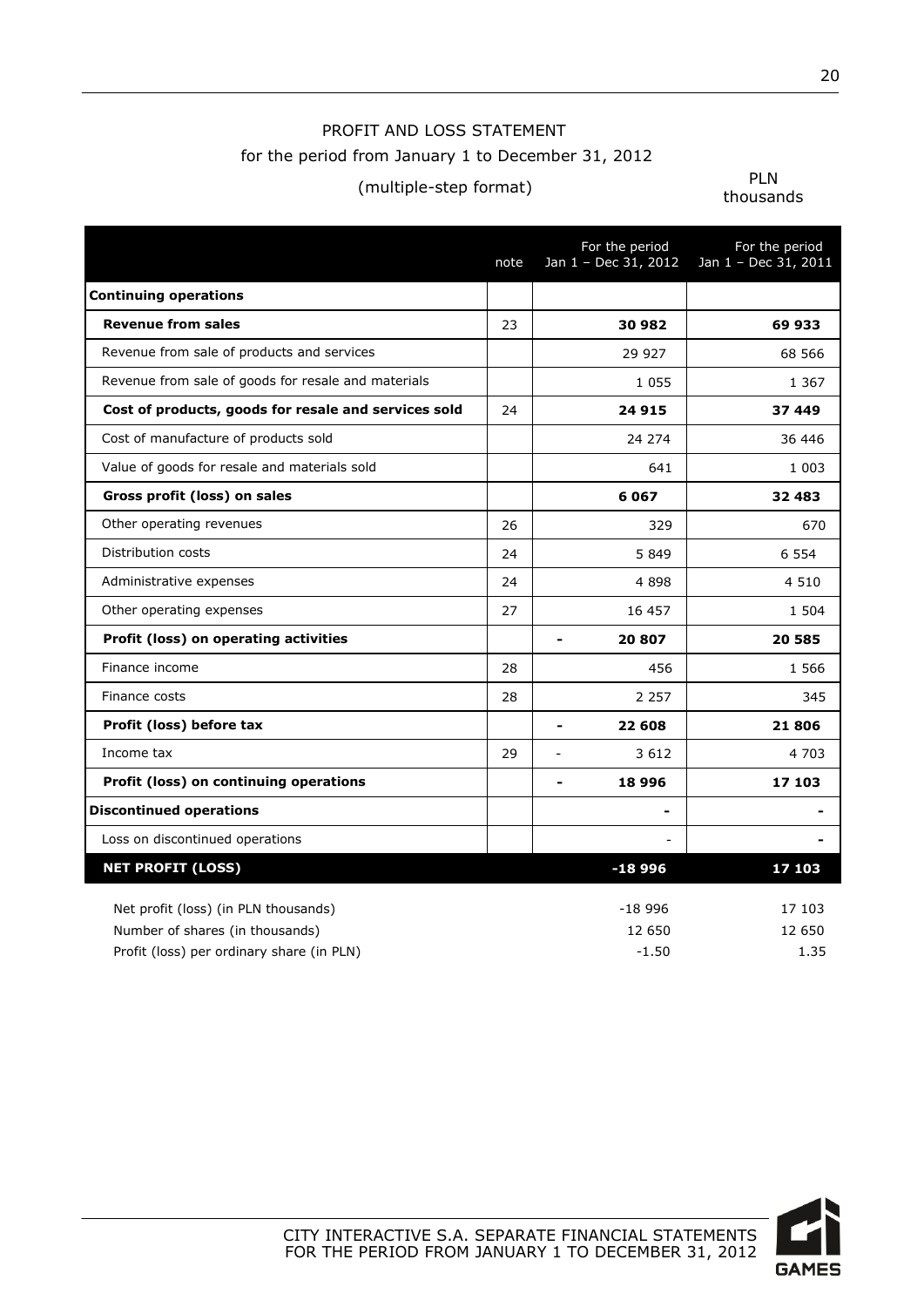### STATEMENT OF COMPREHENSIVE INCOME for the period from January 1 to December 31, 2012 PLN thousands

|                                             | For the period<br>Jan 1 - Dec 31, 2012 | For the period<br>Jan 1 - Dec 31, 2011 |
|---------------------------------------------|----------------------------------------|----------------------------------------|
|                                             |                                        |                                        |
| Profit (loss) for the period                | $-18996$                               | 17 103                                 |
| Other comprehensive income:                 | 2 0 2 1                                | $-2064$                                |
| Effect of translation of foreign operations | $-77$                                  | 35                                     |
| Effect of hedging instrument measurements   | 2 0 9 8                                | $-2098$                                |
| Other comprehensive income for the period   | $-16975$                               | 15 040                                 |
| Other comprehensive income attributable to: |                                        |                                        |
| % share of the Parent:                      | 100%                                   | 100%                                   |
| Owners of the Parent                        | $-16975$                               | 15 040                                 |
| Non-controlling interests                   |                                        |                                        |
| Total                                       | $-16975$                               | 15 040                                 |

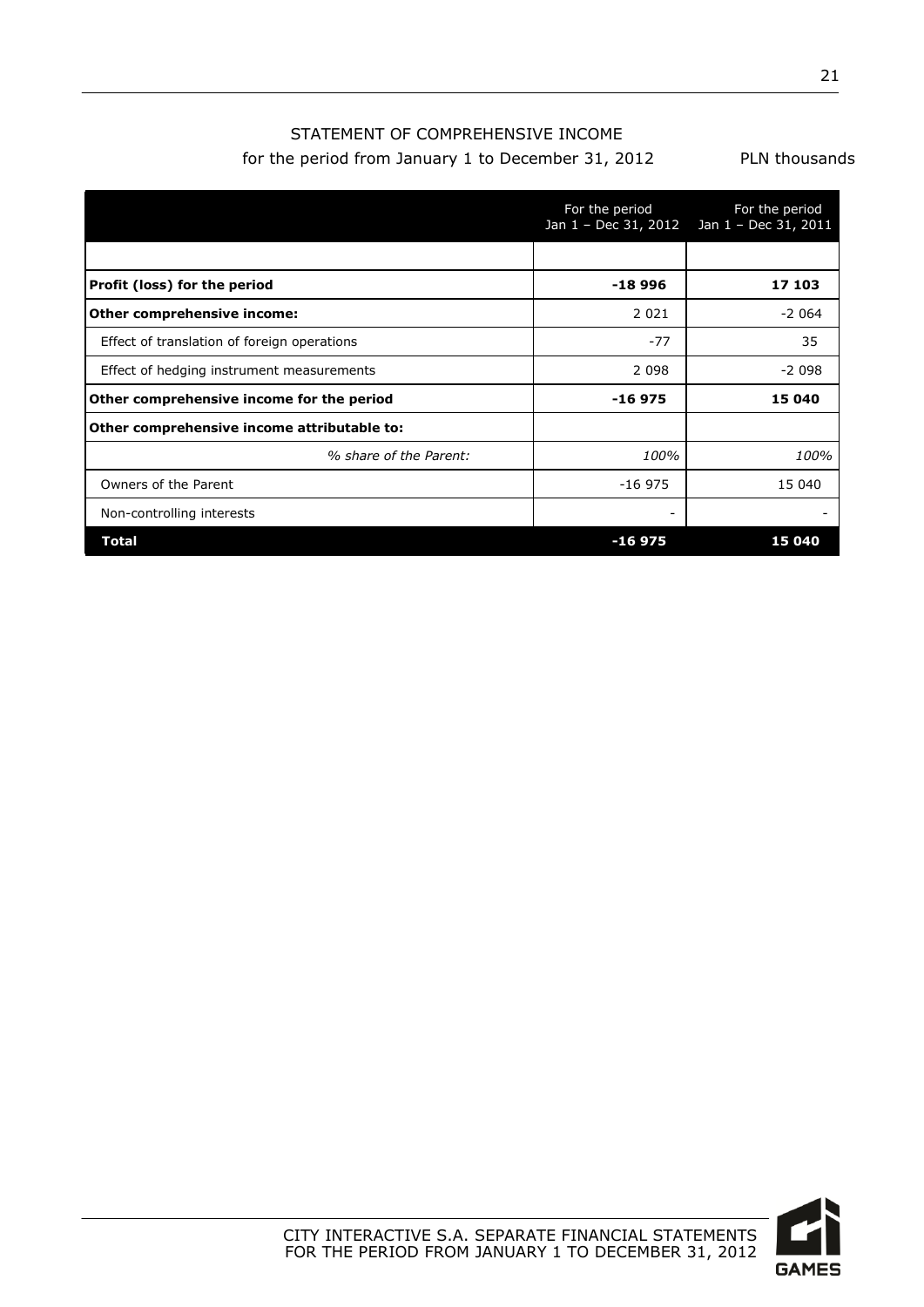#### STATEMENT OF CHANGES IN EQUITY

## for the period from January 1 to December 31, 2012

| For the period Jan $1 - Dec 31$ , 2012           | Share<br>capital         | Share<br>premium         | Buy-back<br>provision    | Revaluation<br>reserve   | Incentive<br>scheme<br>provision | Retained<br>earnings     | Total<br>equity |
|--------------------------------------------------|--------------------------|--------------------------|--------------------------|--------------------------|----------------------------------|--------------------------|-----------------|
| Balance as at January 1, 2012                    | 1 2 6 5                  | 4 5 5 6                  | 16 000                   | $-2021$                  | ۰                                | 38797                    | 58 596          |
| Change in accounting policies                    | $\sim$                   | $\sim$                   | $\sim$                   | $\sim$                   | $\overline{\phantom{a}}$         | $\overline{\phantom{a}}$ |                 |
| Balance as at January 1, 2012, after restatement | 1 2 6 5                  | 4 5 5 6                  | 16 000                   | $-2021$                  | $\overline{\phantom{a}}$         | 38797                    | 58 596          |
| Changes in equity during 2012                    |                          |                          |                          |                          |                                  |                          |                 |
| Profit (loss) for the period                     | $\overline{\phantom{a}}$ | $\overline{\phantom{a}}$ | $\overline{\phantom{a}}$ | $\overline{\phantom{0}}$ | $\overline{\phantom{a}}$         | $-18996$                 | $-18996$        |
| Revaluation of financial instruments             | $\overline{\phantom{a}}$ | $\overline{\phantom{0}}$ | $\overline{\phantom{a}}$ | $-77$                    | $\overline{\phantom{a}}$         |                          | $-77$           |
| Revaluation of hedging instruments               | $\overline{\phantom{a}}$ | $\overline{\phantom{a}}$ | $\overline{\phantom{0}}$ | 2 0 9 8                  | $\overline{\phantom{a}}$         |                          | 2098            |
| As at December 31, 2012                          | 1 2 6 5                  | 4 5 5 6                  | 16 000                   | ۰                        | -                                | 19801                    | 41 622          |

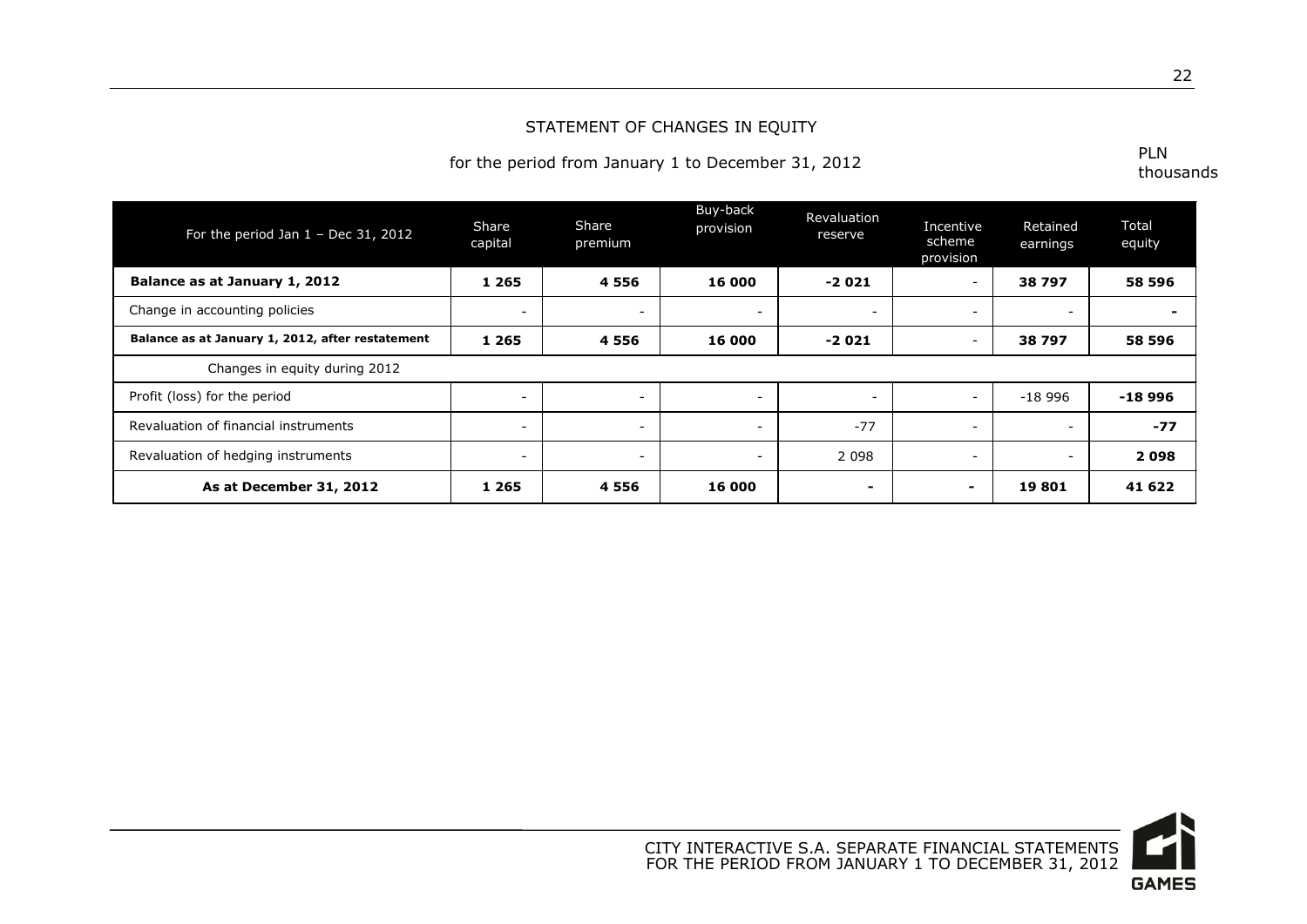### STATEMENT OF CHANGES IN EQUITY

for the period from January 1 to December 31, 2012

| COMPARATIVE DATA<br>For the period Jan $1$ - Dec 31, 2011 | Share<br>capital         | Share<br>premium         | Buy-back<br>provision | Revaluation<br>provision | Incentive<br>scheme<br>provision | Retained<br>earnings     | Total equity |
|-----------------------------------------------------------|--------------------------|--------------------------|-----------------------|--------------------------|----------------------------------|--------------------------|--------------|
| Balance as at January 1, 2011                             | 1 2 6 5                  | 4556                     | 16 000                | 42                       | 283                              | 21 4 11                  | 43 557       |
| Change in accounting policies                             | $\overline{\phantom{a}}$ | $\overline{\phantom{0}}$ |                       | $\overline{\phantom{a}}$ | $\overline{\phantom{a}}$         | $\overline{\phantom{0}}$ |              |
| Balance as at January 1, 2011, after restatement          | 1 2 6 5                  | 4 5 5 6                  | 16 000                | 42                       | 283                              | 21 4 11                  | 43 557       |
| Changes in equity during 2011                             |                          |                          |                       |                          |                                  |                          |              |
| Profit (loss) for the period                              | $\overline{\phantom{a}}$ | $\overline{\phantom{a}}$ |                       | $\overline{\phantom{a}}$ | $\overline{\phantom{a}}$         | 17 103                   | 17 103       |
| Incentive scheme provision                                | $\overline{\phantom{a}}$ | <b>.</b>                 |                       |                          | $-283$                           | 283                      |              |
| Revaluation of financial assets                           | $\overline{\phantom{a}}$ | $\overline{\phantom{0}}$ |                       | 35                       | $\overline{\phantom{0}}$         | $\overline{\phantom{a}}$ | 35           |
| Revaluation of hedging instruments                        | $\overline{\phantom{a}}$ | $\overline{\phantom{0}}$ |                       | $-2098$                  | $\overline{\phantom{a}}$         | $\overline{\phantom{0}}$ | $-2098$      |
| As at December 31, 2011                                   | 1 2 6 5                  | 4556                     | 16 000                | $-2021$                  |                                  | 38797                    | 58 596       |

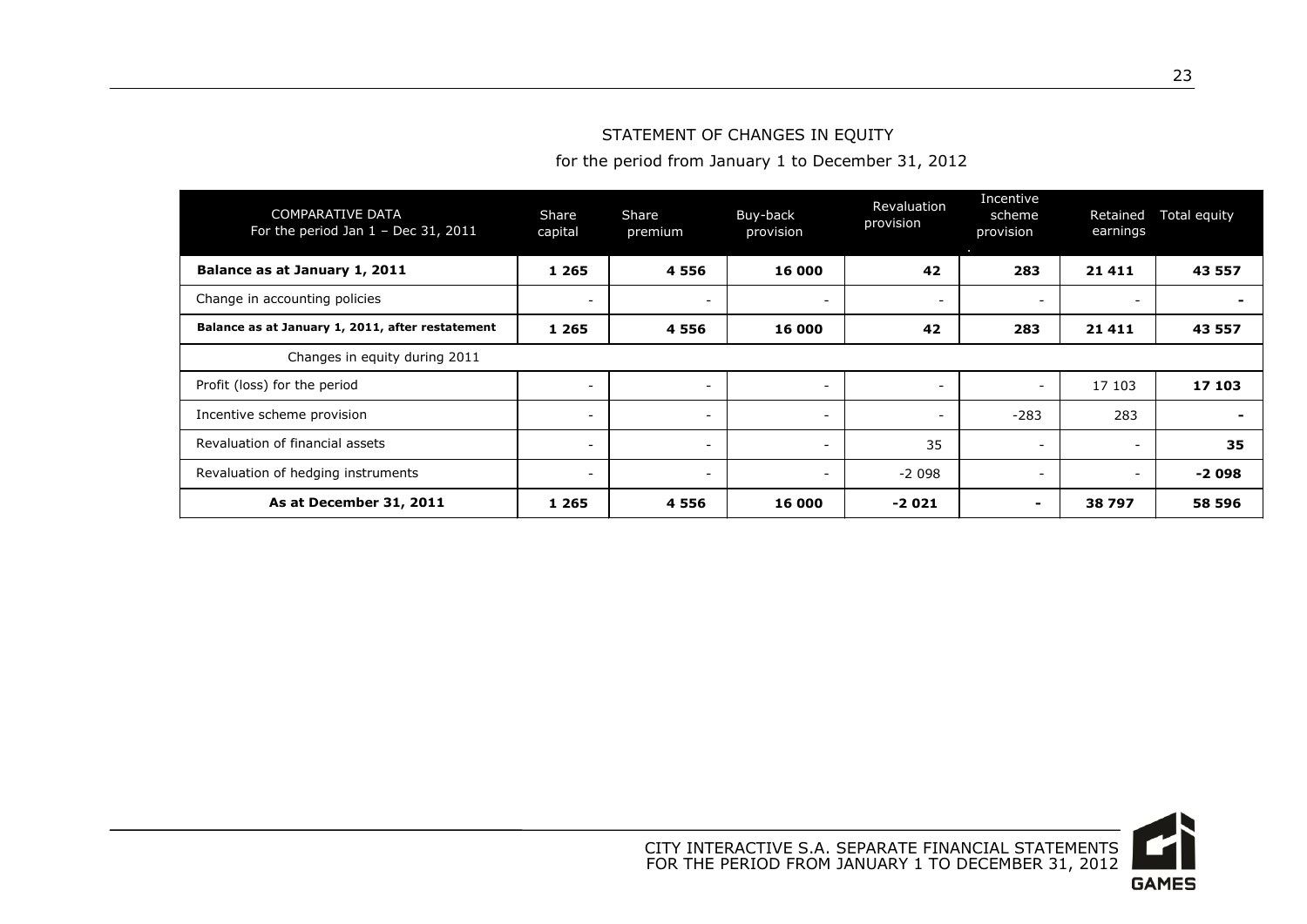#### STATEMENT OF CASH FLOWS

### for the period from January 1 to December 31, 2012 PLN thousands (indirect method)

|                                                               | For the period | For the period<br>Jan 1 - Dec 31, 2012 Jan 1 - Dec 31, 2011 |
|---------------------------------------------------------------|----------------|-------------------------------------------------------------|
| Cash flows from operating activities                          |                |                                                             |
| Gross profit (loss)                                           | $-22608$       | 21806                                                       |
| <b>Total adjustments</b>                                      | 29 5 64        | 4 4 2 2                                                     |
| Depreciation / amortization                                   | 2 3 0 8        | 6 1 2 0                                                     |
| Gain (loss) on exchange differences                           | 200            | $-45$                                                       |
| Interest                                                      | 749            | 64                                                          |
| Gain (loss) on sale of non-current assets                     | -8             | 271                                                         |
| Change in employee benefit provisions and liabilities         | 17             | 2                                                           |
| Change in inventory                                           | 1885           | 376                                                         |
| Change in receivables                                         | 9 741          | 2 7 1 4                                                     |
| Change in current liabilities, excluding borrowings and taxes | $-1609$        | $-648$                                                      |
| Change in prepayments                                         | 2 7 2 8        |                                                             |
| Tax paid                                                      |                | $-5312$                                                     |
| Exclusion of financial asset measurements                     | $-363$         | 723                                                         |
| <b>Impairment losses</b>                                      | 13 303         |                                                             |
| Change in other current assets                                | 614            | 157                                                         |
| Net cash flows from operating activities                      | 6956           | 26 228                                                      |

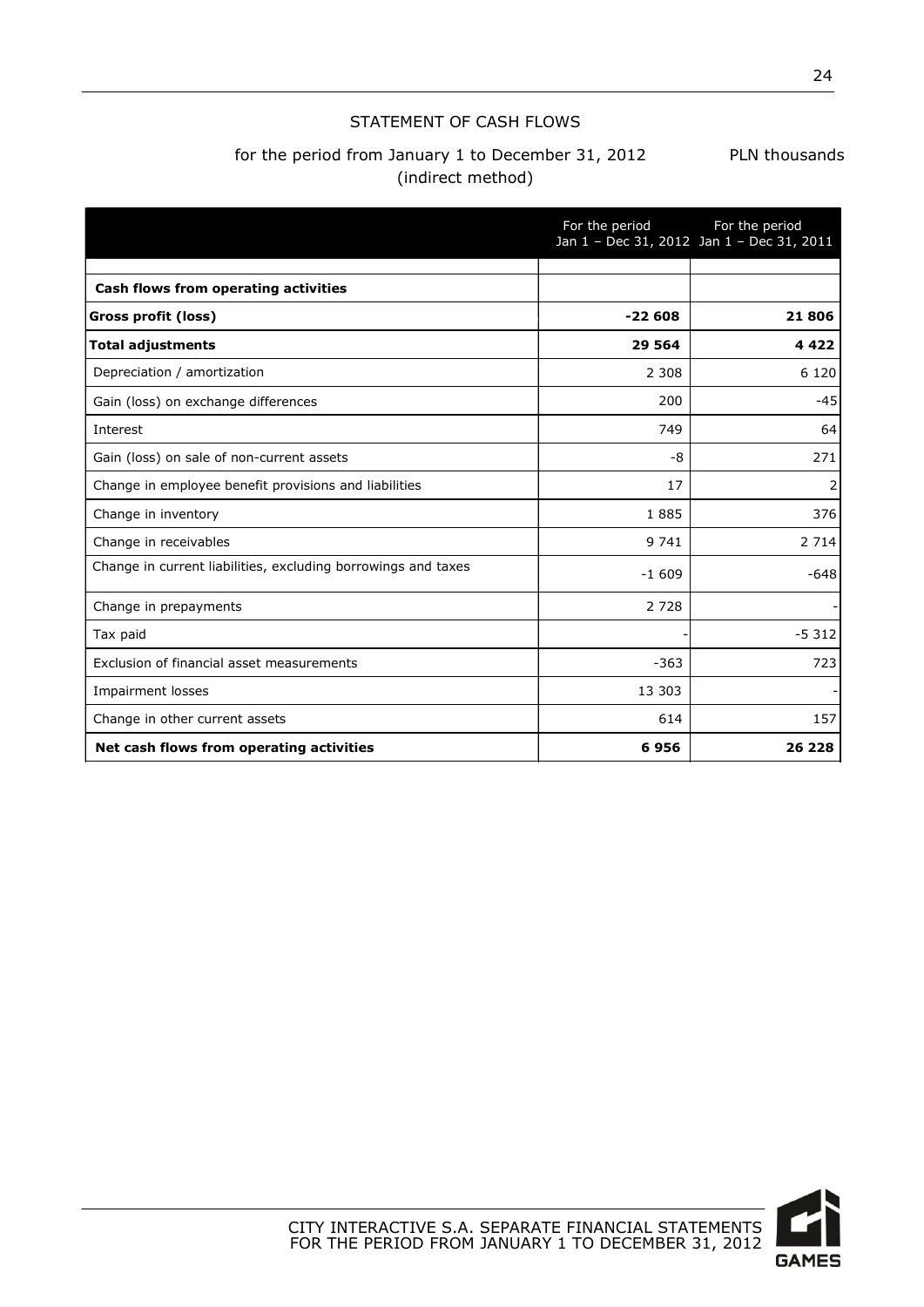#### STATEMENT OF CASH FLOWS

## for the period from January 1 to December 31, 2012

(indirect method)

|                                                                              | For the period | For the period<br>Jan 1 - Dec 31, 2012 Jan 1 - Dec 31, 2011 |
|------------------------------------------------------------------------------|----------------|-------------------------------------------------------------|
| Cash flows from investing activities                                         |                |                                                             |
| <b>Proceeds from investing activities</b>                                    | 9519           | 352                                                         |
| Proceeds from sale of property, plant and equipment<br>and intangible assets | 20             | 145                                                         |
| Repayment of long-term borrowings                                            | 9 4 3 0        | 186                                                         |
| Interest received                                                            | 68             | 20                                                          |
| <b>Outflows on investing activities</b>                                      | $-35802$       | $-21909$                                                    |
| Acquisition of property, plant and equipment and intangible assets           | $-1296$        | $-1424$                                                     |
| Development work                                                             | $-27423$       | $-16957$                                                    |
| Acquisition of financial assets                                              |                | -6                                                          |
| Expenditures connected with borrowings granted                               | $-7084$        | $-3,523$                                                    |
| Net cash flows from investing activities                                     | $-26284$       | $-21558$                                                    |
| Cash flows from financing activities                                         |                |                                                             |
| <b>Proceeds from financing activities</b>                                    | 19718          |                                                             |
| Issuance of debt instruments                                                 | 20 113         |                                                             |
| Commission on bonds                                                          | $-395$         |                                                             |
| <b>Outflows on financing activities</b>                                      | $-49$          | $-5248$                                                     |
| Repayment of borrowings                                                      |                | $-5000$                                                     |
| Repayment of finance lease liabilities                                       | -42            | $-111$                                                      |
| Interest                                                                     | $-7$           | $-138$                                                      |
| Net cash flows from financing activities                                     | 19 669         | -5 248                                                      |
| Change in net cash and cash equivalents                                      | 342            | -578                                                        |
| Exchange differences on cash and cash equivalents                            | -6             |                                                             |
| Cash and cash equivalents as at the beginning of period                      | 14 062         | 14 640                                                      |
| Cash and cash equivalents as at the end of period                            | 14 3 9 8       | 14 062                                                      |

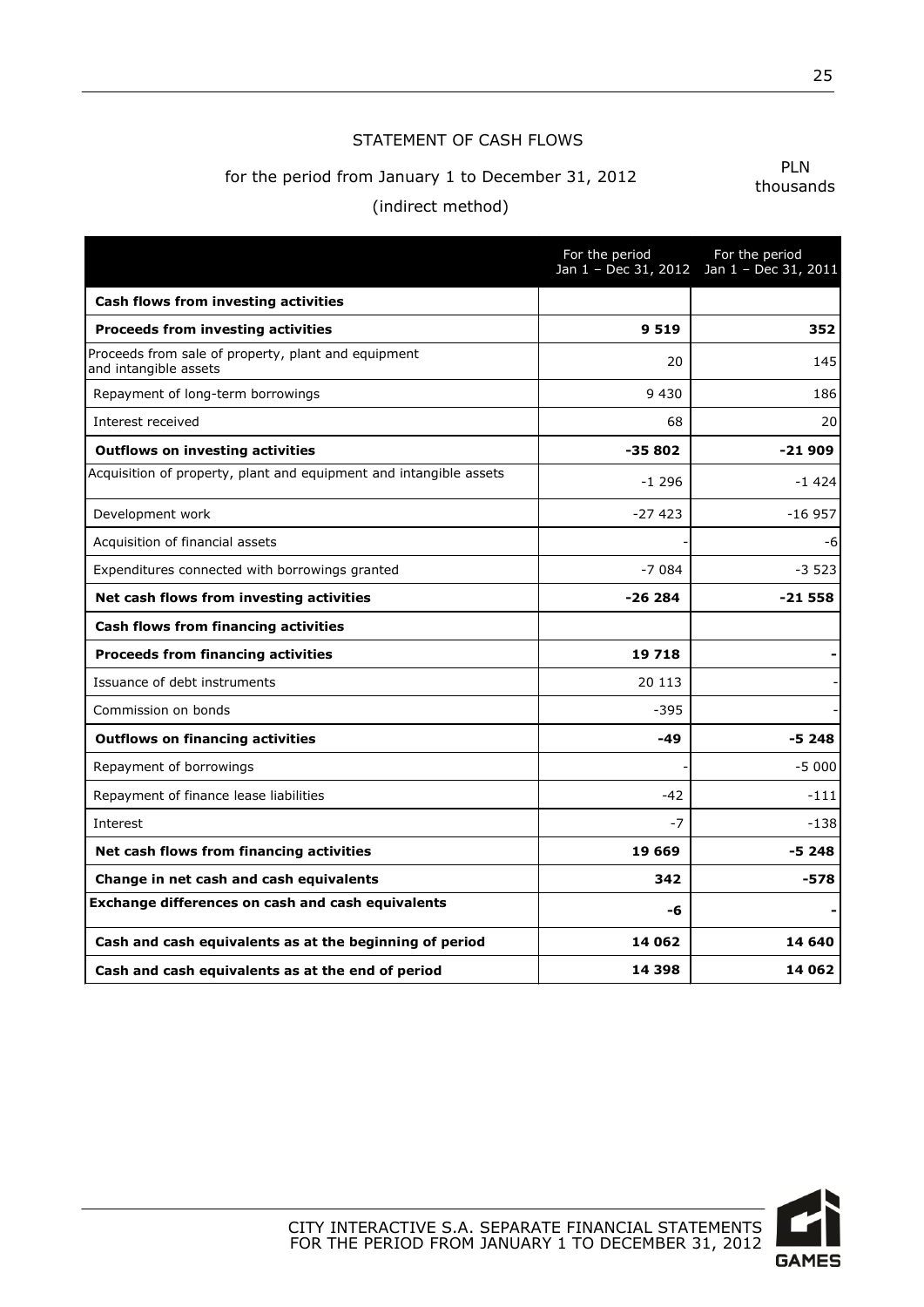#### **IV. Notes to City Interactive S.A. financial statements for the period from January 1 to December 31, 2012**

#### **Note 1**

**Changes in property, plant and equipment by type in PLN** 

<span id="page-26-0"></span>

|                                      | Land                     | Buildings, premises Technical<br>engineering structures machinery | and civil and water equipment and | Means of<br>transport | Other PP&E, | PP&E under<br>construction | Advances for<br>PP&E under<br>construction | Total         |
|--------------------------------------|--------------------------|-------------------------------------------------------------------|-----------------------------------|-----------------------|-------------|----------------------------|--------------------------------------------|---------------|
| Gross value as at January 1, 2012    |                          | $\blacksquare$                                                    | 1750497                           | 295 174               | 95 695      | 36 038                     | $\blacksquare$                             | 2 177 404     |
| Increases:                           |                          | ۰                                                                 | 807 928                           | 76 829                | 29 341      | 11 260                     |                                            | 925 358       |
| - acquisition                        |                          | $\overline{\phantom{0}}$                                          | 807 928                           |                       | 29 341      | 11 260                     | -                                          | 848 529       |
| - lease                              |                          | $\overline{\phantom{a}}$                                          | $\overline{\phantom{0}}$          | 76 829                |             |                            | $\overline{\phantom{a}}$                   | 76 829        |
| Decreases:                           |                          | $\overline{\phantom{a}}$                                          | 13 109                            | 23 800                | 4 8 7 8     | 47 298                     |                                            | 89 085        |
| - sale                               |                          |                                                                   | 4 6 4 8                           | 23 800                |             |                            | -                                          | 28 448        |
| - liquidation                        |                          |                                                                   | 8 4 6 2                           |                       | 4878        | 47 298                     |                                            | 60 638        |
| Gross value as at December 31, 2012  | ۰                        | ۰                                                                 | 2 545 316                         | 384 204               | 120 158     | $\blacksquare$             | $\blacksquare$                             | 3 013 677     |
| Depreciation as at January 1, 2012   | $\overline{\phantom{a}}$ | $\sim$                                                            | 1 033 312                         | 125 567               | 61 667      | $\overline{\phantom{0}}$   | ٠                                          | 1 2 2 0 5 4 5 |
| Increases:                           |                          |                                                                   | 662 942                           | 92 091                | 16 287      |                            |                                            | 771 321       |
| - depreciation                       |                          |                                                                   | 662 942                           | 92 091                | 16 287      |                            | $\qquad \qquad -$                          | 771 321       |
|                                      |                          |                                                                   |                                   |                       |             |                            | $\qquad \qquad \blacksquare$               |               |
| Decreases:                           |                          |                                                                   | 12 339                            | 12 693                | 732         |                            | $\qquad \qquad -$                          | 25 764        |
| - sale                               |                          |                                                                   | 4 6 4 8                           | 12 693                |             |                            | $\qquad \qquad -$                          | 17 341        |
| - liquidation                        |                          |                                                                   | 7692                              |                       | 732         |                            |                                            | 8423          |
| Depreciation as at December 31, 2012 | $\overline{\phantom{a}}$ |                                                                   | 1 683 915                         | 204 964               | 77 222      |                            | ٠                                          | 1966 102      |
| <b>Net value</b>                     |                          |                                                                   |                                   |                       |             |                            |                                            |               |
| As at January 1, 2012                |                          |                                                                   | 717 185                           | 169 608               | 34 028      | 36 038                     | $\qquad \qquad -$                          | 956 859       |
| As at December 31, 2012              |                          |                                                                   | 861 401                           | 143 239               | 42 935      |                            | $\qquad \qquad -$                          | 1 047 575     |

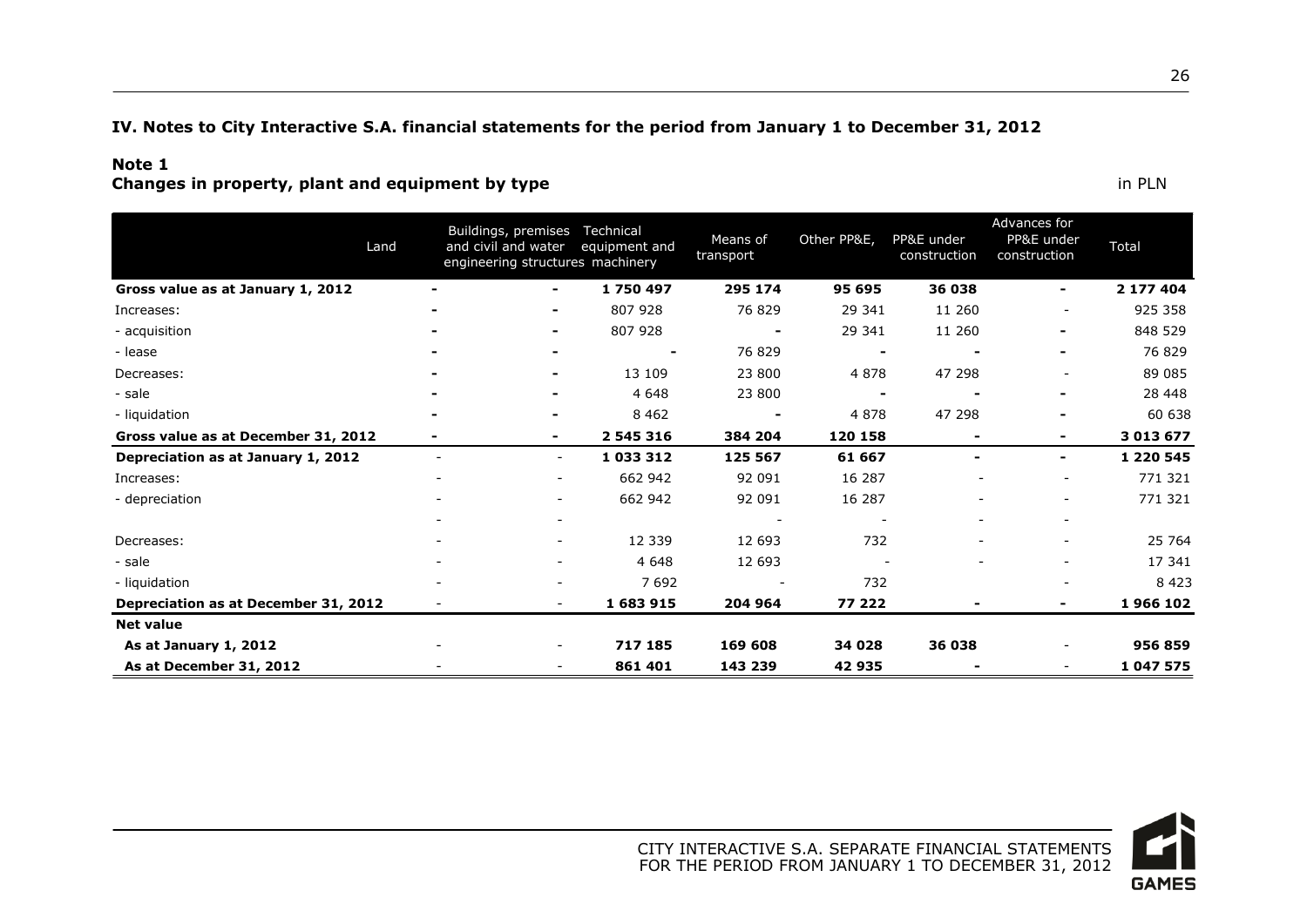#### **Note 1 Changes in plant, property and equipment by type continued in PLN** in PLN

| Land                                 |                          | Buildings, premises<br>and civil and water<br>engineering structures machinery | Technical<br>equipment and | Means of<br>transport | Other PP&E | PP&E under<br>construction | Advance for<br>PP&E under<br>construction | Total         |
|--------------------------------------|--------------------------|--------------------------------------------------------------------------------|----------------------------|-----------------------|------------|----------------------------|-------------------------------------------|---------------|
| Gross value as at January 1, 2011    | -                        | $\blacksquare$                                                                 | 1638032                    | 521 098               | 170 961    |                            | $\blacksquare$                            | 2 330 090     |
| Increases:                           | -                        | $\blacksquare$                                                                 | 717 377                    | 111 128               | 18 915     | 36 038                     |                                           | 883 458       |
| - acquisition                        | $\overline{\phantom{a}}$ | $\blacksquare$                                                                 | 717 377                    | 111 128               | 18 915     | 36 038                     | $\blacksquare$                            | 883 458       |
| Decreases:                           |                          | $\blacksquare$                                                                 | 604 913                    | 337 052               | 94 180     |                            |                                           | 1 0 36 1 45   |
| - sale                               |                          |                                                                                | 3 6 0 5                    | 337 052               |            |                            | $\blacksquare$                            | 340 657       |
| - liquidation                        |                          |                                                                                | 601 308                    |                       | 94 180     |                            | $\blacksquare$                            | 695 488       |
| Gross value as at December 31, 2011  | ۰                        | $\blacksquare$                                                                 | 1750497                    | 295 174               | 95 695     | 36 038                     | $\blacksquare$                            | 2 177 404     |
| Depreciation as at January 1, 2011   | $\overline{\phantom{a}}$ | $\overline{\phantom{0}}$                                                       | 1 382 996                  | 374 993               | 144 040    |                            | $\sim$                                    | 1902030       |
| Increases:                           |                          | Ξ.                                                                             | 247 137                    | 70 549                | 11 275     |                            |                                           | 328 961       |
| - depreciation                       |                          |                                                                                | 247 137                    | 70 549                | 11 275     | ۰                          | $\sim$                                    | 328 961       |
| Decreases:                           |                          | $\overline{\phantom{0}}$                                                       | 596 821                    | 319 976               | 93 648     |                            | $\sim$                                    | 1 0 1 0 4 4 5 |
| - sale                               |                          |                                                                                | 3 6 0 5                    | 319 976               |            | $\overline{\phantom{a}}$   |                                           | 323 581       |
| - liquidation                        |                          |                                                                                | 593 216                    |                       | 93 648     |                            |                                           | 686 864       |
| Depreciation as at December 31, 2011 |                          | $\sim$                                                                         | 1 033 312                  | 125 567               | 61 667     |                            | $\blacksquare$                            | 1 2 2 0 5 4 5 |
| <b>Net value</b>                     |                          |                                                                                |                            |                       |            |                            |                                           |               |
| As at January 1, 2011                |                          |                                                                                | 255 036                    | 146 105               | 26 921     |                            | $\overline{\phantom{a}}$                  | 428 061       |
| As at December 31, 2011              |                          |                                                                                | 717 185                    | 169 608               | 34 028     | 36 038                     |                                           | 956 859       |

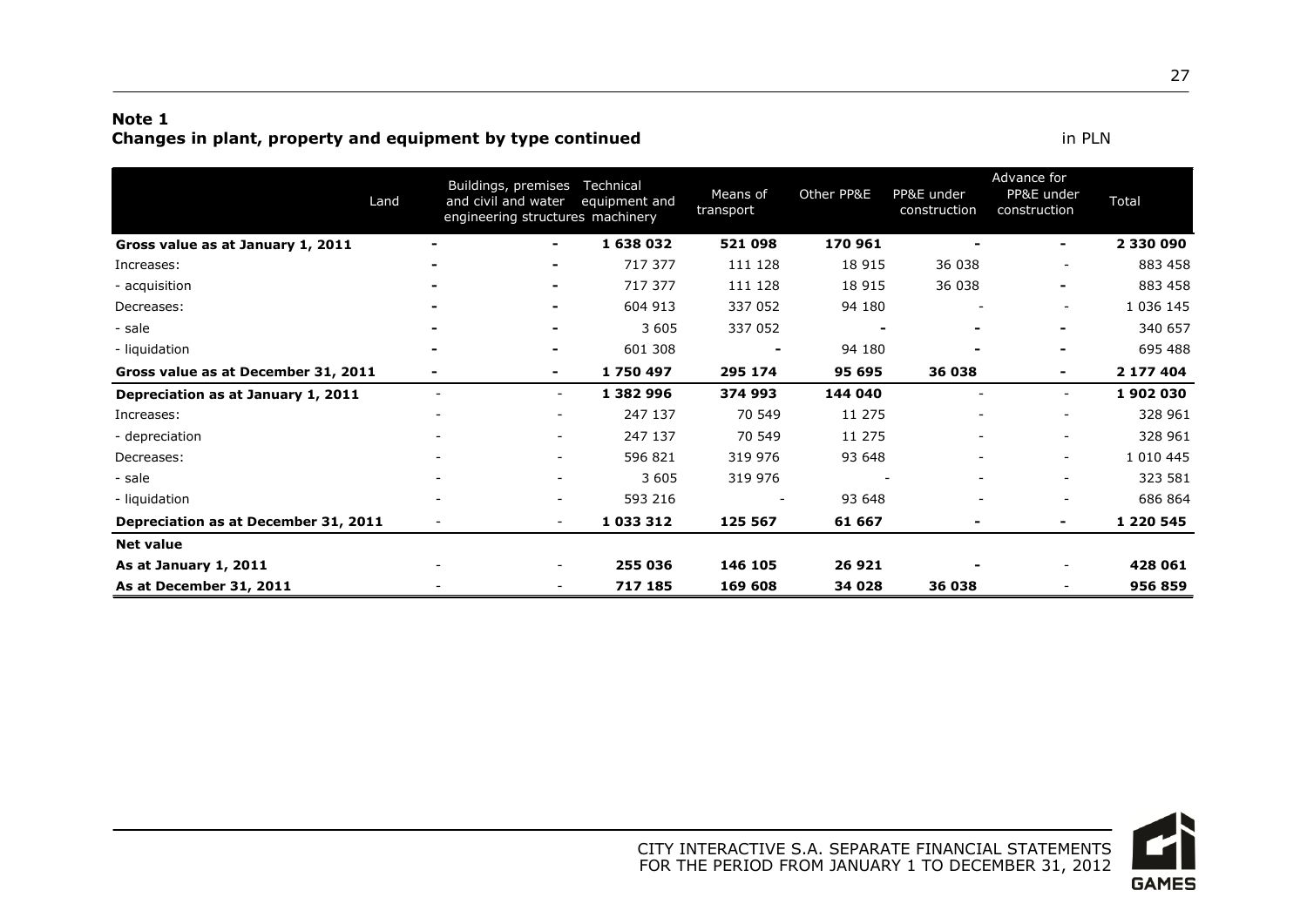#### **Note 2 Changes in intangible assets by type** in PLN

All of the Company's intangible assets have a defined period of use and are subject to amortization.

As at the end of the reporting period, the recoverable value of used intangible assets is higher than their non-depreciated value. In the Management's assessment, development work recognized as intangible assets will be completed and bring the anticipated economic effects.

|                                                 | Development<br>work | Goodwill                 | Author's<br>copyrights,<br>related rights,<br>licenses | Rights to<br>inventions,<br>patents,<br>trademarks | Rights to<br>press<br>titles | Other intangible<br>assets | Advances for<br>intangible<br>assets | <b>Total</b> |
|-------------------------------------------------|---------------------|--------------------------|--------------------------------------------------------|----------------------------------------------------|------------------------------|----------------------------|--------------------------------------|--------------|
| Gross value as at January 1, 2012               | 44 360 367          | ۰.                       | 6879598                                                | $\blacksquare$                                     | 51 000                       | 1 291 607                  | 274 658                              | 52 857 230   |
| Increases:                                      | 28 967 224          | $\overline{\phantom{a}}$ | 64 590                                                 | $\overline{\phantom{a}}$                           |                              | 421 145                    | 31 272                               | 29 484 232   |
| - acquisition                                   | 16 356 177          |                          |                                                        |                                                    | $\blacksquare$               | 421 145                    | 31 272                               | 16 808 595   |
| - own production                                | 12 611 047          | ۰                        |                                                        |                                                    |                              |                            | ۰.                                   | 12 611 047   |
| - transfer                                      |                     | ۰                        | 64 590                                                 |                                                    |                              |                            |                                      | 64 590       |
| Decreases:                                      | 12 921 028          | $\overline{\phantom{a}}$ | $\qquad \qquad -$                                      | $\sim$                                             |                              | $\sim$                     | 305 931                              | 13 226 958   |
| - liquidation                                   |                     |                          |                                                        |                                                    |                              | $\sim$                     | 241 340                              | 241 340      |
| - transfer                                      |                     |                          |                                                        |                                                    |                              |                            | 64 590                               | 64 590       |
| - impairment losses                             | 12 921 028          | $\blacksquare$           |                                                        | $\blacksquare$                                     |                              |                            | $\blacksquare$                       | 12 921 028   |
| Gross value as at December 31, 2012             | 60 406 564          | ۰.                       | 6944189                                                |                                                    | 51 000                       | 1712752                    | $\blacksquare$                       | 69 114 504   |
| Amortization as at January 1, 2012              | 21 478 431          | ۰.                       | 6 441 705                                              | ۰                                                  | 47 600                       | 740 414                    | ۰.                                   | 28 708 149   |
| Increases:                                      | 1 631 673           | $\overline{\phantom{a}}$ | 336 809                                                | $\overline{\phantom{a}}$                           | 3 4 0 0                      | 220 428                    | $\overline{\phantom{a}}$             | 2 192 310    |
| - amortization                                  | 1 631 673           | $\overline{\phantom{a}}$ | 336 809                                                |                                                    | 3 4 0 0                      | 220 428                    | $\overline{\phantom{a}}$             | 2 192 310    |
| Decreases:                                      |                     | $\overline{\phantom{0}}$ |                                                        |                                                    |                              |                            |                                      |              |
| Amortization as at December 31, 2012 23 110 104 |                     | ۰.                       | 6778513                                                |                                                    | 51 000                       | 960 842                    | $\overline{\phantom{0}}$             | 30 900 459   |
| <b>Net value</b>                                |                     |                          |                                                        |                                                    |                              |                            |                                      |              |
| As at January 1, 2012                           | 22 881 936          | $\overline{\phantom{0}}$ | 437894                                                 |                                                    | 3 4 0 0                      | 551 193                    | 274 658                              | 24 149 081   |
| As at December 31, 2012                         | 37 296 460          | $\overline{\phantom{0}}$ | 165 675                                                |                                                    |                              | 751 910                    | $\blacksquare$                       | 38 214 045   |



CITY INTERACTIVE S.A. SEPARATE FINANCIAL STATEMENTS FOR THE PERIOD FROM JANUARY 1 TO DECEMBER 31, 2012 28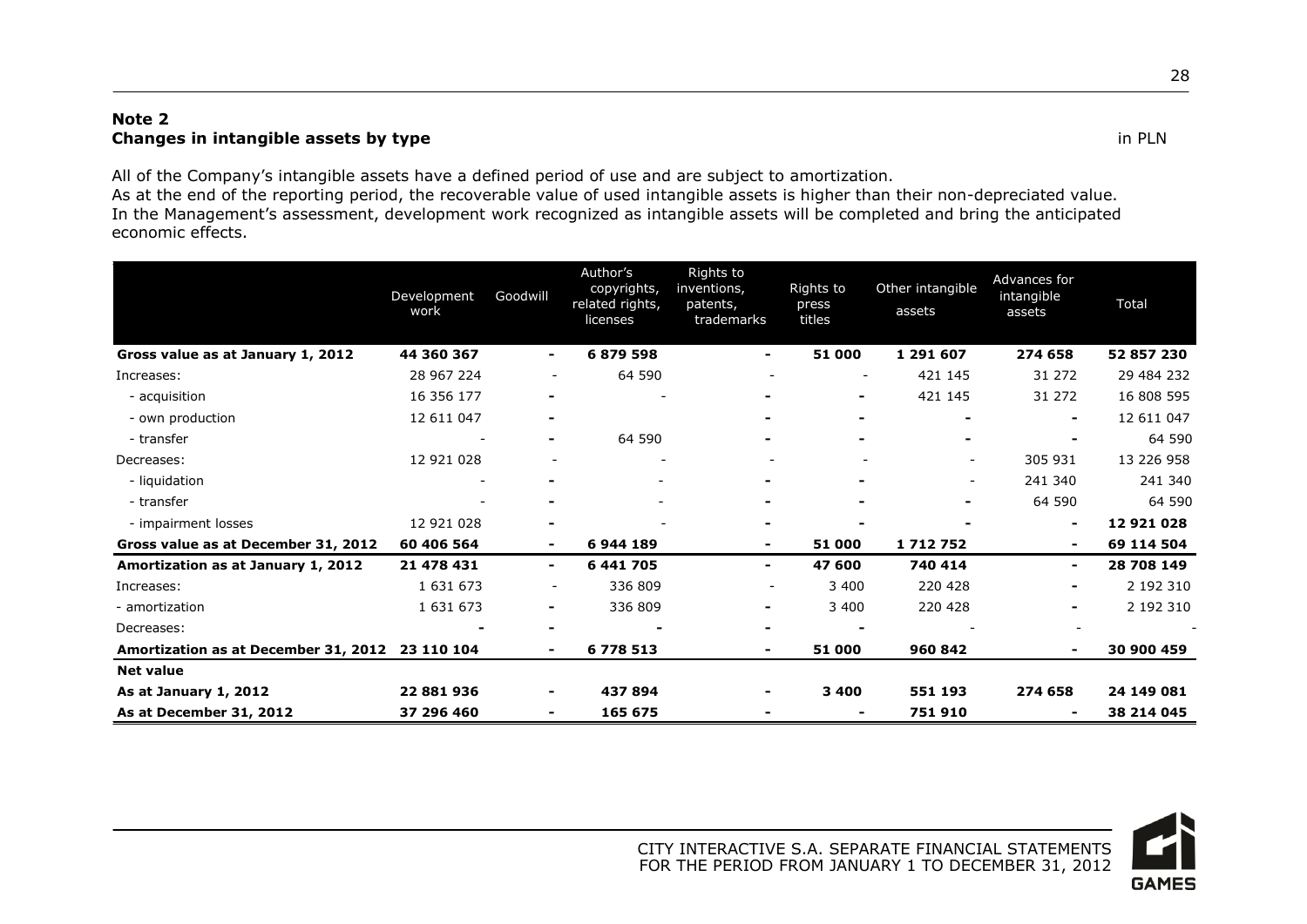#### **Note 2 Changes in intangible assets by type continued in PLN**

Completed development work as at December 31, 2012 amounted to PLN 111 930, while work in progress was PLN 37 184 530.

|                                                | Development<br>work | Goodwill                 | Author's<br>copyrights,<br>related rights,<br>licenses | Rights to<br>inventions,<br>patents,<br>trademarks | Rights to<br>press<br>titles | Other intangible<br>assets | Advances for<br>intangible<br>assets | <b>Total</b> |
|------------------------------------------------|---------------------|--------------------------|--------------------------------------------------------|----------------------------------------------------|------------------------------|----------------------------|--------------------------------------|--------------|
| Gross value as at January 1, 2011              | 27 726 265          | $\blacksquare$           | 6 571 921                                              | Ξ.                                                 | 51 000                       | 1510856                    | 418 182                              | 36 278 224   |
| Increases:                                     | 16 634 103          |                          | 307 677                                                |                                                    | $\overline{\phantom{a}}$     | 376 431                    | 227 711                              | 17 545 922   |
| - acquisition                                  | 16 634 103          | $\overline{\phantom{0}}$ |                                                        |                                                    | ۰                            | 376 431                    | 227 711                              | 17 238 245   |
| - transfer                                     |                     | $\blacksquare$           | 307 677                                                |                                                    |                              |                            |                                      | 307 677      |
| Decreases:                                     |                     |                          |                                                        |                                                    | $\overline{\phantom{a}}$     | 595 681                    | 371 235                              | 966 916      |
| - sale                                         |                     |                          |                                                        |                                                    | $\blacksquare$               |                            |                                      |              |
| - liquidation                                  |                     |                          |                                                        |                                                    | ۰                            | 595 681                    |                                      | 595 681      |
| - transfer                                     |                     |                          |                                                        |                                                    |                              |                            | 371 235                              | 371 235      |
| Gross value as at December 31, 2011 44 360 367 |                     | $\blacksquare$           | 6879598                                                |                                                    | 51 000                       | 1 291 607                  | 274 658                              | 52 857 230   |
| Amortization as at January 1, 2011             | 16 397 971          | $\sim$                   | 5 593 501                                              | ۰.                                                 | 37 400                       | 1 138 934                  | $\blacksquare$                       | 23 167 806   |
| Increases                                      | 5 080 460           |                          | 848 204                                                |                                                    | 10 200                       | 171 833                    | ۰.                                   | 6 110 696    |
| - amoritization                                | 5 080 460           | $\blacksquare$           | 848 204                                                |                                                    | 10 200                       | 171 833                    |                                      | 6 110 696    |
| Decreases:                                     |                     | $\blacksquare$           | $\blacksquare$                                         | $\blacksquare$                                     | $\blacksquare$               | 570 353                    | $\overline{\phantom{a}}$             | 570 353      |
| - liquidation                                  |                     |                          |                                                        |                                                    |                              | 570 353                    |                                      | 570 353      |
| Amortization as at December 31, 201121 478 431 |                     | $\blacksquare$           | 6 441 705                                              | -                                                  | 47 600                       | 740 414                    | ۰.                                   | 28 708 149   |
| <b>Net value</b>                               |                     |                          |                                                        |                                                    |                              |                            |                                      |              |
| As at January 1, 2011                          | 11 328 294          | $\blacksquare$           | 978 421                                                |                                                    | 13 600                       | 371922                     | 418 182                              | 13 110 418   |
| As at December 31, 2011                        | 22 881 936          | $\blacksquare$           | 437894                                                 | -                                                  | 3 4 0 0                      | 551 193                    | 274 658                              | 24 149 081   |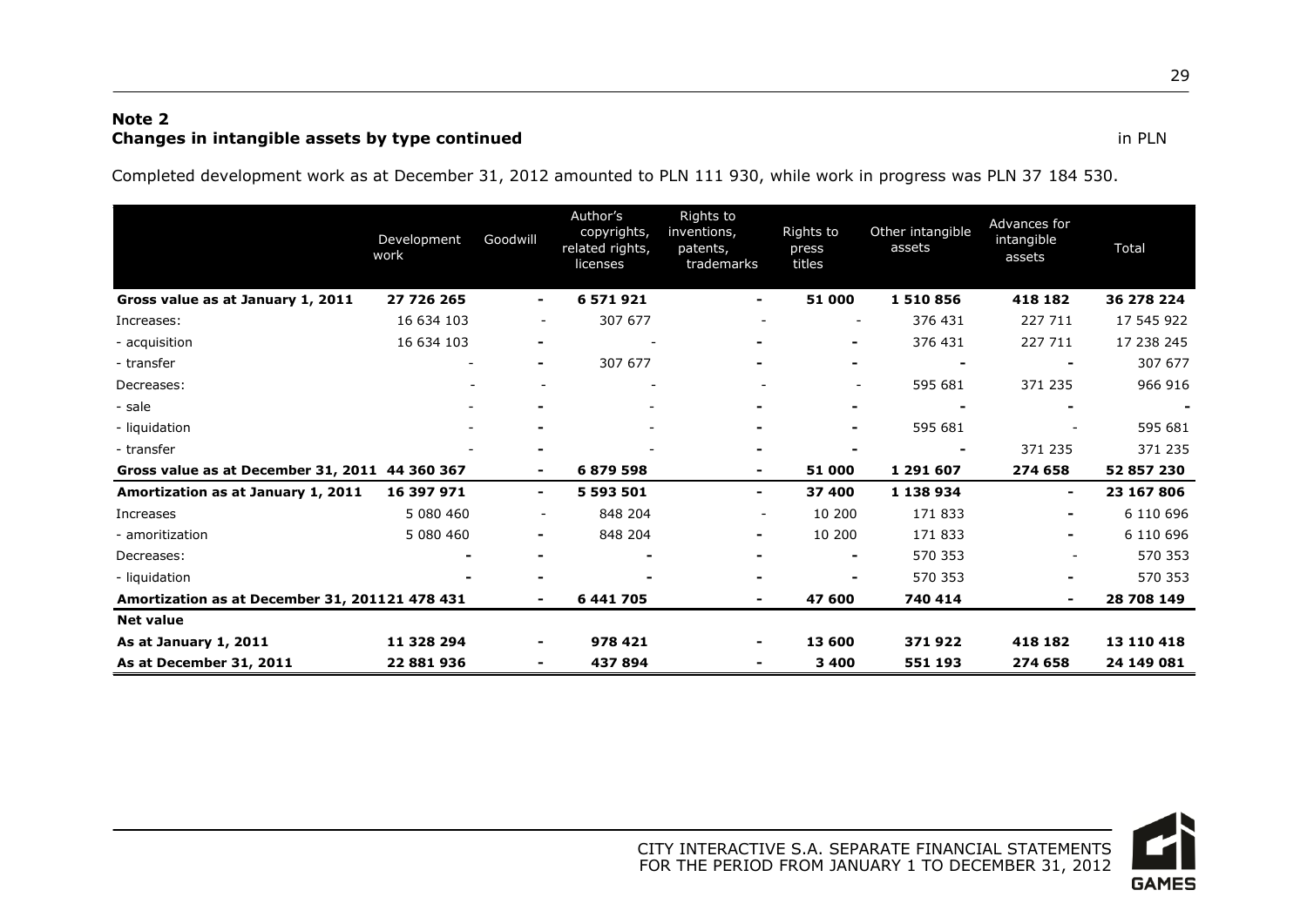**Note 3 Interests in subsidiaries, associates and jointly controlled entities** in PLN

|                                                 | As at<br>Dec 31, 2012 | As at<br>Dec 31, 2011 |
|-------------------------------------------------|-----------------------|-----------------------|
| City Interactive Peru (PEN 5940)                | 2 489 175             | 2 489 175             |
| City Interactive Germany (EUR 25 000)           | 88 340                | 110 420               |
| City Interactive USA (USD 50 000)               | 108 579               | 170 870               |
| City Interactive Spain (EUR 3600)               | 12 092                | 12 092                |
| City Interactive Brazil (BRL 90 000)            | 105 751               | 105 751               |
| City Interactive Mexico (MXN 47 500)            | 10 621                | 10 621                |
| City Interactive UK (GBP 100)                   |                       | 527                   |
| City Interactive Romania (RON 200; EUR 1241.29) | 5 1 6 6               | 5 687                 |
| City Interactive Canada (CAD 10)                | 30                    | 33                    |
| Business Area Sp. z o.o.                        | 8 7 9 4               | 8 7 9 4               |
| <b>Gross non-current financial assets:</b>      | 2828546               | 2913970               |
| <b>Impairment loss</b>                          | $-2605546$            | $-2605546$            |
| including: City Interactive Peru                | -2 489 175            | $-2489175$            |
| City Interactive Brazil                         | $-105751$             | $-105751$             |

City Interactive Mexico -10 621 -10 621 -10 621

**Net non-current financial assets: 223 000 308 423**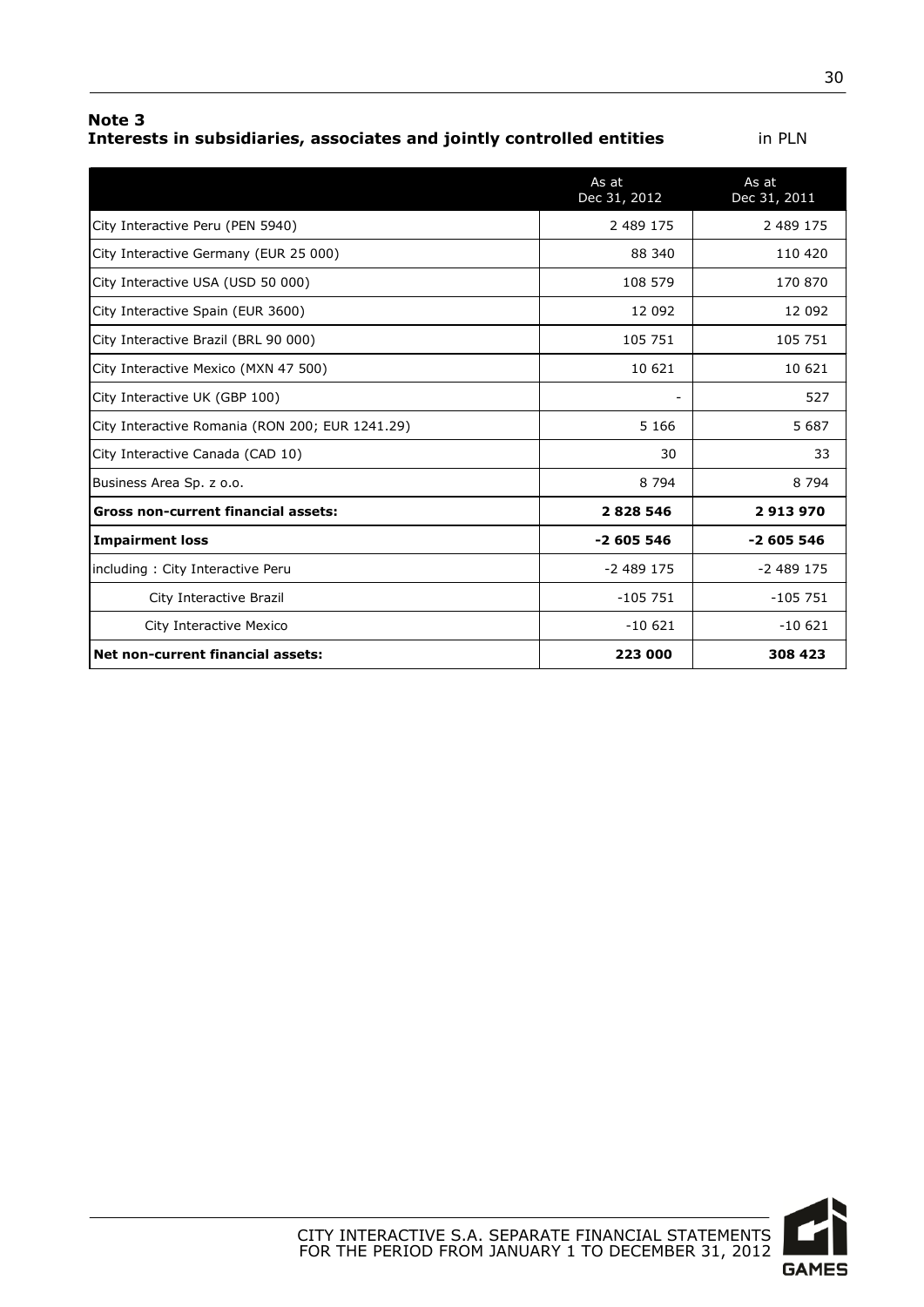#### **Note 4 Deferred tax assets and liabilities in PLN**

| Deferred tax assets                                                                              | As at<br>Dec 31, 2012 | As at<br>Dec 31, 2011 |
|--------------------------------------------------------------------------------------------------|-----------------------|-----------------------|
| Deferred income tax assets at the beginning of period                                            | 2 246 411             | 2 564 976             |
| recognized in profit or loss                                                                     | 1754172               | 2 564 976             |
| Increases recognized in profit or loss                                                           | 5 121 897             | 1 754 172             |
| including:                                                                                       |                       |                       |
| Interest                                                                                         | 70 043                |                       |
| Provision for expenses                                                                           | 133 240               | 171 845               |
| Impairment loss on receivables                                                                   | 709 168               | 940 523               |
| Impairment loss on interests                                                                     | 495 054               | 495 054               |
| Impairment loss on inventory                                                                     | 116 732               |                       |
| Impairment loss on development work                                                              | 1 092 216             |                       |
| Exchange differences                                                                             | 43 699                |                       |
| Difference between non-current asset balance sheet depreciation<br>and tax-purposes depreciation | 891 240               |                       |
| Tax loss                                                                                         | 1 430 563             |                       |
| Compensation                                                                                     | 59 810                | 13 750                |
| Provision for returns                                                                            | 80 132                | 133 000               |
| Increases / decreases recognized in equity                                                       | $-492$ 239            | 492 239               |
| Measurement of hedging instruments                                                               | $-492$ 239            | 492 239               |
| Decreases recognized in profit or loss                                                           | 1 754 172             | 2 564 976             |
| Deferred income tax assets at the end of period                                                  | 5 1 2 1 8 9 7         | 2 246 411             |

| Deferred tax provision                                                                           | As at Dec 31, 2012 | As at Dec 31, 2011 |
|--------------------------------------------------------------------------------------------------|--------------------|--------------------|
| Deferred income tax provision at the beginning of period                                         | 290 194            | 133881             |
| Recognized in profit or loss                                                                     | 290 194            | 133 881            |
| Increases recognized in profit or loss                                                           | 43 478             | 290 194            |
| including:                                                                                       |                    |                    |
| Interest charged                                                                                 | 26 002             | 11 652             |
| Positive exchange differences                                                                    | 17 195             | 77 363             |
| Tangible asset leasing                                                                           | 281                |                    |
| Difference between non-current asset balance sheet depreciation<br>and tax-purposes depreciation | $\qquad \qquad -$  | 201 179            |
| Decreases recognized in profit or loss                                                           | 290 194            | 133 881            |
| Deferred income tax provision at the end of period                                               | 43 478             | 290 194            |



31

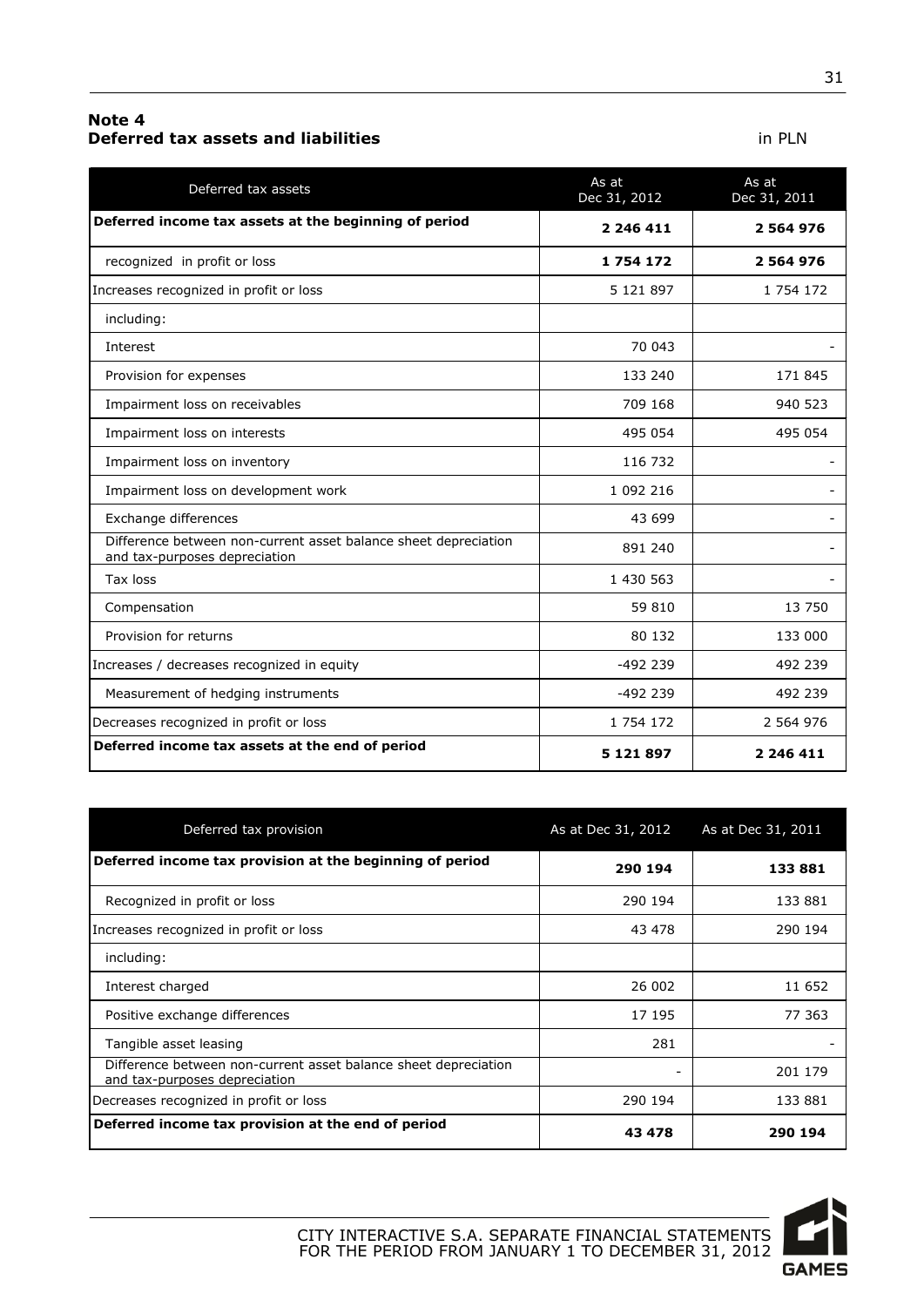|                              | As at<br>Dec 31, 2012 | As at<br>Dec 31, 2011 |
|------------------------------|-----------------------|-----------------------|
| Materials                    | 1 119 642             | 346 228               |
| Finished products            | 1 358 178             | 3 5 5 1 7 2 9         |
| lGoods for resale            | 160 540               | 103 983               |
| <b>Total gross inventory</b> | 2 638 359             | 4 001 940             |
| Impairment loss              | $-614377$             | $-92851$              |
| <b>Total net inventory</b>   | 2023982               | 3 909 089             |

In the Management's assessment all inventory items not subject to impairment have a recoverable amount higher than their book value.

#### **Note 5a Aging of inventory** in PLN

|                 | As at<br>Dec 31, 2012 | As at<br>Dec 31, 2011 |
|-----------------|-----------------------|-----------------------|
| $0-90$ days     | 2 246 116             | 1 608 521             |
| 91-180 days     | 128 108               | 508 955               |
| 180-360 days    | 33 811                | 646 268               |
| Over 360 days   | 230 324               | 1 238 197             |
| Impairment loss | -614 377              | $-92851$              |
| <b>Total</b>    | 2023982               | 3 909 089             |

#### **Note 6 Current investments** in PLN

As at Dec 31, 2012 As at Dec 31, 2011 Borrowings granted 2 089 653 4 365 456 Revaluation -372 944 -287 944 **Total 1 716 709 4 077 512** 

| <b>Borrower</b>                                   | Total contractual<br>amount | Repayment<br>deadline | Amount of loan<br>and interest in<br>foreign currency | Amount of loan<br>and interest in PLN |
|---------------------------------------------------|-----------------------------|-----------------------|-------------------------------------------------------|---------------------------------------|
| CITY INTERACTIVE GERMANY GmbH                     | EUR 130 000                 | 28.03.2012            | <b>EUR 14</b>                                         | 59                                    |
| CITY INTERACTIVE Studio LTD<br>(EMBO East Europe) | GBP 220 000                 | 02.01.2013            | GBP 6 528                                             | 32 718                                |
| BUSINESS AREA Sp. z o.o.                          | PLN 1 600 000               | 31.12.2013            | PLN 1 673 372                                         | 1 673 372                             |
| <b>MARCIN KWAŚNICA</b>                            | PLN 300 000                 | 31.12.2012            | PLN 10 560                                            | 10 560                                |
| Total                                             |                             |                       |                                                       | 1 716 709                             |

| GAMES |
|-------|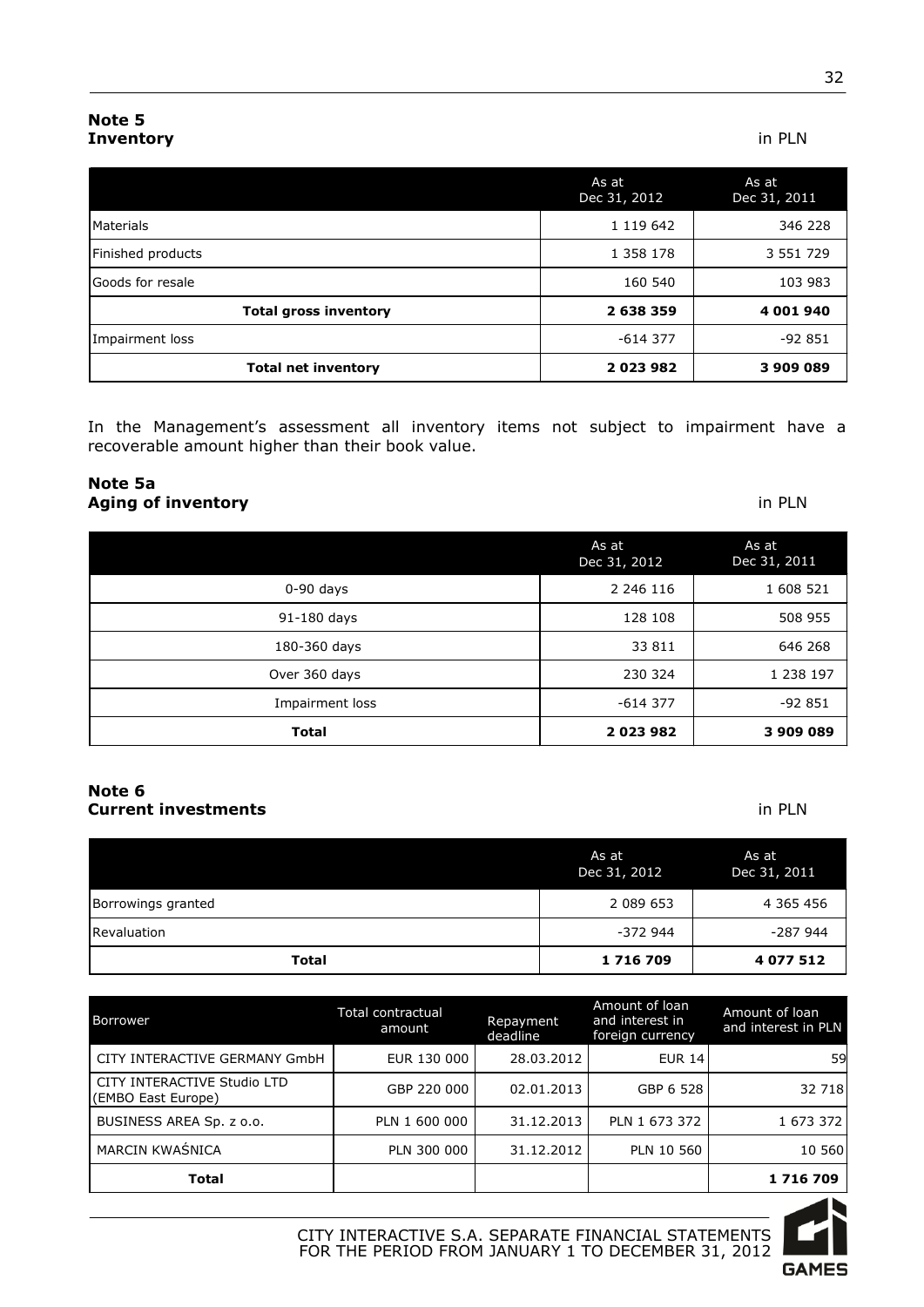#### **Note 7 Trade and other receivables, advance payments in PLN**

|                                        | As at<br>Dec 31, 2012 | As at<br>Dec 31, 2011 |
|----------------------------------------|-----------------------|-----------------------|
| Trade receivables from related parties | 7 617 459             | 9 285 571             |
| Trade receivables from other entities  | 5 471 676             | 12 234 009            |
| Under 12 months                        | 5 471 676             | 12 234 009            |
| lOver 12 months                        |                       |                       |
| <b>Trade receivables</b>               | 13 089 135            | 21 519 580            |
| Impairment losses on trade receivables | -4 310 806            | $-4662181$            |
| Net trade receivables                  | 8778330               | 16 857 398            |
|                                        |                       |                       |

| 366<br>$\neg$<br>Advance<br>paio<br>____ |
|------------------------------------------|
|------------------------------------------|

#### **Note 7a Aging of trade and other receivables in PLN**

|                   | As at<br>Dec 31, 2012 | As at<br>Dec 31, 2011 |
|-------------------|-----------------------|-----------------------|
| Not overdue       | 4 606 827             | 7 7 7 2 1 7 4         |
| Overdue           | 8 482 309             | 13 747 406            |
| including:        |                       |                       |
| $1-30$ days       | 1 917 689             | 1 117 092             |
| 31-90 days        | 513 234               | 6 640 306             |
| 91-180 days       | 1 591 312             | 254 961               |
| $>180$ days       | 4 460 074             | 5 735 047             |
| Impairment losses | -4 310 806            | $-4662181$            |
| <b>Total</b>      | 8778330               | 16 857 398            |

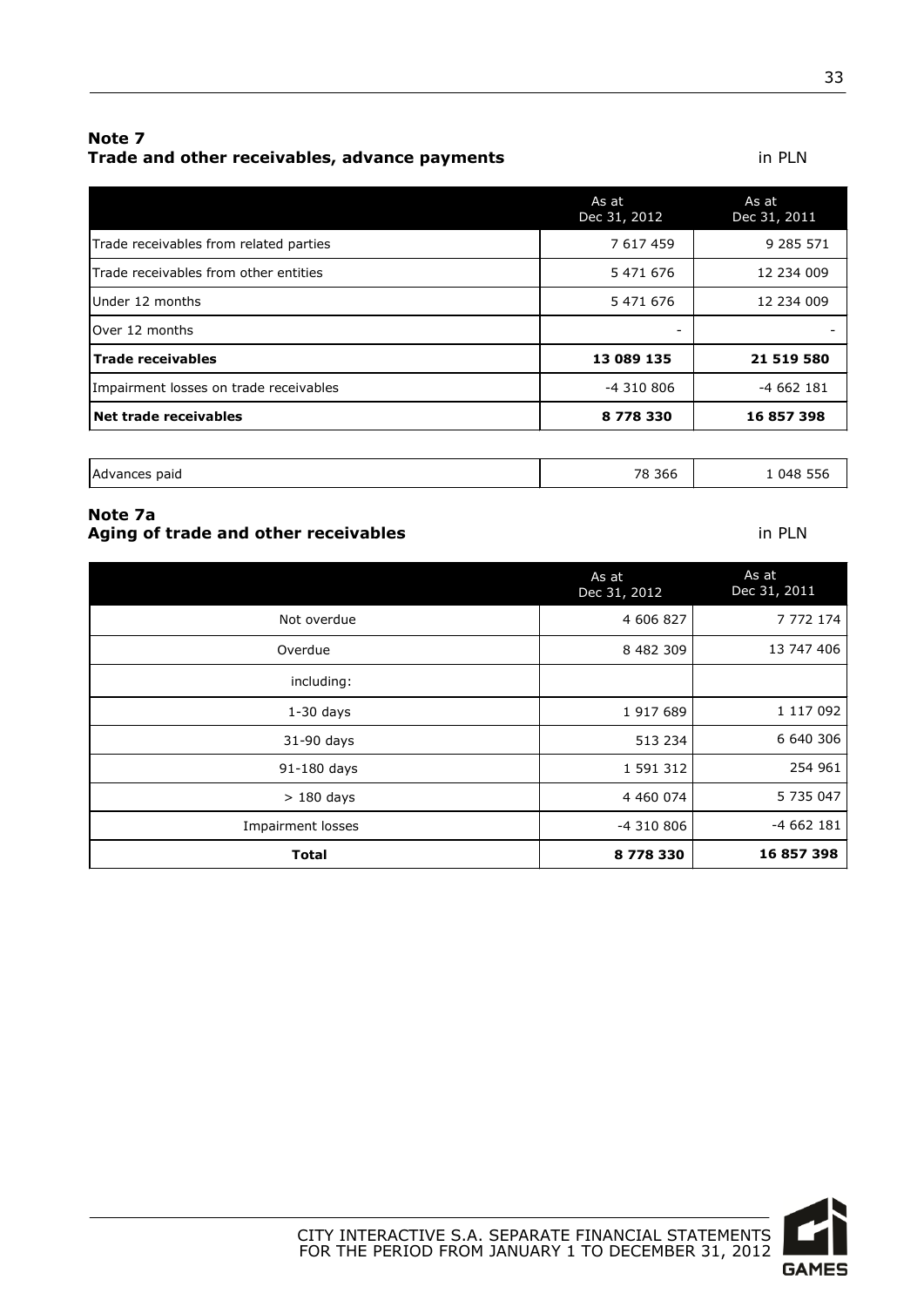#### **Note 7b Currency structure of trade receivables** in PLN

|                       | currency   | As at<br>Dec 31, 2012 | As at<br>Dec 31, 2011 |
|-----------------------|------------|-----------------------|-----------------------|
| in PLN                | <b>PLN</b> | 1 293 064             | 2 595 196             |
| in foreign currencies | <b>JPY</b> | 20 848                | ۰                     |
|                       | <b>CZK</b> | -                     | 204 768               |
|                       | <b>EUR</b> | 241 359               | 1 0 5 9 4 9 3         |
|                       | <b>GBP</b> | 71 790                | 458 168               |
|                       | <b>HUF</b> | -                     | 512 861               |
|                       | <b>USD</b> | 1 980 253             | 2 085 265             |

#### **Note 8 Income tax receivables in PLN**

|                       | As at<br>Dec 31, 2012    | As at<br>Dec 31, 2011 |
|-----------------------|--------------------------|-----------------------|
| - from legal entities | -                        | 854 815               |
| Total                 | $\overline{\phantom{0}}$ | 854 815               |

#### **Income tax liabilities**

|                       | As at<br>Dec 31, 2012 | As at<br>Dec 31, 2011 |
|-----------------------|-----------------------|-----------------------|
| - from legal entities | 39 040                | 43 143                |
| <b>Total</b>          | 39 040                | 43 143                |

#### **Note 9 Cash and cash equivalents in PLN**

|                                  | As at<br>Dec 31, 2012 | As at<br>Dec 31, 2011 |
|----------------------------------|-----------------------|-----------------------|
| Bank accounts (current accounts) | 846 684               | 5 860 756             |
| Short-term deposits              | 13 547 642            | 5 978 622             |
| Cash at hand                     | 3831                  | 1 7 1 2               |
| Forward contract margins         | ۰                     | 2 2 2 1 0 0 8         |
| <b>Total</b>                     | 14 398 157            | 14 062 098            |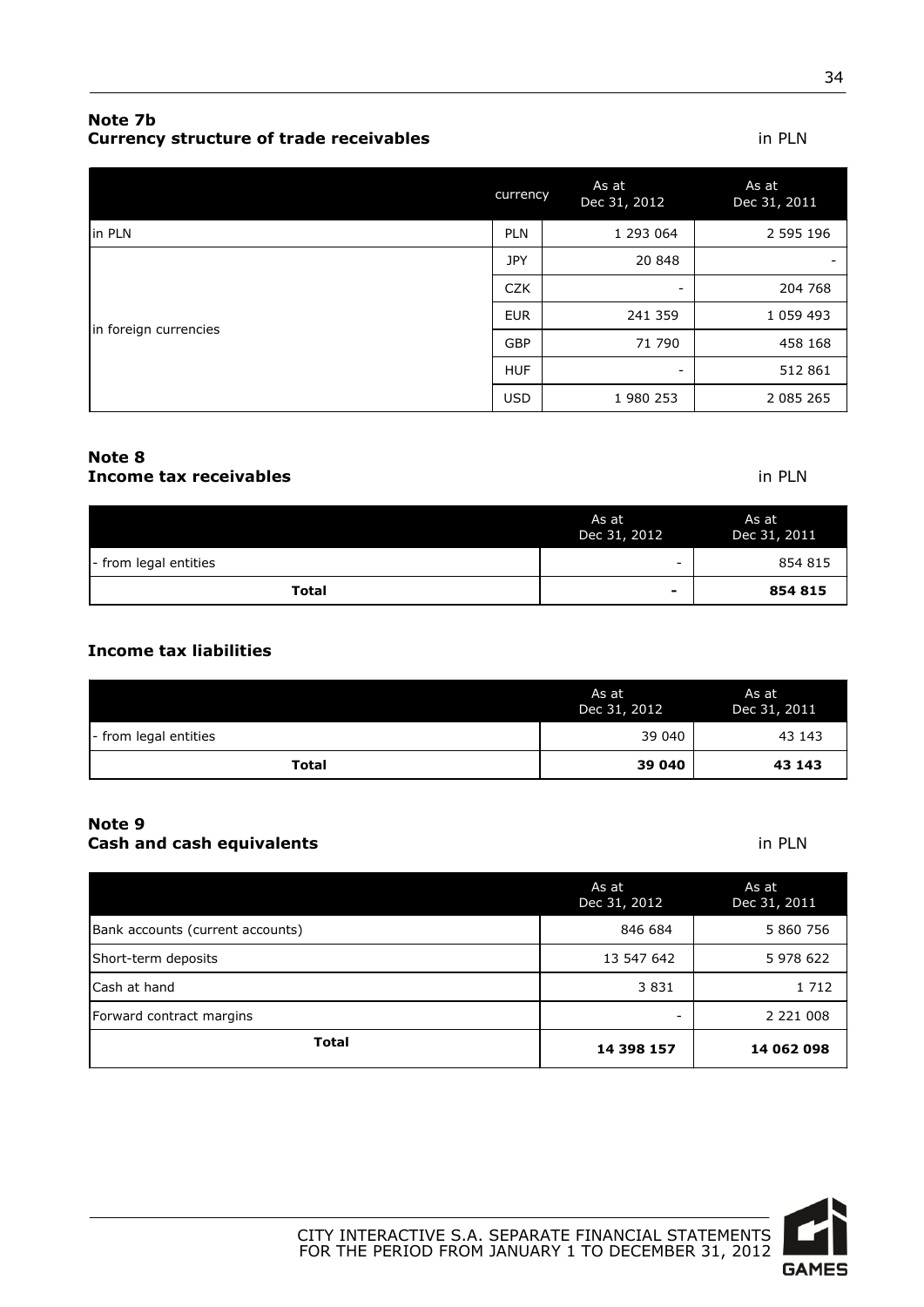#### **Note 9a Cash and cash equivalents – currency structure**

|                       | currency   | As at<br>Dec 31, 2012 | As at<br>Dec 31, 2011 |
|-----------------------|------------|-----------------------|-----------------------|
| in PLN                | <b>PLN</b> | 11 579 230            | 6 444 979             |
| in foreign currencies | EUR        | 466 237               | 331 132               |
|                       | <b>GBP</b> | 134 745               | 681 549               |
|                       | <b>USD</b> | 76 631                | 750 110               |

#### **Note 10 Other current assets** in PLN

|                                                                 | As at<br>Dec 31, 2012 | As at<br>Dec 31, 2011 |
|-----------------------------------------------------------------|-----------------------|-----------------------|
| tax receivables (including VAT, excluding corporate income tax) | 1 746 570             | 2 2 1 5 1 2 4         |
| other settlements with employees                                | 11 079                | 88 273                |
| settlements with shareholders                                   | 25 250                | 25 250                |
| deposits                                                        | 97 030                | 84 340                |
| other settlements                                               | 1 1 0 8               | 1849                  |
| prepaid expenses                                                | 169 750               | 244 788               |
| including:                                                      |                       |                       |
| property and personal insurance                                 | 99 950                | 110 544               |
| subscriptions                                                   | 24 8 21               | 19 087                |
| other                                                           | 44 979                | 115 157               |
| <b>Total</b>                                                    | 2 050 787             | 2 659 624             |

#### **Note 11 Share capital**

#### **As at 31 December 2012 share capital comprised four share series as follows:**

| <b>Series</b>                                                                         | Type of shares         | Number of<br>shares | Nominal<br>amount of<br>series (in PLN) | Method of<br>payment<br>for shares | Registration<br>date | Right to<br>dividend<br>(ex-date) |
|---------------------------------------------------------------------------------------|------------------------|---------------------|-----------------------------------------|------------------------------------|----------------------|-----------------------------------|
| $\mathsf{A}$                                                                          | ordinary bearer shares | 10 000 000          | 1 000 000                               | paid-in                            | Jun 1, 2007          | Jan 1, 2007                       |
| B                                                                                     | ordinary bearer shares | 40 000              | 4 000                                   | paid-in                            | Aug 10, 2008         | Jan 1, 2007                       |
| C                                                                                     | ordinary bearer shares | 2 500 000           | 250 000                                 | paid-in                            | Dec 17, 2008         | Jan 1, 2007                       |
| D                                                                                     | ordinary bearer shares | 110 000             | 11 000                                  | paid-in                            | Oct 9, 2009          | Jan 1, 2009                       |
|                                                                                       | total                  | 12 650 000          | 1 265 000                               |                                    |                      |                                   |
| Total number of shares<br>Total share capital<br>Nominal amount of one share (in PLN) |                        |                     | 12 650 000<br>1 265 000<br>0.10         |                                    |                      |                                   |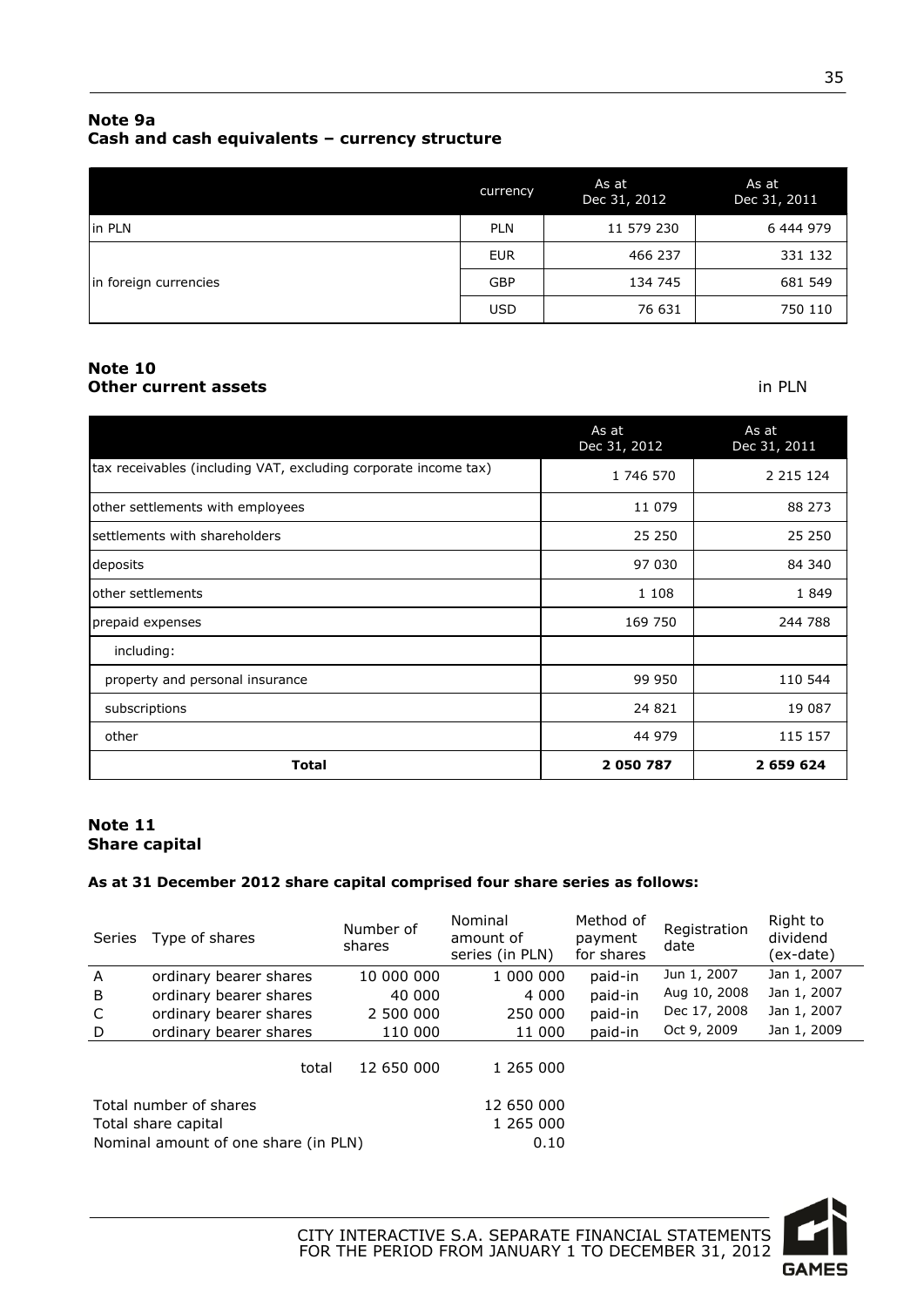#### **Shareholders holding at least 5% of votes at the General Meeting of Shareholders as at 31 December 2012 and other shareholders:**

| Description    | number of<br>shares | number of<br>votes at GM | % in share<br>capital |
|----------------|---------------------|--------------------------|-----------------------|
| Marek Tymiński | 6 347 285           | 50.18%                   | 50.18%                |
| QUERCUS TFI    | 663 734             | 5.25%                    | 5.25%                 |
| Others         | 5 638 981           | 44.58%                   | 44.58%                |

#### **Authorization for a conditional increase in equity**

On November 8, 2010 the Company's general meeting passed a resolution concerning conditional increase in share capital through the issue of series E shares and the exclusion of the subscription right for series E shares.

The conditional increase in share capital by PLN 15 000.00 will be executed through issue of not more than 150 000 series E ordinary bearer shares of a nominal value of PLN 0.10.

Resolution no. 4 was adopted in connection with resolution no. 3 of the Company's Extraordinary General Meeting of Shareholders of November 8, 2010 concerning adoption of an incentive scheme for City Interactive Group executives.

The incentive scheme is divided into two annual tranches covering 2011-2012, with 75 000 shares to be allocated per year.

The condition necessary for acquisition of rights to shares under the first part of the incentive scheme was not fulfilled during the reporting period – i.e. achievement of net profit per share exceeding PLN 2.77 and PLN 3.16 for acquisition of rights to the entire pool of shares within the first year of the scheme.

A condition for acquiring rights to shares under the second phase of the incentive scheme reporting a net profit per share of over PLN 3.14, and PLN 3.54 for the entire pool of shares in the scheme's second year - was not met during the settlement period.

#### **Note 12 Share capital**

Equity covers the level of issue price excess above the nominal value for series B, C and D shares:

| <b>Series</b> |                                                                           |                                         |                       |                                                                                               |
|---------------|---------------------------------------------------------------------------|-----------------------------------------|-----------------------|-----------------------------------------------------------------------------------------------|
|               |                                                                           | Number of shares Nominal value (in PLN) | Price (in PLN)        | Series premium (in PLN)                                                                       |
| B             | 40 000                                                                    | 0.10                                    | 1.00                  | 36 000                                                                                        |
| C             | 2 500 000                                                                 | 0.10                                    | 9.00                  | 22 250 000                                                                                    |
| D             | 110 000                                                                   | 0.10                                    | 1.00                  | 99 000                                                                                        |
| Share premium | Decrease due to C series share issue costs<br>Transfer to reserve capital |                                         |                       | 22 385 000<br>1 829 311<br>$\overline{\phantom{a}}$<br>16 000 000<br>$\overline{\phantom{a}}$ |
|               |                                                                           |                                         | as at January 1, 2012 | 4 555 689                                                                                     |
|               | Changes during the reporting period:                                      |                                         |                       |                                                                                               |

**as at December 31, 2012 4 555 689** 

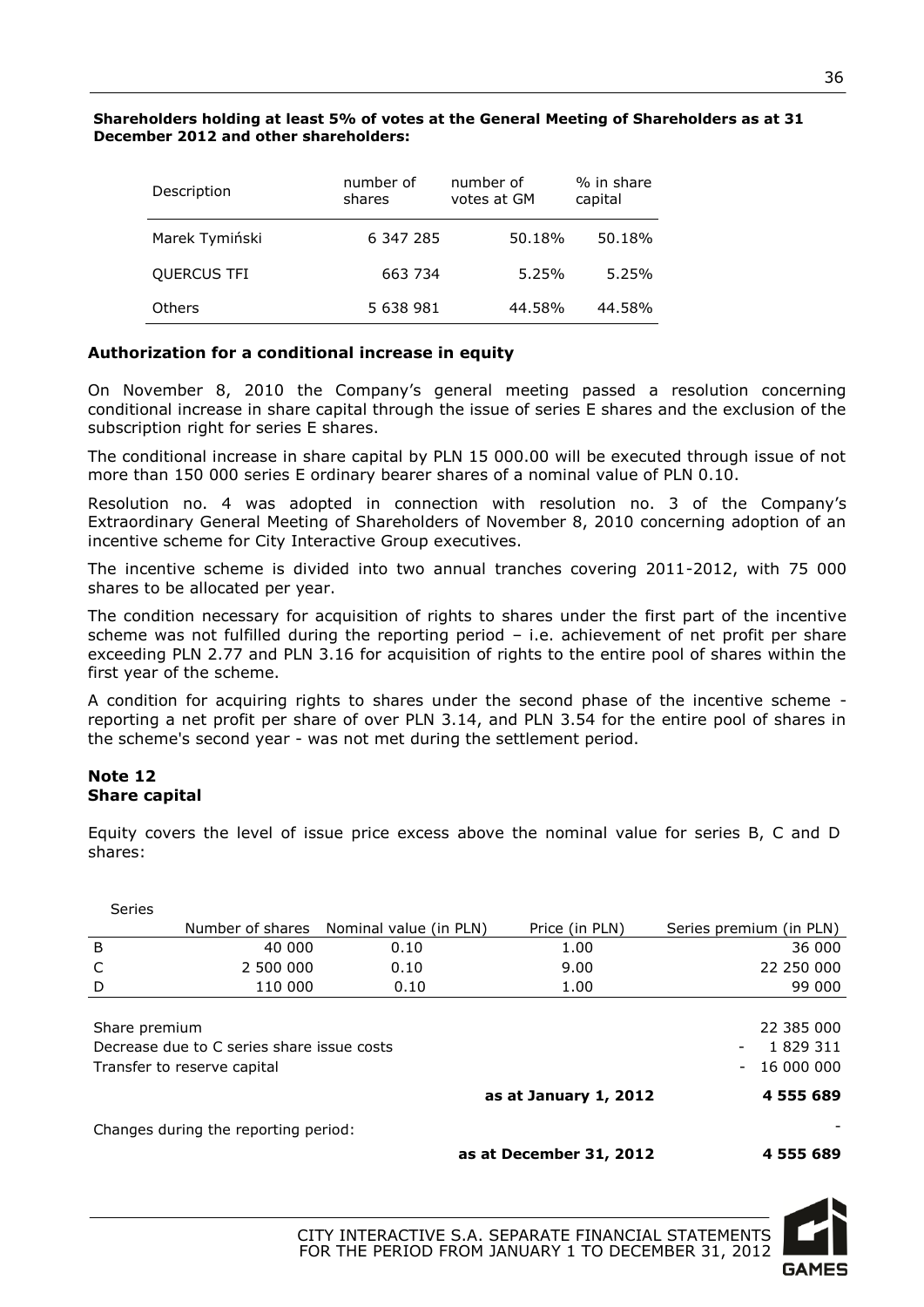#### **Note 13 Buy-back provision**

Created through the resolution of the Extraordinary General Meeting of City Interactive S.A. of November 8, 2010 in connection with a resolution of the same date concerning authorization for purchase by the Company of its own shares. The provision was created through transfer from the Company's capital reserve, i.e. from amounts which, in accordance with art. 348, par. 1 of the Polish Commercial Companies Code, which may be allocated for distribution between shareholders.

Value of the buy-back provision as at December 31, 2012: PLN 16 000 000.

As at the date of drafting these financial statements the Issuer did not execute any buy-back transactions.

#### **Note 14 Revaluation reserve**

The Issuer used hedge accounting during the reporting period. The aim was to eliminate foreign exchange risk connected with anticipated foreign exchange surpluses.

Forward contracts were executed (for currency sales), constituting a hedge position in relation to the hedge position for surplus expected by the Company in the principle currencies for the Company's revenues (USD, EUR, GBP). This surplus will arise during the settlement period for specific forward contracts.

The Issuer values hedge positions with the exception of interest.

Forward contracts are valued through comparison of the spot rate for the currency hedging the contract.

The interest was transferred to costs for the period.

The effective part of the hedge was transferred to the revaluation reserve.

in PLN

|                                       | As at<br>Dec 31, 2012 | As at<br>Dec 31, 2011 |
|---------------------------------------|-----------------------|-----------------------|
| 1. Net hedging instrument measurement |                       | $-2098493$            |
| Hedging instrument measurement        |                       | $-2953690$            |
| Interest component                    |                       | 362 959               |
| <b>Effective hedge</b>                |                       | $-2590732$            |
| Deferred tax                          |                       | 492 239               |
| 2. Measurement of other assets        |                       | 77 067                |
| 3. Total revaluation reserve          |                       | $-2021426$            |

On October 18, 2012 all forward contracts were closed as a result of a decision to discontinue hedge accounting.

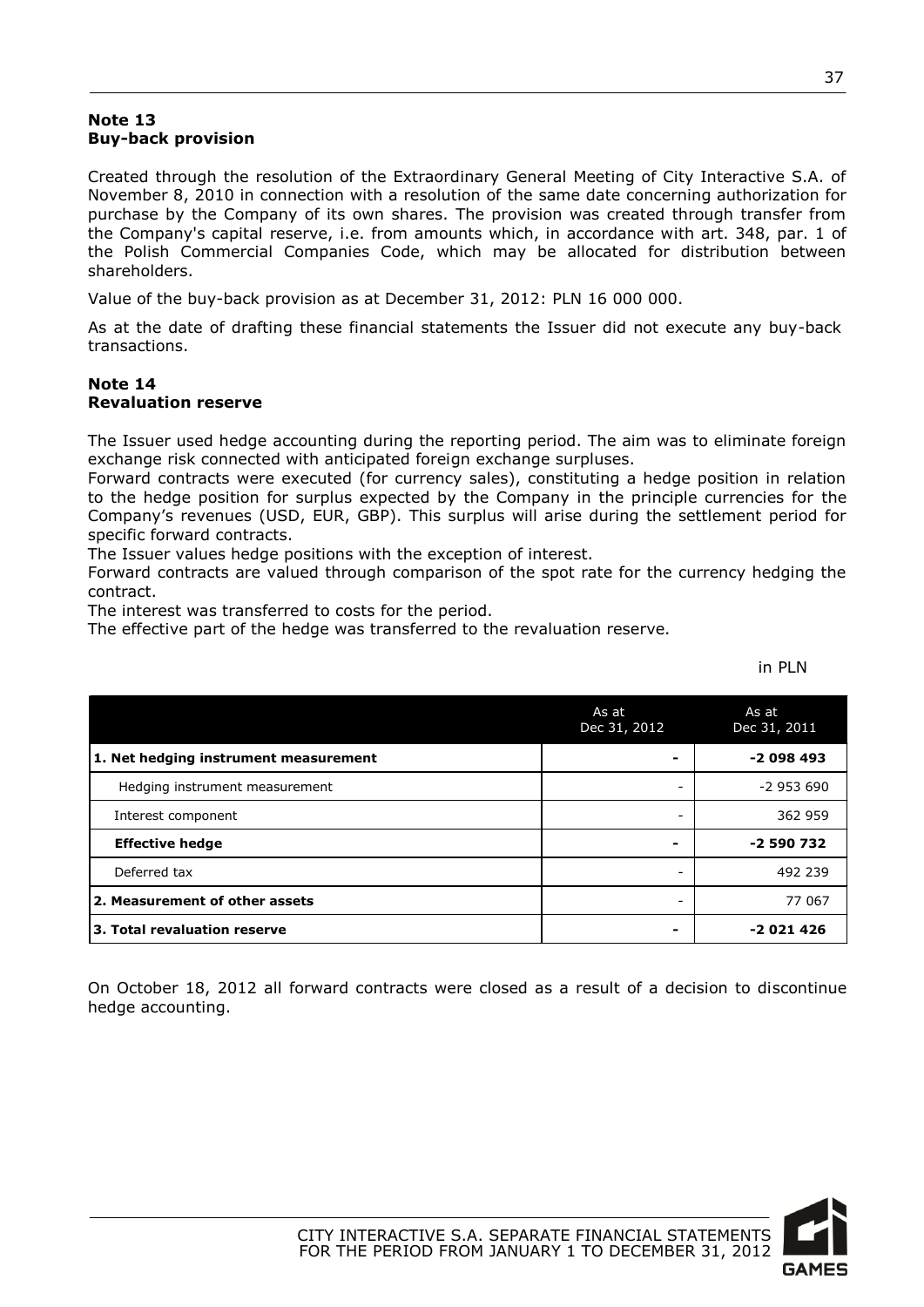#### **Note 15 Borrowings including credits, loans and other debt instruments** in PLN

| Non-current liabilities                      | As at<br>Dec $31, 2012$ | As at<br>Dec 31, 2011 |
|----------------------------------------------|-------------------------|-----------------------|
| Finance lease liabilities - non-current part | 38 809                  | 28 602                |
| Total                                        | 38 809                  | 28 602                |

| <b>Current liabilities</b>               | As at<br>Dec 31, 2012 | As at<br>Dec 31, 2011 |
|------------------------------------------|-----------------------|-----------------------|
| Debt instruments                         | 20 601 976            |                       |
| Finance lease liabilities - current part | 51 092                | 26 034                |
| <b>IFinancial instruments</b>            | -                     | 2 953 690             |
| Total                                    | 20 653 068            | 2 979 725             |

#### **Note 16 Finance lease liabilities** in PLN

|               | As at<br>Dec 31, 2012 | As at<br>Dec 31, 2011 |
|---------------|-----------------------|-----------------------|
| up to 1 month | 3 9 9 5               | 2 0 9 8               |
| 1-3 months    | 8 0 8 6               | 4 2 3 5               |
| 3-6 months    | 12 374                | 6 4 4 9               |
| 6-12 months   | 26 638                | 13 253                |
| $1-5$ years   | 38 809                | 28 602                |
| Total         | 89 902                | 54 637                |

#### **Note 17 Information on borrowings and debt instrument liabilities**

The Issuer did not recognize any liabilities under bank loans during the reporting period.

The issue of City Interactive S.A. series C bonds took place on September 28, 2012. The issue objective was to use the capital raised to finance expenditures connected with the release of Sniper: Ghost Warrior 2. In addition, the Issuer intends to use the bond issue proceeds to finance further development work and marketing and advertising expenses connected with new games. The Company issued 15 500 bearer shares (dematerialized, unsecured, zero-coupon) with a total par value of PLN 15.5 million. The issue price per bond was PLN 935.50. The bonds will be redeemed at par value on May 28, 2013.

On October 30, 2012 City Interactive S.A. issued series D bonds as follow-on to the series C issue of September 28, 2012. The series D issue's objective, like the series C, was primarily raising capital to finance expenditures connected with the release of Sniper: Ghost Warrior 2. In addition, the Issuer intends to use the proceeds raised from the bond issue to finance new game development, together with marketing and advertising. The Company has issued 6000 ordinary bearer bonds (zero-coupon, dematerialized, non-interest bearing) with a total par value of PLN 6 million. The issue price per bond was PLN 935.50. The bonds will be redeemed at par value on June 26, 2013.

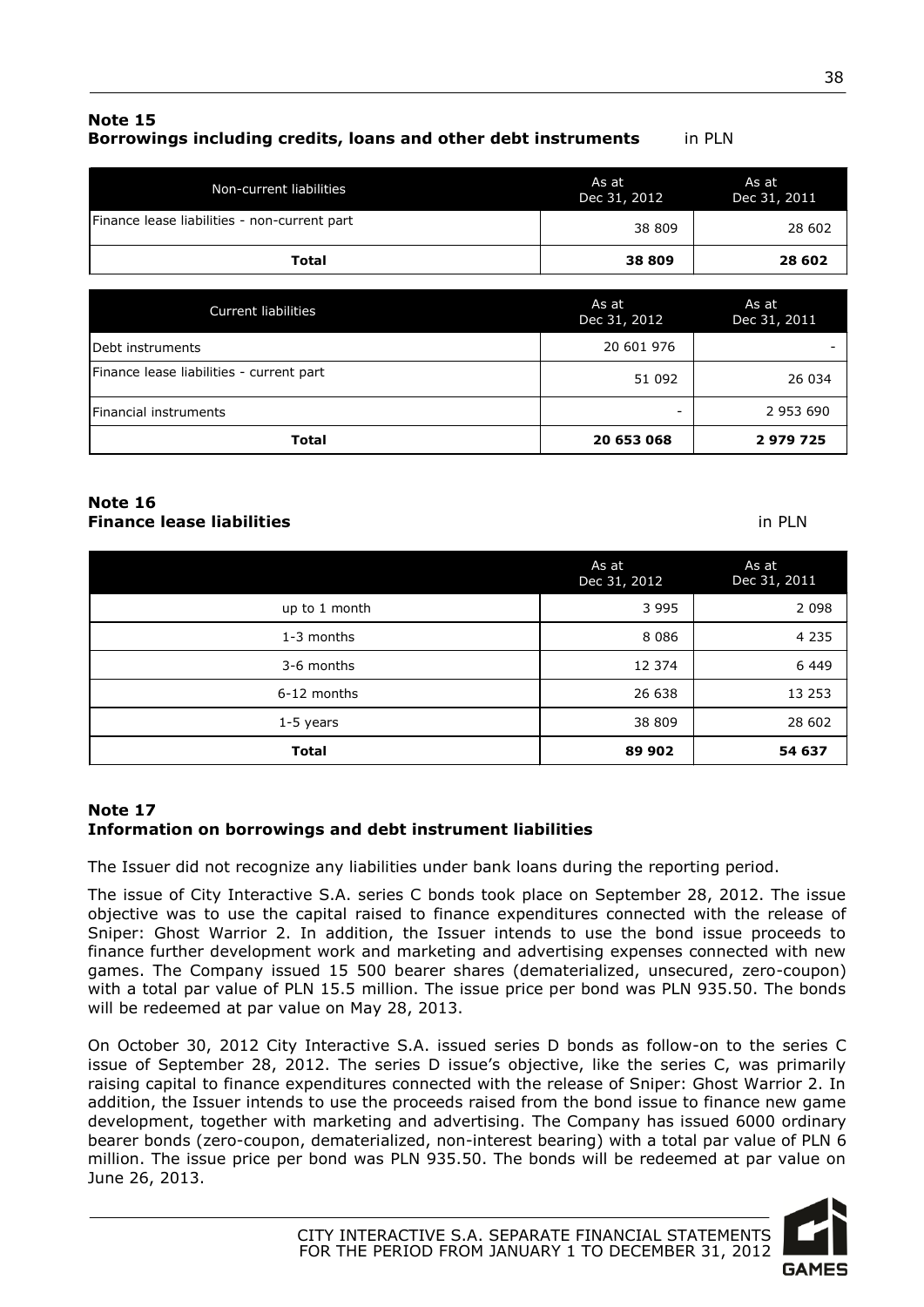#### **Note 18 Employee benefit provisions**

Provisions for employee benefits cover costs of equivalents connected with unused annual leave as at December 31, 2012.

With regard to the low average employee age, pension provisions and the resulting insignificant level of the provision was not amortized.

#### **Note 19 Trade payables** in PLN

| Trade payables                    | As at<br>Dec 31, 2012 | As at<br>Dec 31, 2011 |
|-----------------------------------|-----------------------|-----------------------|
| Trade payables to related parties | 654 398               | 1 783 260             |
| Trade payables to other entities  | 6 6 1 1 9 4 6         | 6 249 708             |
| under 12 months                   | 6 6 1 1 9 4 6         | 6 249 708             |
| lover 12 months                   | -                     |                       |
| <b>Total</b>                      | 7 266 344             | 8 032 968             |

#### **Note 20 Aging of trade payables** in PLN

|              | As at<br>Dec 31, 2012 | As at<br>Dec 31, 2011 |
|--------------|-----------------------|-----------------------|
| Not overdue  | 2 186 869             | 4 387 458             |
| Overdue      | 5 0 7 9 4 7 5         | 3 645 510             |
| including:   |                       |                       |
| $1-30$ days  | 3 201 721             | 899 641               |
| 31-60 days   | 328 454               | 991 017               |
| 61-90 days   | 198 015               | 228 827               |
| 91-180 days  | 96 493                | 614 569               |
| $>180$ days  | 1 254 792             | 911 456               |
| <b>Total</b> | 7 266 344             | 8 032 968             |

#### **Note 21 Other payables** in PLN

| Other payables                                    | As at<br>Dec 31, 2012 | As at<br>Dec 31, 2011 |
|---------------------------------------------------|-----------------------|-----------------------|
| Tax liabilities (excluding corporate income tax)  | 123 360               | 139 826               |
| Other payables                                    | 107 695               | 93 125                |
| Special reserves (Workplace Social Benefits Fund) | 54 115                | 64 647                |
| Total                                             | 285 170               | 297 598               |



CITY INTERACTIVE S.A. SEPARATE FINANCIAL STATEMENTS FOR THE PERIOD FROM JANUARY 1 TO DECEMBER 31, 2012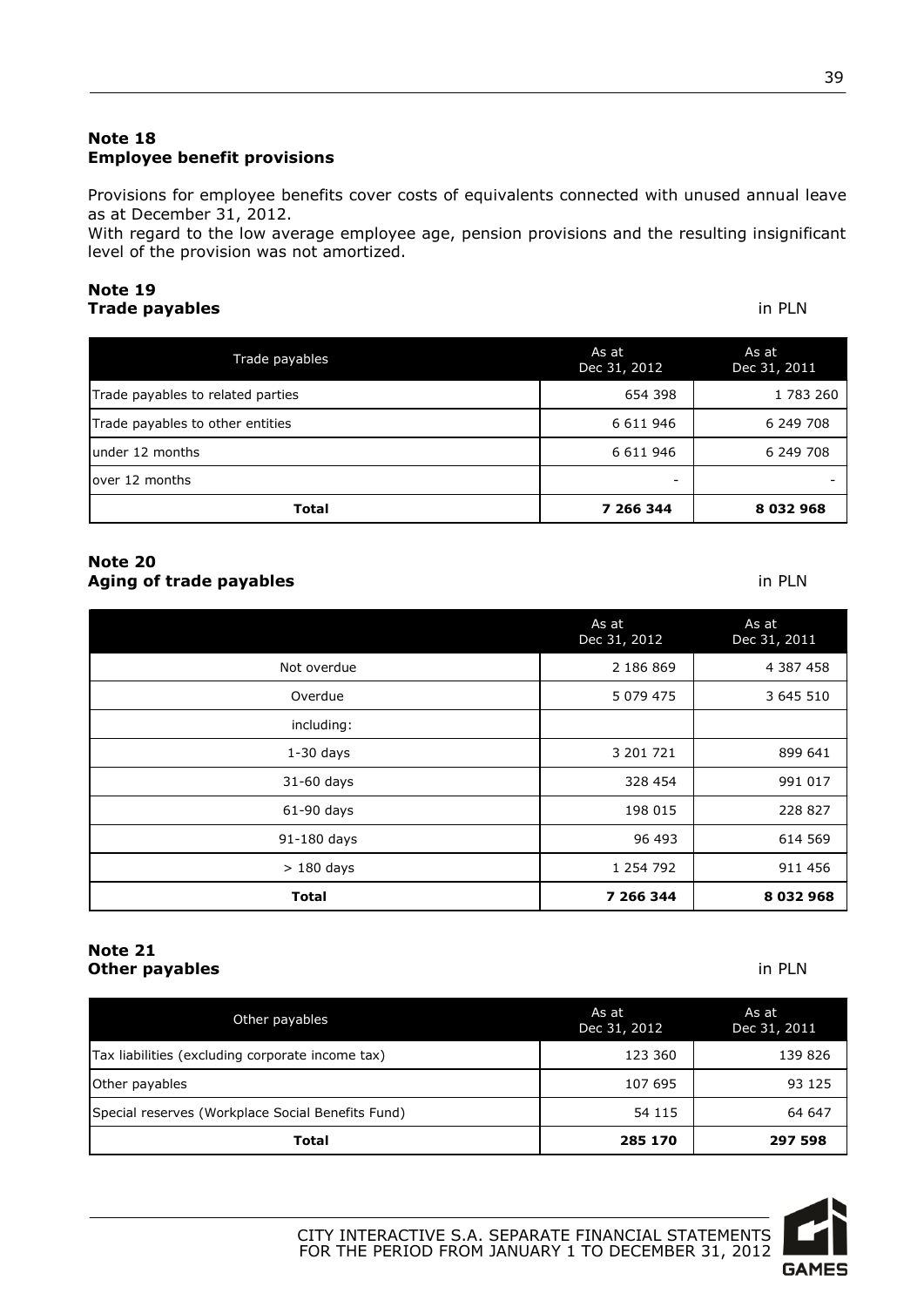### **Note 22 Other current provisions** in PLN

| CITY INTERACTIVE S.A. SEPARATE FINANCIAL STATEMENTS |
|-----------------------------------------------------|
| FOR THE PERIOD FROM JANUARY 1 TO DECEMBER 31, 2012  |
|                                                     |

|                                             | As at<br>Dec 31, 2012 | As at<br>Dec 31, 2011 |
|---------------------------------------------|-----------------------|-----------------------|
| Provision for audit of financial statements | 25 000                | 15 000                |
| Provision for bonuses                       | -                     | 200 000               |
| Provision for non-invoiced expenses         | 959 238               | 674 300               |
| Total                                       | 984 238               | 889 300               |

|                                                          | As at<br>Dec 31, 2012 | As at<br>Dec 31, 2011 |
|----------------------------------------------------------|-----------------------|-----------------------|
| Provision for returns - revenue and receivables decrease | 421 749               | 700 000               |
| Total                                                    | 421749                | 700 000               |

#### **Note 22a Deferred revenue in PLN**

|                 | For the period<br>Jan $1 - Dec 31$<br>2012 | For the period<br>Jan 1 - Dec 31<br>2011 |
|-----------------|--------------------------------------------|------------------------------------------|
| Japanese market | 2 060 000                                  |                                          |
| Russian market  | 505 750                                    |                                          |
| Chinese market  | 162 515                                    |                                          |
| <b>Total</b>    | 2 7 2 8 2 6 5                              |                                          |

Deferred revenue is recognized when advance licensing payments are received for Sniper: Ghost Warrior 2.

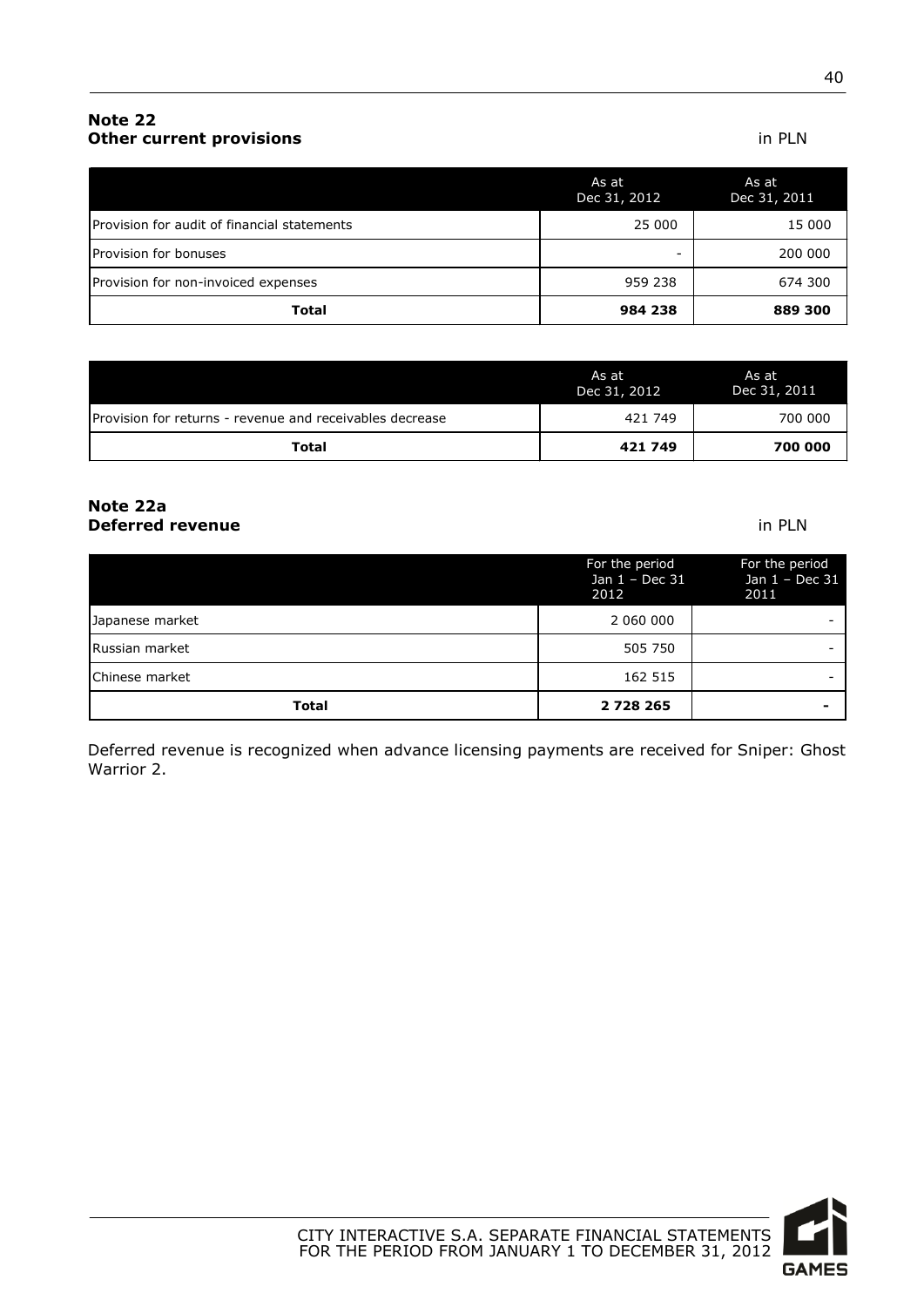| RULE ZJ                                                     |        |
|-------------------------------------------------------------|--------|
| Net revenue from sales of products - geographical structure | in PLN |
|                                                             |        |

| Total                          | 30 981 893                             | 69 932 659                             |
|--------------------------------|----------------------------------------|----------------------------------------|
| - including to related parties | 8 930 810                              | 14 737 288                             |
| Export                         | 28 405 882                             | 66 636 300                             |
| - including to related parties | 666 235                                | $-2.356$                               |
| <b>IDomestic</b>               | 2 576 012                              | 3 296 359                              |
|                                | For the period<br>Jan 1 - Dec 31, 2012 | For the period<br>Jan 1 - Dec 31, 2011 |

|                    | For the period | For the period<br>Jan $1 - Dec 31$ , $2012$ Jan $1 - Dec 31$ , $2011$ |
|--------------------|----------------|-----------------------------------------------------------------------|
| North America      | 17 945 708     | 44 876 483                                                            |
| Asia and Australia | 10 262 932     | 16 583 487                                                            |
| Europe             | 2 773 253      | 8 472 689                                                             |
| Total              | 30 981 893     | 69 932 659                                                            |

#### **Note 24 Costs by nature** in PLN

|                                    | For the period<br>Jan 1 - Dec 31<br>2012 | For the period<br>Jan 1 - Dec 31<br>2011 |
|------------------------------------|------------------------------------------|------------------------------------------|
| Depreciation / amortization        | 2 307 923                                | 6 119 979                                |
| Use of materials and               | 569 489                                  | 722 807                                  |
| Third-party services               | 8 0 64 1 86                              | 10 010 537                               |
| Taxes and fees                     | 133 641                                  | 93 981                                   |
| Remuneration and employee benefits | 2 385 438                                | 2 411 178                                |
| Other costs                        | 4 868 438                                | 5 097 501                                |
| Total costs by nature              | 18 329 115                               | 24 455 983                               |
|                                    |                                          |                                          |
| Distribution costs                 | 5 848 594                                | 6 554 440<br>$\overline{\phantom{0}}$    |
| Administrative expenses            | 4 897 536                                | 4 510 064                                |
| Value of products sold             | 16 690 747                               | 23 054 777                               |
| Cost of products sold              | 24 273 732                               | 36 446 255                               |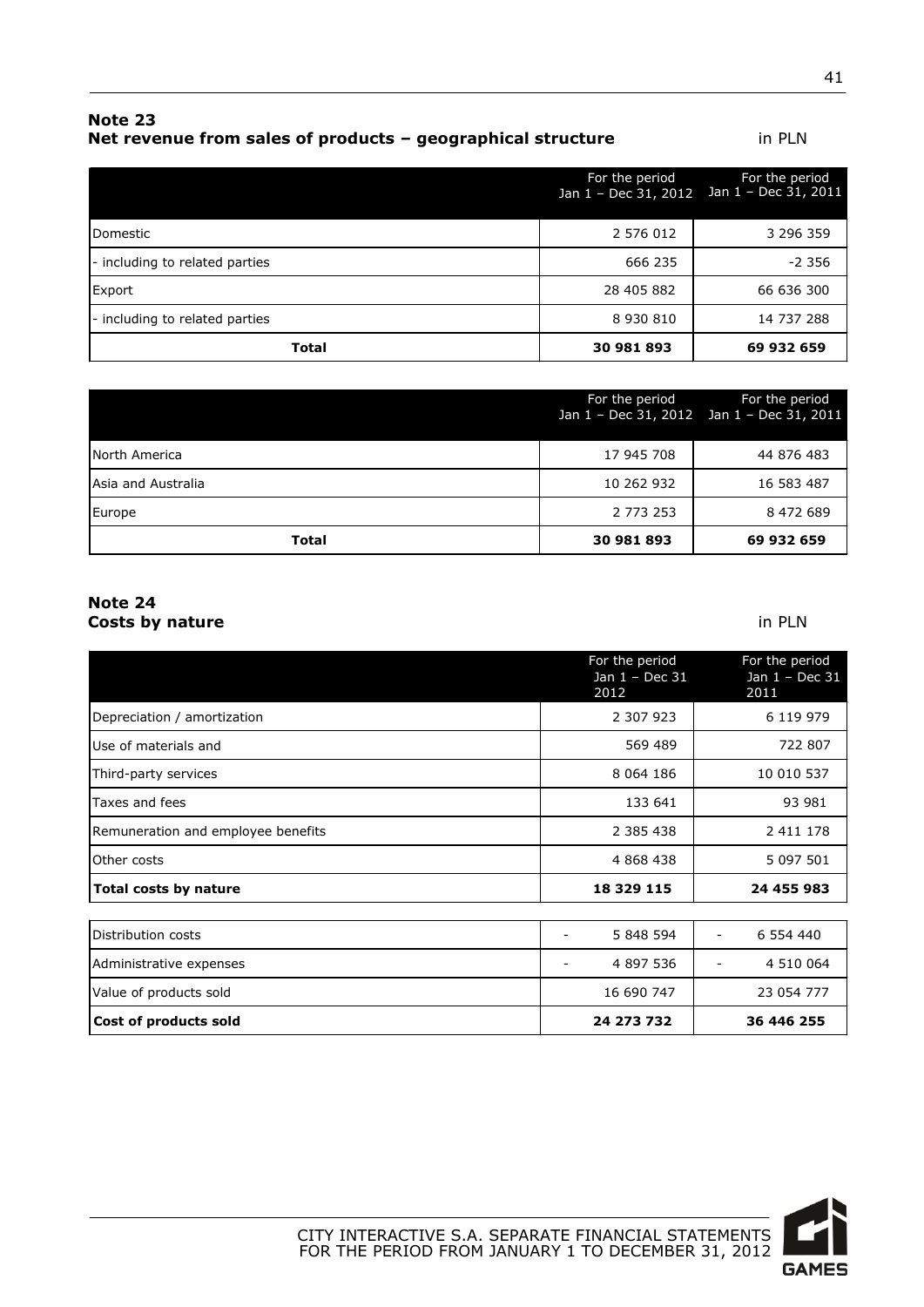#### **Note 25 Employee benefits** in PLN

|                       | For the period<br>Jan 1 - Dec 31<br>2012 | For the period<br>Jan 1 - Dec 31<br>2011 |
|-----------------------|------------------------------------------|------------------------------------------|
| <b>Remuneration</b>   | 1 761 904                                | 1874256                                  |
| Social security       | 194 701                                  | 176 647                                  |
| <b>Other benefits</b> | 428 833                                  | 360 276                                  |
| <b>Total</b>          | 2 3 8 5 4 3 8                            | 2411178                                  |

#### **Note 26 Other operating revenue in PLN**

|                                                      | For the period | For the period<br>Jan 1 - Dec 31, 2012 Jan 1 - Dec 31, 2011 |
|------------------------------------------------------|----------------|-------------------------------------------------------------|
| Reversal of impairment loss on receivables           | 11 381         | 300 540                                                     |
| Compensation received                                | 7455           | 145 425                                                     |
| Gain on disposal of non-financial non-current assets | 4 0 1 0        | 128 414                                                     |
| Liabilities written-off                              | 40 545         | 2 2 1 8                                                     |
| Re-invoicing                                         | 107 304        |                                                             |
| Other                                                | 158 670        | 93 288                                                      |
| <b>Total</b>                                         | 329 365        | 669 885                                                     |

#### **Note 27 Other operating expenses in PLN**

| For the period<br>Jan 1 - Dec 31, 2012               |            | For the period<br>Jan 1 - Dec 31, 2011 |
|------------------------------------------------------|------------|----------------------------------------|
| Impairment loss on receivables                       | 934 598    | 328 791                                |
| Impairment loss on inventory                         | 614 377    |                                        |
| Inventory differences                                | 89 175     | 41 590                                 |
| Liquidation of sub-quality materials (returns)       | 760 643    | 512 585                                |
| Settlements, contractual penalties, sanctions        | 389 551    | 90 784                                 |
| Loss on disposal of non-financial non-current assets |            | 66 964                                 |
| Receivables written-off                              | 213 206    |                                        |
| Legal fees                                           | 892        |                                        |
| Impairment loss on intangible assets                 | 12 921 028 |                                        |
| Other                                                | 533 620    | 462 820                                |
| Total                                                | 16 457 089 | 1 503 535                              |

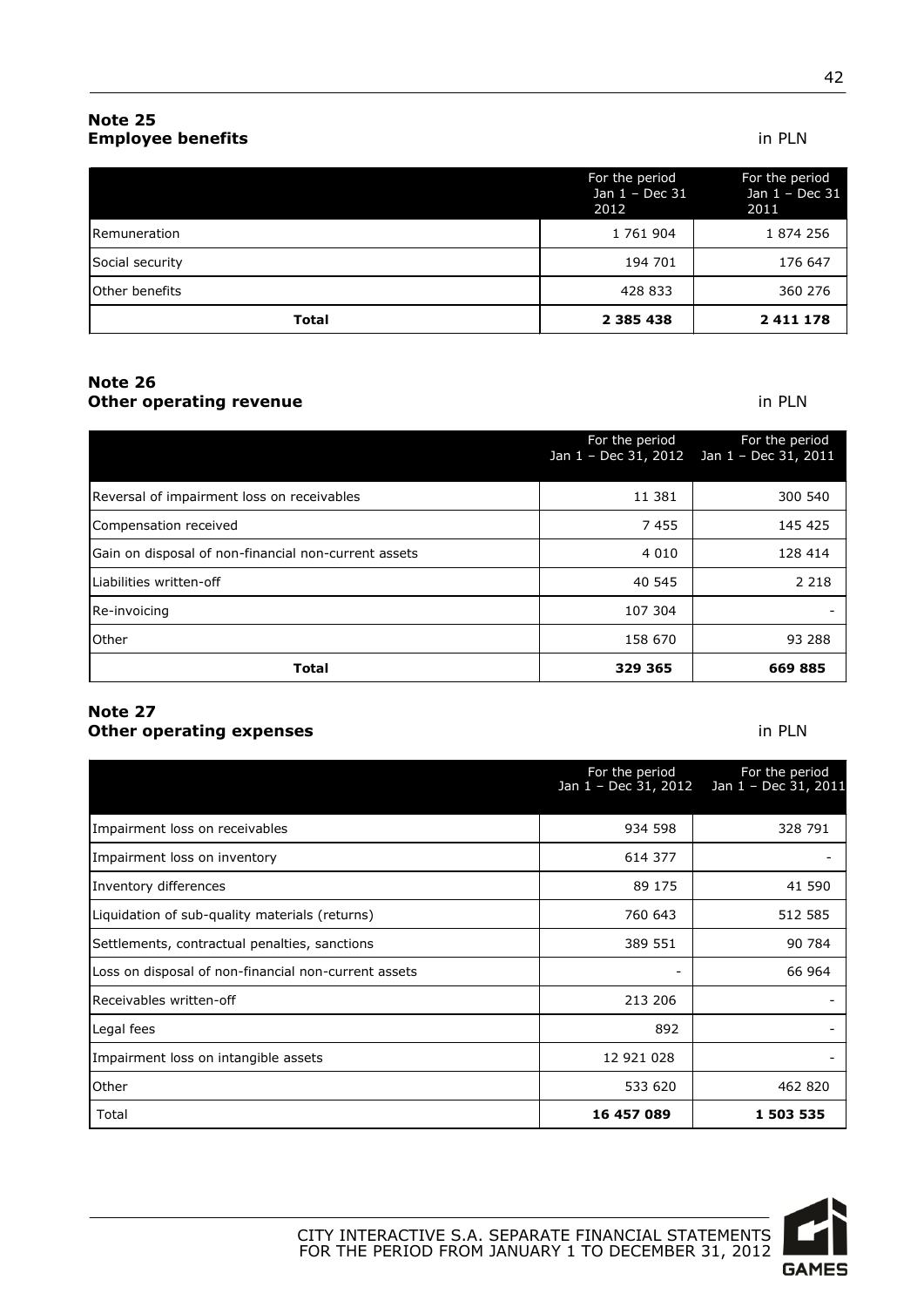#### **Note 28 Finance income / costs** in PLN

43

|                                      | For the period<br>Jan 1 - Dec 31<br>2012 | For the period<br>Jan 1 - Dec 31<br>2011 |
|--------------------------------------|------------------------------------------|------------------------------------------|
| Interest                             | 456 008                                  | 384 678                                  |
| Net positive exchange differences    |                                          | 1 181 234                                |
| Net gain on sale of financial assets | 43                                       |                                          |
| <b>Total finance income</b>          | 456 052                                  | 1 565 912                                |
| Interest                             | 420 760                                  | 344 800                                  |
| Net negative exchange differences    | 1 418 149                                |                                          |
| Other                                | 417 729                                  |                                          |
| <b>Total finance costs</b>           | 2 256 639                                | 344 800                                  |
|                                      |                                          |                                          |
| Net finance income (costs)           | 1800587                                  | 1 221 112                                |

#### **Note 29 Income tax** in PLN

| Income tax through profit or loss | $-3611530$                               | 4702994                                  |
|-----------------------------------|------------------------------------------|------------------------------------------|
| Deferred tax                      | $-3614440$                               | 967 117                                  |
| Income tax brought forward        | 2910                                     | 329 517                                  |
| Current-period income tax         |                                          | 3 406 360                                |
| Current tax                       | 2 9 1 0                                  | 3 7 3 5 8 7 7                            |
|                                   | For the period<br>Jan 1 - Dec 31<br>2012 | For the period<br>Jan 1 - Dec 31<br>2011 |
|                                   |                                          |                                          |

#### **Note 30 Effective tax rate** in **PLN**

For the period Jan 1 – Dec 31, 2012 For the period Jan 1 – Dec 31, 2011 Profit (loss) before tax 21 806 333 Tax at 19% -4 295 449 4 143 203 Non-taxed revenue, tax value  $\sim$  3 934  $\sim$  -170 997 Costs not constituting tax-deductible expenses, tax value 684 944 684 944 401 271 Current income tax **4 373 477 4 373 477** Prior-period tax 2 910 329 517 **Effective tax rate -16.0% 20.1%**

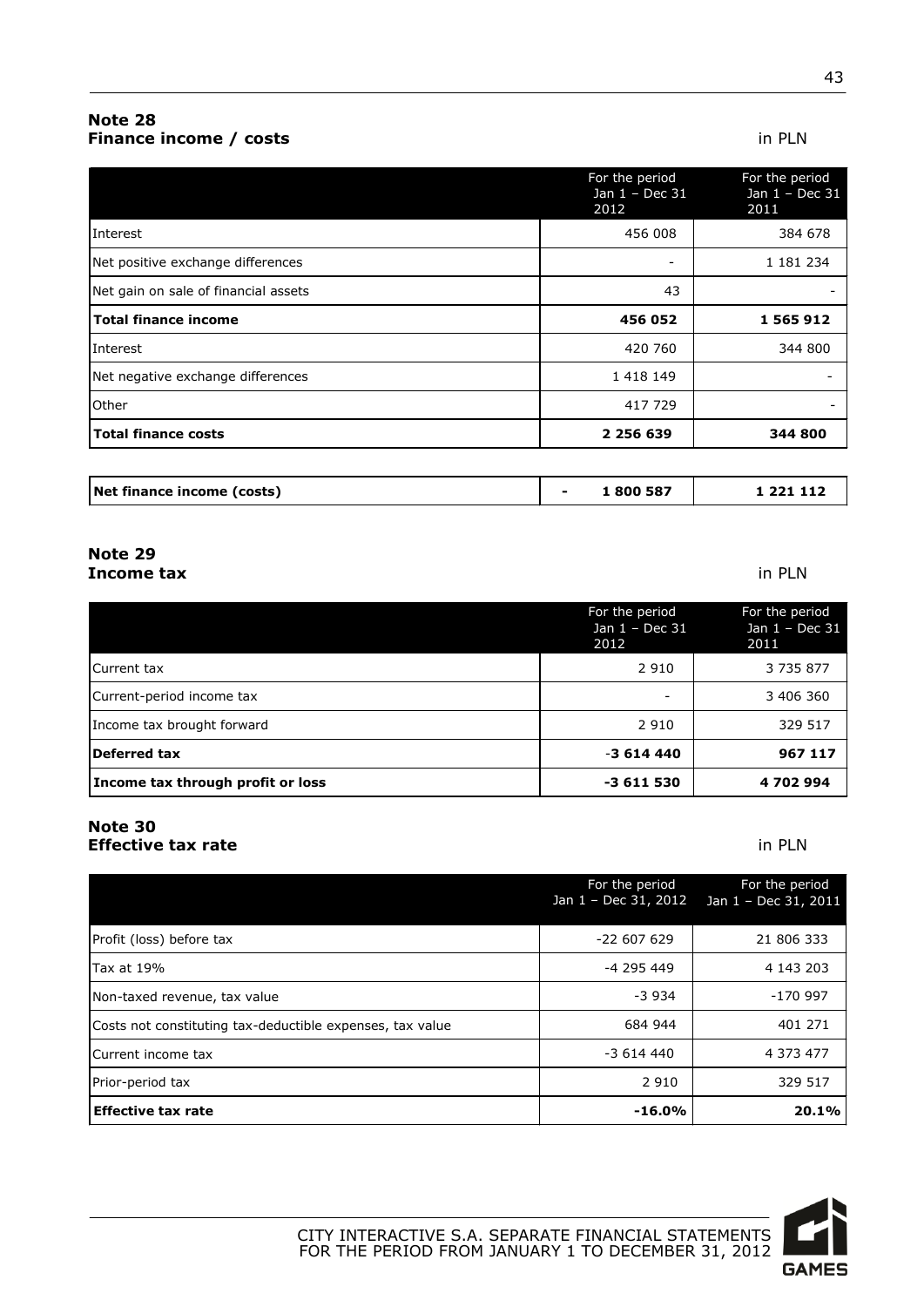#### **Note 31 Segment information for the period from January 1 to December 31, 2012 in PLN** in PLN

|                                     | <b>Own products</b> | <b>Licenses</b> | <b>Other sales</b> | <b>Total</b> |
|-------------------------------------|---------------------|-----------------|--------------------|--------------|
|                                     | 82%                 | 13%             | <b>5%</b>          | 100%         |
| <b>Total segment revenue</b>        | 25 475 397          | 3 945 122       | 1 561 375          | 30 981 893   |
| Direct segment expenses, including: | $-22747383$         | $-524375$       | $-1643322$         | $-24915080$  |
| Depreciation                        | $-1$ 457 527        | $-218798$       | $-443607$          | $-2$ 119 932 |
| Finance income / costs              | $-1480564$          | $-229280$       | $-90743$           | -1 800 587   |
| Income tax                          | $-2969643$          | -459 879        | $-182008$          | $-3611530$   |
| Net profit (loss) for the period    | $-15619870$         | $-2418894$      | -957 334           | -18 996 099  |
|                                     |                     |                 |                    |              |
| <b>Total assets</b>                 | 62 229 929          | 9 636 931       | 1785986            | 73 652 847   |
| Intangible assets                   | 33 089 762          | 5 1 2 4 2 8 3   |                    | 38 214 045   |
| Liabilities                         | 26 338 195          | 4 078 735       | 1 614 255          | 32 031 185   |
| Investment expenditures             | 26 331 840          | 4 077 751       |                    | 30 409 590   |

44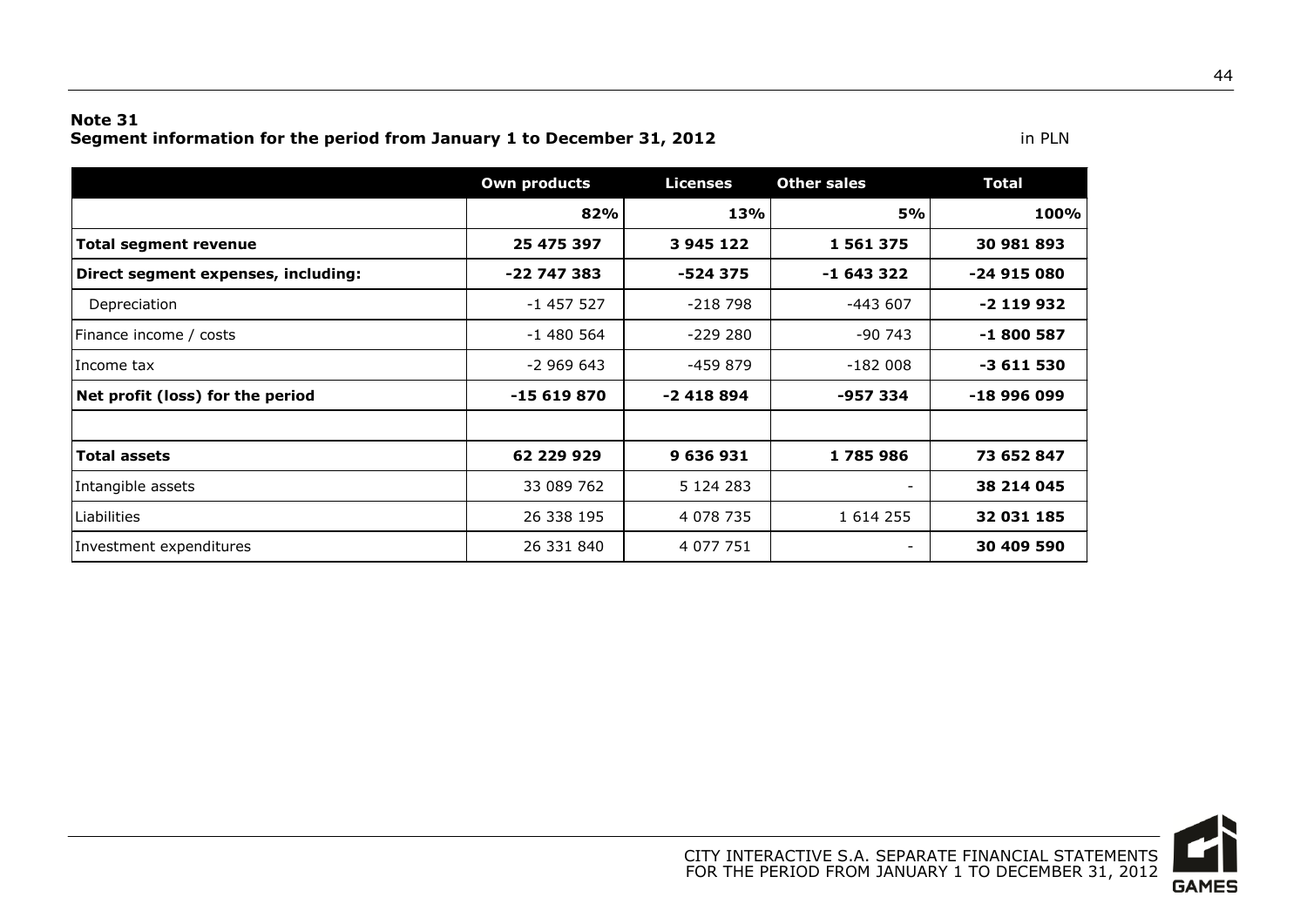#### **Note 31 Segment information for the period from January 1 to December 31, 2011 in PLN** in PLN

|                                     | <b>Own products</b> | <b>Licenses</b> | <b>Other sales</b>       | <b>Total</b>  |
|-------------------------------------|---------------------|-----------------|--------------------------|---------------|
|                                     | 83%                 | 10%             | 6%                       | 100%          |
| <b>Total segment revenue</b>        | 58 323 157          | 7 328 643       | 4 280 858                | 69 932 659    |
| Direct segment expenses, including: | -33 903 308         | $-634556$       | $-2911420$               | -37 449 284   |
| Depreciation                        | -4 493 953          | $-634556$       | $-858404$                | -5 986 913    |
| Finance income / costs              | 1 0 18 3 96         | 127 967         | 74 749                   | 1 2 2 1 1 1 2 |
| Income tax                          | 3 922 251           | 492 854         | 287 889                  | 4702994       |
| Net profit (loss) for the period    | 14 264 019          | 1792357         | 1 046 964                | 17 103 339    |
|                                     |                     |                 |                          |               |
| Total assets, including:            | 60 634 862          | 7 619 123       | 2875882                  | 71 129 867    |
| Intangible assets                   | 21 453 344          | 2 695 737       | $\overline{\phantom{a}}$ | 24 149 081    |
| Liabilities                         | 10 452 843          | 1 313 460       | 767 228                  | 12 533 531    |
| Investment expenditures             | 16 372 127          | 2 0 5 7 2 5 3   | $\overline{\phantom{a}}$ | 18 429 380    |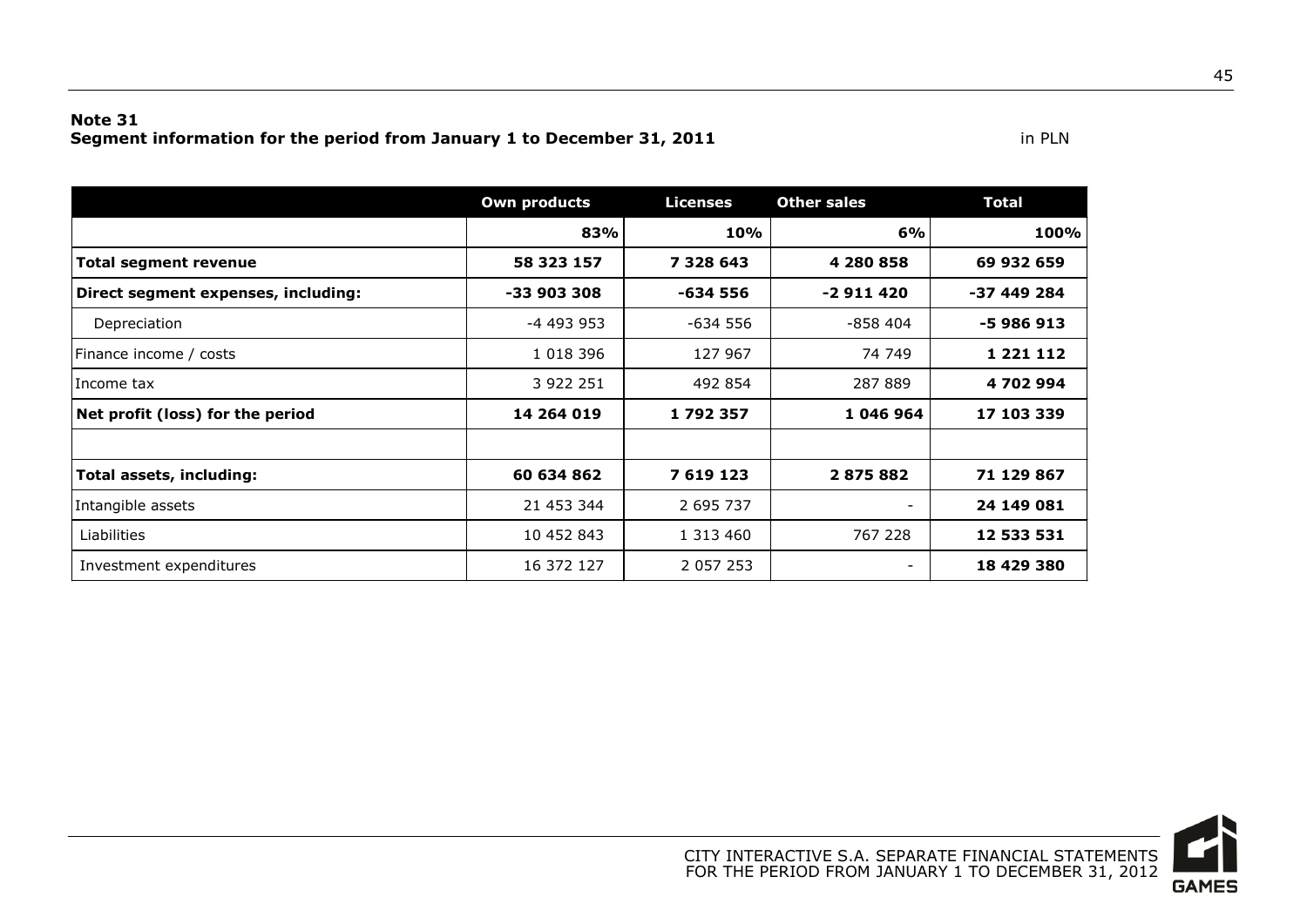#### **Note 32 Loss per share**

Net loss per share outstanding as at December 31, 2012 is PLN 1.50. Diluted loss per share is equal to the net loss per registered share.

#### **Note 33 2011 profit distribution 2012 loss coverage**

On June 28, 2012 the Company's general meeting decided to allocate all of the 2011 profit (PLN 17 103 339.23) to a dividend fund.

*Recommendation on 2012 loss coverage*

The Issuer's Management recommends covering the current-year loss with future-period earnings.

#### **Note 34**

#### **Contingent liabilities and receivables**

As at December 31, 2012 the Company had no contingent payables except promissory notes issued by City Interactive S.A. for lessors in order to secure finance lease liabilities.

## **Note 35**

#### **On-going judicial proceedings**

As at the date of drafting these financial statements the Company's Management was not aware of any significant on-going judicial proceedings involving City Interactive S.A.

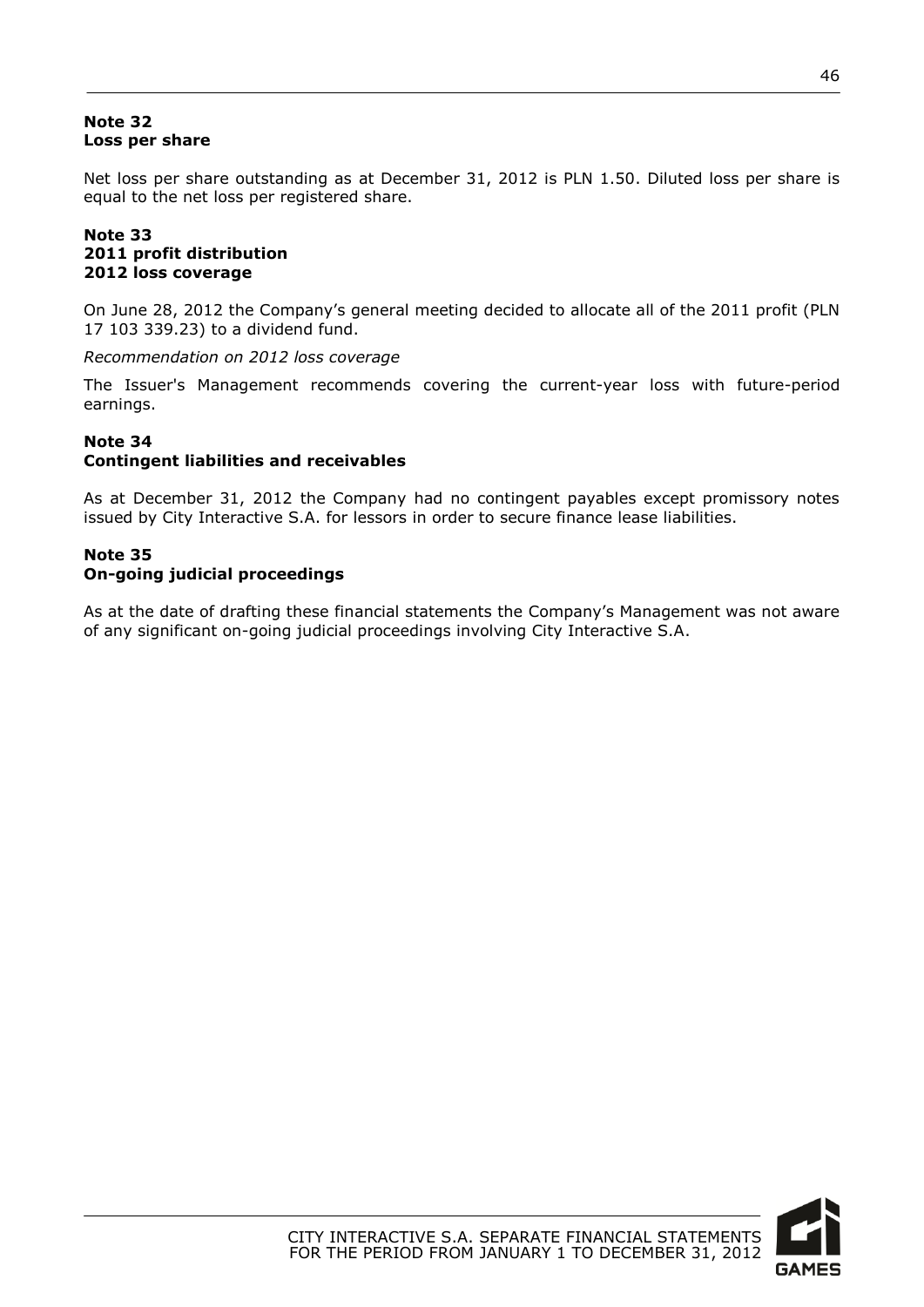#### **Note 36 Transactions with related parties** in PLN

All transactions executed on market terms.

Transactions with City Interactive Group companies (non-consolidated):

|                                | Costs     | Revenue from<br>sales and<br>finance<br>income | Receivables<br>and borrowings<br>at date of<br>incurrence | Valuation as<br>2012 | Receivables<br>and borrowings<br>at Dec 31, as valued on<br>Dec 31, 2012 | Payables at<br>date of<br>incurrence | Valuation as<br>At Dec 31<br>2012 | Payables as<br>valued on<br>Dec 31, 2012 |
|--------------------------------|-----------|------------------------------------------------|-----------------------------------------------------------|----------------------|--------------------------------------------------------------------------|--------------------------------------|-----------------------------------|------------------------------------------|
| City Interactive Germany GmbH  | 552 929   | 5 8 8 4                                        | 60                                                        | -1                   | 59                                                                       | 41 064                               | 182                               | 40 882                                   |
| City Interactive USA Inc.      | 8 386 449 | 8 930 810                                      | 5 701 842                                                 | $-138866$            | 5 5 6 2 9 7 6                                                            |                                      |                                   |                                          |
| City Interactive Studio LTD    | 3 9 7 0   | 20 072                                         | 32 790                                                    | $-72$                | 32 718                                                                   |                                      |                                   |                                          |
| City Interactive Studio S.R.L. | 13 502    | 30 109                                         |                                                           |                      |                                                                          | 108 608                              | -365                              | 108 973                                  |
| Business Area                  | 622 020   | 738 190                                        | 2 245 463                                                 |                      | 2 2 4 5 4 6 3                                                            |                                      |                                   |                                          |
| City Interactive Peru          |           |                                                |                                                           |                      |                                                                          | 467 495                              | $-37048$                          | 504 543                                  |
| <b>TOTAL</b>                   | 9 578 870 | 9 725 065                                      | 7980155                                                   | $-138939$            | 7841216                                                                  | 617 167                              | $-37231$                          | 654 398                                  |

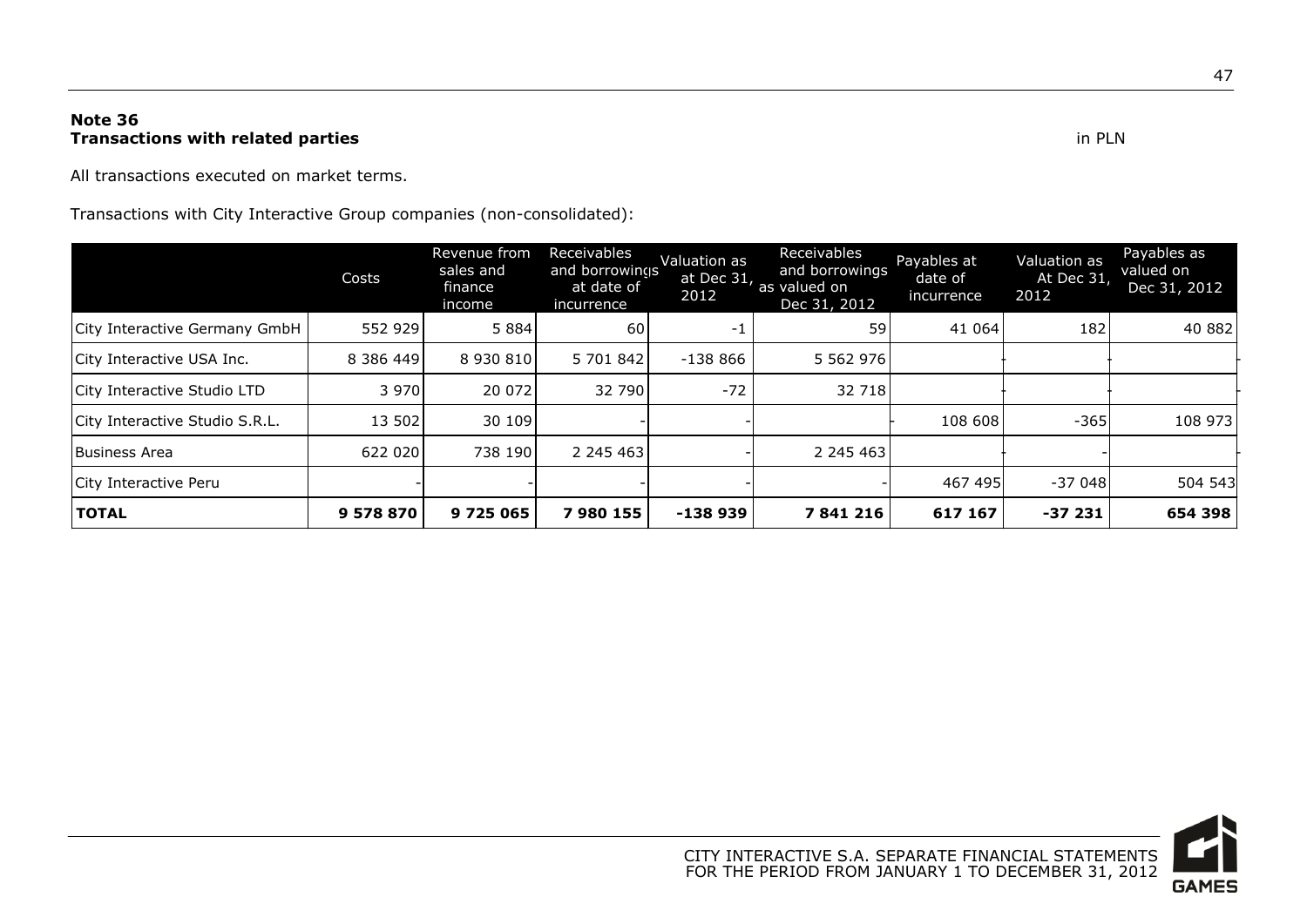Transactions with companies linked to Marek Tymiński – majority shareholder in the Company, who directly or indirectly controls the following entities:

|                               | Costs     | <b>Revenues</b> | <b>Receivables</b> | <b>Payables</b> |
|-------------------------------|-----------|-----------------|--------------------|-----------------|
| ATS Sp. z o.o.                | 5 890 923 | 49 089          | 11 892             | 422 213         |
| Premium Food Sp. z o.o.       | 123       |                 |                    |                 |
| Premium Food Restaurants S.A. | 13 145    | 3 0 9 4         | 3 4 6 4            | 13 691          |
| Tech Marek Tymiński           | 81 934    | 81 934          |                    |                 |
| <b>MT Golf</b>                | 886       | 5 4 6 0         | 19 678             |                 |
| <b>TOTAL</b>                  | 5987011   | 139 576         | 35 033             | 435 904         |

Transactions with companies personally linked to Supervisory Board and Management Board members:

|                                              | Costs   | Revenues | <b>Receivables Payables</b> |  |
|----------------------------------------------|---------|----------|-----------------------------|--|
| <b>KS Konsulting Krzysztof</b><br>Sroczyński | 5 000   |          |                             |  |
| lMichał Sokolski 3AFX                        | 169 649 |          |                             |  |
| Andreas Jaeger Consulting                    | 442 678 |          |                             |  |
| <b>TOTAL</b>                                 | 617 327 |          |                             |  |

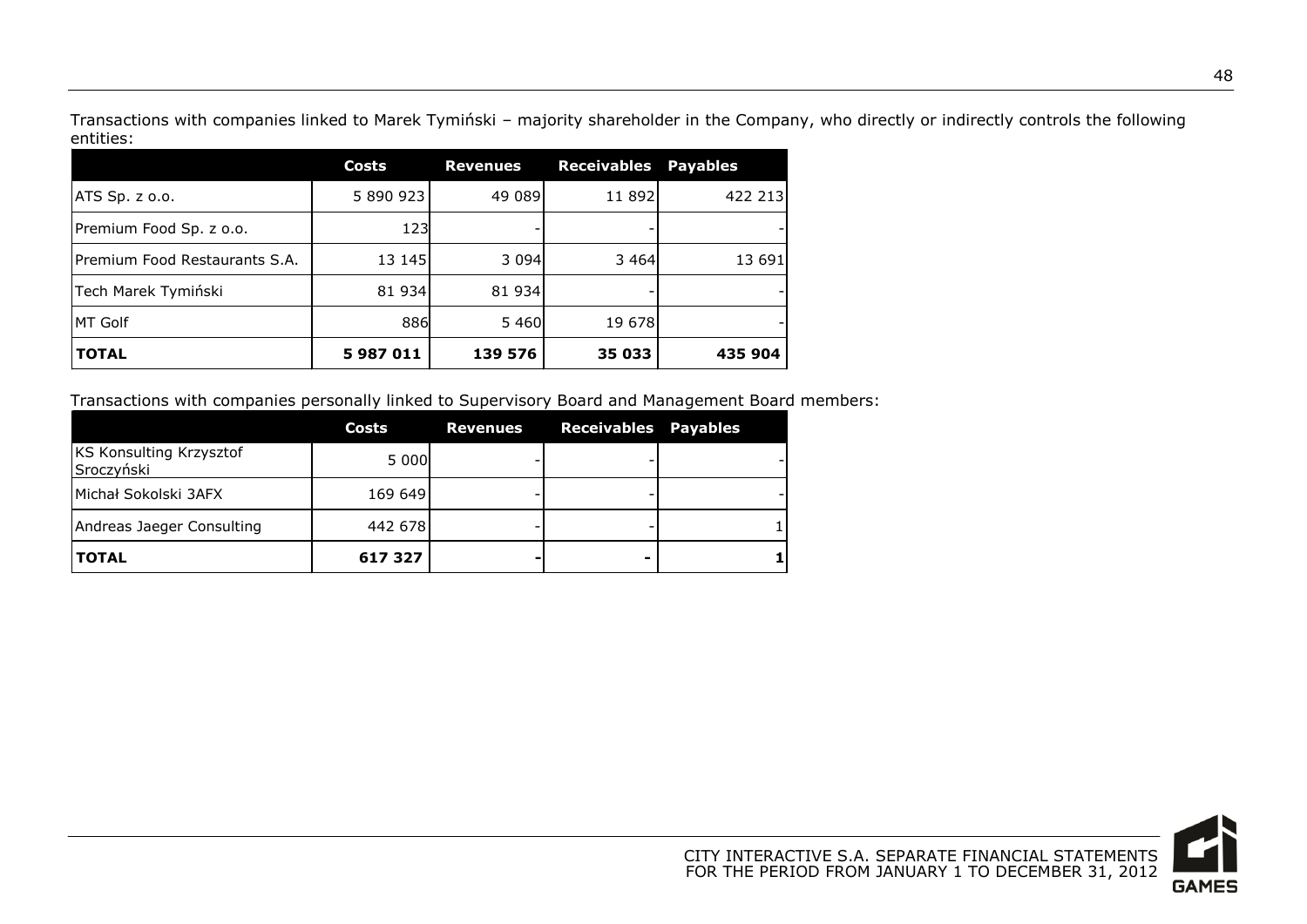#### **Note 37 Cash and cash equivalents structure in PLN**

|                                                                                                           | Dec 31, 2012 | Dec 31, 2011 | Change     |
|-----------------------------------------------------------------------------------------------------------|--------------|--------------|------------|
| lCash at hand                                                                                             | 3831         | 1 7 1 2      | 2 1 1 9    |
| <b>I</b> Cash instruments in bank accounts                                                                | 14 394 326   | 5 860 756    | 8 533 570  |
| Other cash instruments                                                                                    |              | 8 199 6 29   | $-8199629$ |
| Other cash assets                                                                                         |              |              |            |
| <b>Total</b>                                                                                              | 14 398 157   | 14 062 098   | 336 060    |
| Current financial assets classified<br>for purposes of the statement of<br>cash flows as cash instruments |              |              |            |
| Total cash instruments for purposes<br>of the statement of cash flows                                     | 14 398 157   | 14 062 098   | 336 060    |

#### **Note 38 Employment information (headcount)**

|                                | As at<br>Dec 31, 2012 | As at<br>Dec 31, 2011 |
|--------------------------------|-----------------------|-----------------------|
| Development staff              | 142                   | 144                   |
| Sales and administration staff | 16                    |                       |
| Total employment               | 158                   | 165                   |

#### **Note 39 Management Board and Supervisory Board Member remuneration** in PLN

Remuneration paid to Management Board members during the period Jan 1 – Dec 31, 2012:

| Marek Tymiński - President | 647 892 |
|----------------------------|---------|
| Andreas Jaeger - Member    | 101 531 |
| Michał Sokolski - Member   |         |

Remuneration paid to Supervisory Board members during the period Jan 1 – Dec 31, 2012:

| Krzysztof Sroczyński - Chairman | 42 000 |
|---------------------------------|--------|
| Marek Dworak - Member           | 30 000 |
| Grzegorz Leszczyński - Member   | 30 000 |
| Lech Tymiński - Member          | 30 000 |
| Tomasz Litwiniuk - Member       | 30 000 |
|                                 |        |

#### **Note 40 Shares held by Management Board and Supervisory Board members** in PLN

As at December 31, 2012, Management Board members held the following number of shares in the Company:

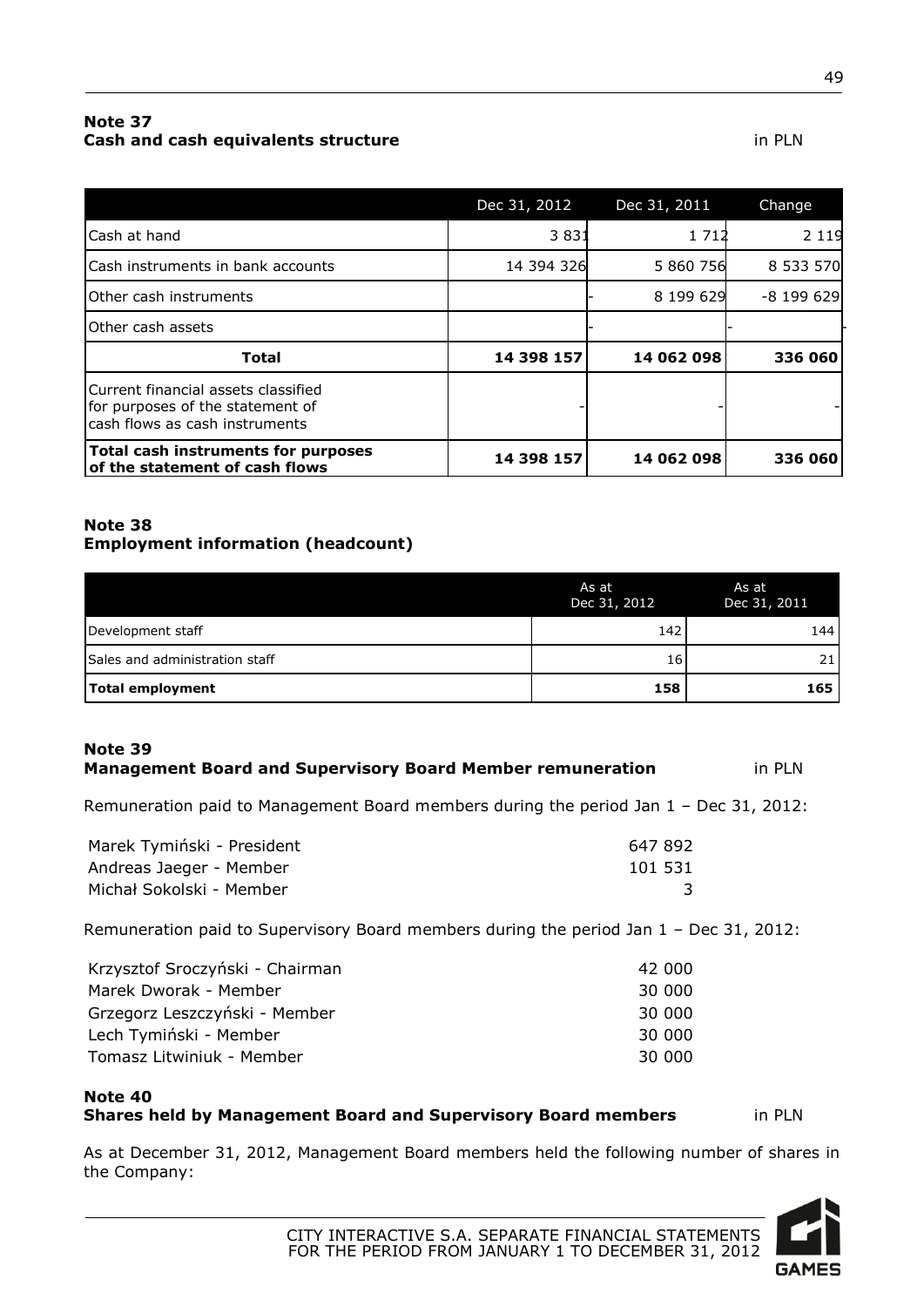| Marek Tymiński - President | 6 347 285 |
|----------------------------|-----------|
| Andreas Jaeger - Member    | 5 000     |

As at December 31, 2012, Supervisory Board members held the following number of shares in the Company:

| Lech Tymiński - Member | 9 5 6 5 |
|------------------------|---------|

#### **Note 41 Financial instruments** in PLN

| Financial instrument classification                          | Carrying amount as at<br>Dec 31, 2012 | Carrying amount as at<br>Dec 31, 2011 |
|--------------------------------------------------------------|---------------------------------------|---------------------------------------|
| <b>Borrowings</b>                                            | 1 716 709                             | 4 077 512                             |
| Receivables                                                  | 8 778 330                             | 19 372 235                            |
| Debt instruments                                             | $-20601976$                           |                                       |
| Financial liabilities due to hedging instruments measurement |                                       | -2 953 691                            |
| Cash and cash equivalents                                    | 14 398 157                            | 14 062 098                            |

The fair value of all financial instruments as at the end of the reporting period did not differ from their respective carrying amounts.

#### **Risks affecting financial instruments, hedging methods**

#### **Credit and cash flow risk**

The Company does not currently insure trade receivables. Cooperation with contracting parties which are in a stable financial situation and constant monitoring of this situation provides security against the risk of these financial instruments being impaired. There was no significant loss of value in receivables during the settlement period. There is also no significant delay in payment of the Company's receivables.

#### **Foreign exchange risk**

Payables and receivables resulting from current operations mainly occurred in currencies other than Polish zloty, which is the functional and presentational currency. The company used payables in currencies other than the functional currency as currency risk collateral under foreign exchange receivables. The value of the net financial surplus in specific currencies is hedged through forward contracts under the hedge accounting policy.

Forward contracts (for selling currencies) constitute a hedge position in relation to the hedge position for surplus expected by the Company in the principle currencies for the Company's revenues (USD, EUR, GBP). This surplus arises during the settlement period for specific forward contracts. As at the end of the reporting period the Issuer values hedge positions with the exception of interest. Forward contracts are valued through comparison of the spot rate for the currency hedging the contract. The interest was transferred to costs for the period. The effective part of the hedge was transferred to the revaluation reserve.

During 2012 the Company entered into forward contracts, which did not remain open as at the end of the reporting period.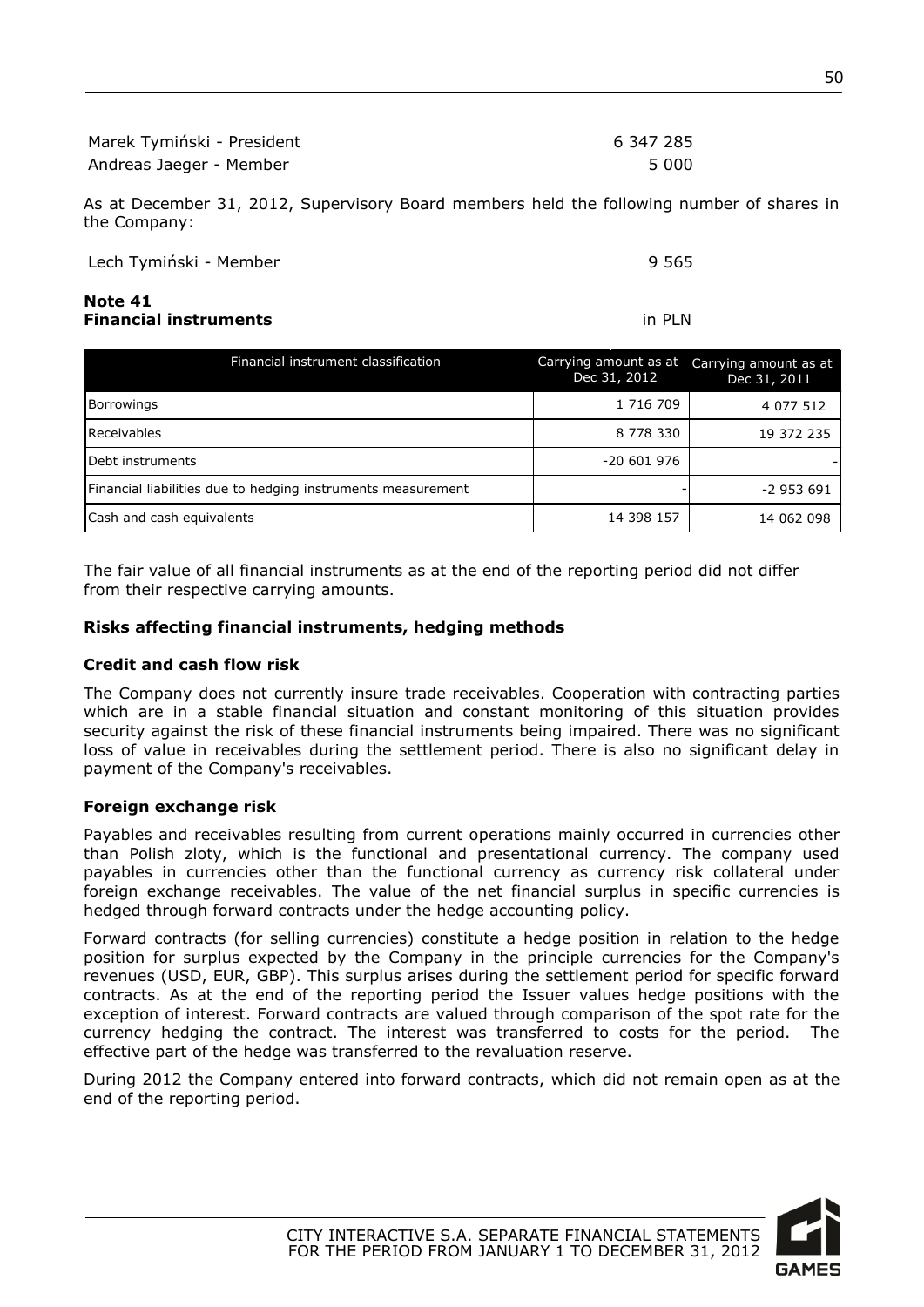#### Sensitivity analysis in PLN

| Financial instrument classification | Carrying amount as at<br>Dec 31, 2012 | $+/- 10\%$ change in<br>exchange rate<br>including<br>income tax |
|-------------------------------------|---------------------------------------|------------------------------------------------------------------|
| Receivables                         | 7 485 266                             | 606 307                                                          |
| Payables                            | -4 887 354                            | -395 876                                                         |
| Cash and cash equivalents           | 2 8 18 9 27                           | 228 333                                                          |
| <b>Totall</b>                       | 5 416 839                             | 438 764                                                          |

#### **Interest rate risk**

Interest rates are dependent on the Libor and Wibor interbank rates and at the same time on interest rate risk within the economy as a whole. The Company do not use hedging instruments for this type of risk.

As at the end of the reporting period, the Company has issued fixed-rate bonds. Therefore exposure to interest rate risk is limited.

#### **Pricing risk**

The Company is protected against potential drops in the value of financial instruments and against the risk of cash flows connected with them decreasing, by operating in many countries and economies. This protects the company against fluctuations in the economic situation in one market. The Company is introducing new products to its expanding portfolio – games for new consoles – thereby building its competitive advantage. Careful selection of distributors and assessment of their financial conditions has the effect of lowering pricing risk.

#### **Nota 42**

#### **Events after the end of the reporting period**

On February 4, 2013 City Interactive S.A. (general partner) acquired shares in Business Area Sp. z o.o. in Warsaw. Its share capital is PLN 50 000 (nominal value per share is PLN 1). The sole general partner is a subsidiary of the Issuer - Business Area Sp. z o.o.

On February 19, 2013 City Interactive S.A. signed a reverse factoring agreement with Alior Bank S.A., having its registered office at Al. Jerozolimskie 94 in Warsaw (the "Bank") under the following conditions:

1) Limit: EUR 3.2 million, available in EUR and USD;

- 2) Purpose: financing for goods / licenses / contract work;
- 3) Final repayment deadline: July 31, 2013;

4) Interest: EURIBOR 1M for EUR and LIBOR 1 M for USD plus the Bank's margin of 2.2% annualized; origination commission (calculated from unused amounts) - none; 5) Collateral: Notarized assignment of City Interactive USA Inc.'s receivables; declaration on submission for enforcement proceedings; power of attorney for the Company's bank accounts at Alior Bank S.A. Other provisions in the agreement do not differ from conditions commonly applied to this type of agreements.

On February 21, 2012, after receiving consent from all bondholders, City Interactive S.A.'s Management Board adopted a resolution on amendment to the Issuer's series C bonds issued on September 28, 2012, as follows:

(i) introduction of a bonus for bondholders amounting to 0.5% of par value per bond, payable by the Company on maturity; and

> CITY INTERACTIVE S.A. SEPARATE FINANCIAL STATEMENTS FOR THE PERIOD FROM JANUARY 1 TO DECEMBER 31, 2012